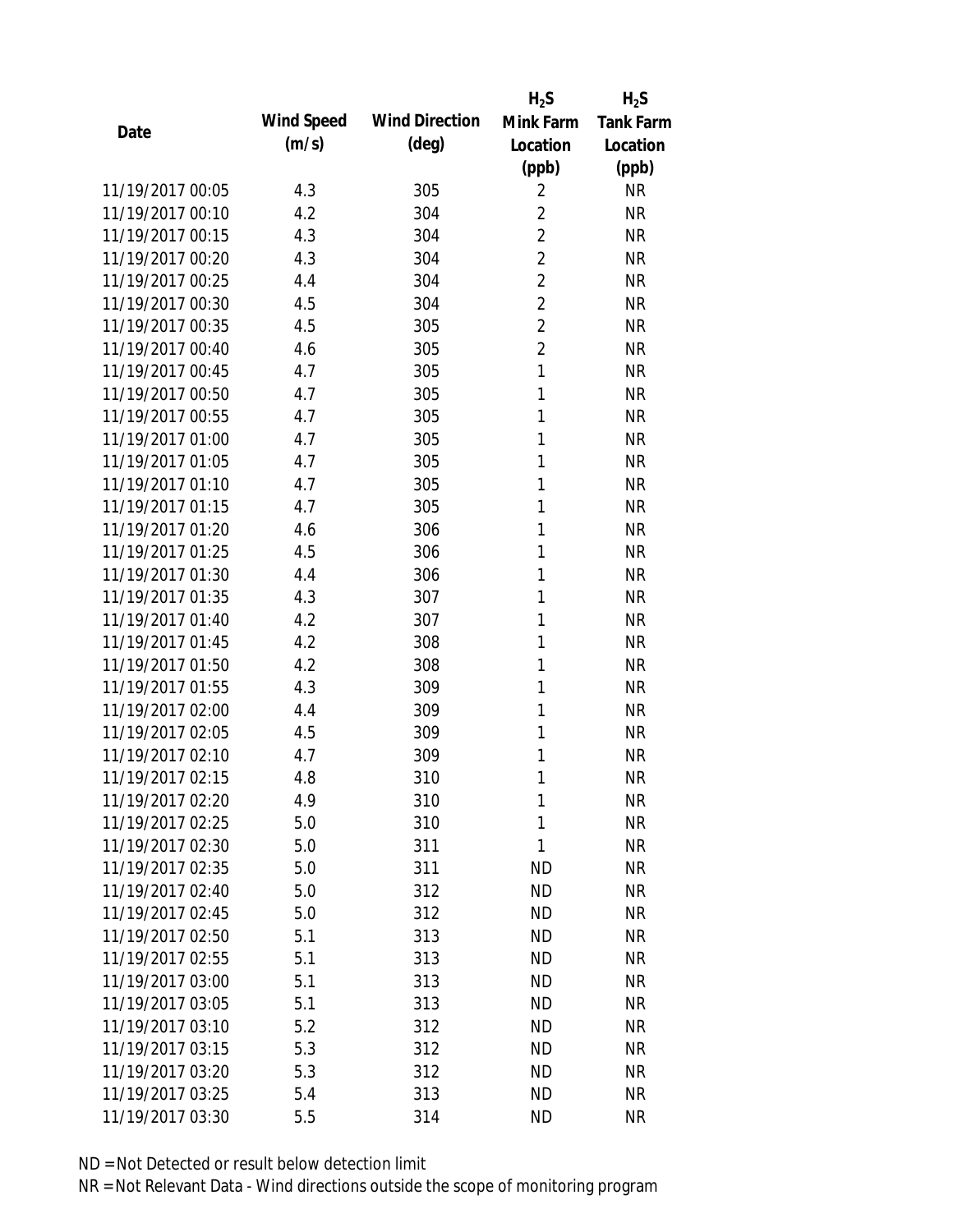|                  |            |                       | $H_2S$         | $H_2S$           |
|------------------|------------|-----------------------|----------------|------------------|
| Date             | Wind Speed | <b>Wind Direction</b> | Mink Farm      | <b>Tank Farm</b> |
|                  | (m/s)      | $(\text{deg})$        | Location       | Location         |
|                  |            |                       | (ppb)          | (ppb)            |
| 11/19/2017 03:35 | 5.6        | 315                   | <b>ND</b>      | <b>NR</b>        |
| 11/19/2017 03:40 | 5.7        | 316                   | <b>ND</b>      | <b>NR</b>        |
| 11/19/2017 03:45 | 5.8        | 317                   | <b>ND</b>      | <b>NR</b>        |
| 11/19/2017 03:50 | 5.9        | 318                   | <b>ND</b>      | <b>NR</b>        |
| 11/19/2017 03:55 | 5.9        | 318                   | <b>ND</b>      | <b>NR</b>        |
| 11/19/2017 04:00 | 5.9        | 318                   | <b>ND</b>      | <b>NR</b>        |
| 11/19/2017 04:05 | 5.8        | 319                   | <b>ND</b>      | <b>NR</b>        |
| 11/19/2017 04:10 | 5.6        | 320                   | <b>ND</b>      | <b>NR</b>        |
| 11/19/2017 04:15 | 5.5        | 321                   | 1              | <b>NR</b>        |
| 11/19/2017 04:20 | 5.3        | 322                   | 1              | <b>NR</b>        |
| 11/19/2017 04:25 | 5.2        | 323                   | 1              | <b>NR</b>        |
| 11/19/2017 04:30 | 5.0        | 323                   | 1              | <b>NR</b>        |
| 11/19/2017 04:35 | 4.8        | 323                   | 1              | <b>NR</b>        |
| 11/19/2017 04:40 | 4.6        | 322                   | 1              | <b>NR</b>        |
| 11/19/2017 04:45 | 4.5        | 320                   | 1              | <b>NR</b>        |
| 11/19/2017 04:50 | 4.4        | 319                   | 1              | <b>NR</b>        |
| 11/19/2017 04:55 | 4.4        | 319                   | 1              | <b>NR</b>        |
| 11/19/2017 05:00 | 4.5        | 318                   | 1              | <b>NR</b>        |
| 11/19/2017 05:05 | 4.6        | 318                   | 1              | <b>NR</b>        |
| 11/19/2017 05:10 | 4.8        | 320                   | 1              | <b>NR</b>        |
| 11/19/2017 05:15 | 5.0        | 321                   | 1              | <b>NR</b>        |
| 11/19/2017 05:20 | 5.2        | 321                   | 1              | <b>NR</b>        |
| 11/19/2017 05:25 | 5.4        | 321                   | 1              | <b>NR</b>        |
| 11/19/2017 05:30 | 5.6        | 320                   | 1              | <b>NR</b>        |
| 11/19/2017 05:35 | 5.6        | 317                   | 1              | <b>NR</b>        |
| 11/19/2017 05:40 | 5.7        | 313                   | 1              | <b>NR</b>        |
| 11/19/2017 05:45 | 5.8        | 310                   | 1              | <b>NR</b>        |
| 11/19/2017 05:50 | 5.8        | 306                   | 1              | <b>NR</b>        |
| 11/19/2017 05:55 | 5.7        | 304                   | 1              | <b>NR</b>        |
| 11/19/2017 06:00 | 5.5        | 301                   | 1              | <b>NR</b>        |
| 11/19/2017 06:05 | 5.3        | 299                   | 1              | <b>NR</b>        |
| 11/19/2017 06:10 | 5.1        | 298                   | 1              | <b>NR</b>        |
| 11/19/2017 06:15 | 4.9        | 297                   | 1              | <b>NR</b>        |
| 11/19/2017 06:20 | 4.8        | 296                   | 1              | <b>NR</b>        |
| 11/19/2017 06:25 | 4.6        | 294                   | 1              | <b>NR</b>        |
| 11/19/2017 06:30 | 4.5        | 293                   | $\overline{2}$ | <b>NR</b>        |
| 11/19/2017 06:35 | 4.4        | 292                   | $\overline{2}$ | <b>NR</b>        |
| 11/19/2017 06:40 | 4.2        | 292                   | $\overline{2}$ | <b>NR</b>        |
| 11/19/2017 06:45 | 4.1        | 291                   | $\overline{2}$ | <b>NR</b>        |
| 11/19/2017 06:50 | 4.0        | 290                   | $\overline{2}$ | <b>NR</b>        |
| 11/19/2017 06:55 | 4.0        | 291                   | $\overline{2}$ | <b>NR</b>        |
|                  |            |                       |                |                  |
| 11/19/2017 07:00 | 4.0        | 291                   | 1              | <b>NR</b>        |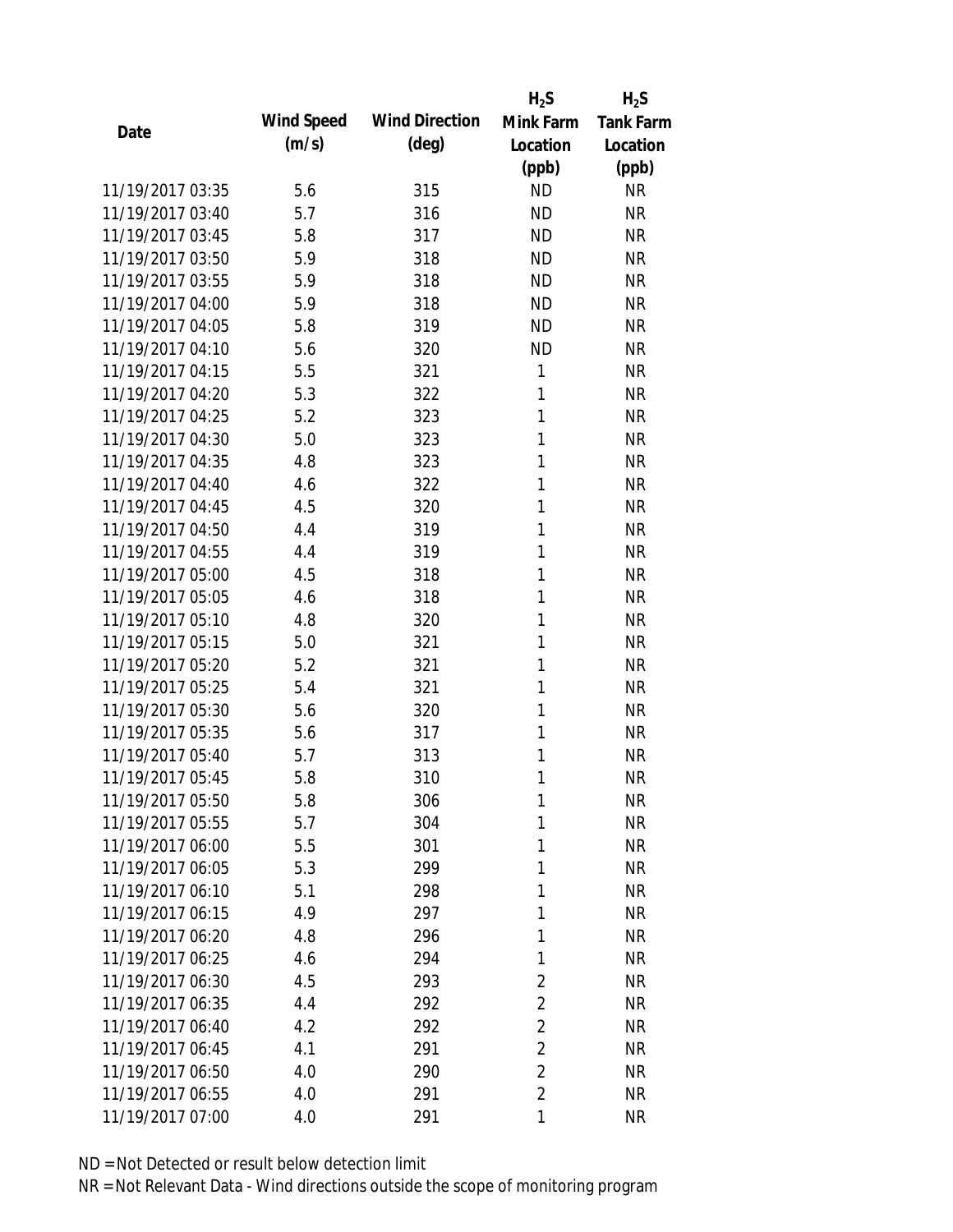|                  |            |                       | $H_2S$    | $H_2S$           |
|------------------|------------|-----------------------|-----------|------------------|
| Date             | Wind Speed | <b>Wind Direction</b> | Mink Farm | <b>Tank Farm</b> |
|                  | (m/s)      | $(\text{deg})$        | Location  | Location         |
|                  |            |                       | (ppb)     | (ppb)            |
| 11/19/2017 07:05 | 4.1        | 292                   | 1         | <b>NR</b>        |
| 11/19/2017 07:10 | 4.3        | 294                   | 1         | <b>NR</b>        |
| 11/19/2017 07:15 | 4.5        | 296                   | 1         | <b>NR</b>        |
| 11/19/2017 07:20 | 4.8        | 298                   | 1         | <b>NR</b>        |
| 11/19/2017 07:25 | 5.0        | 301                   | 1         | <b>NR</b>        |
| 11/19/2017 07:30 | 5.2        | 303                   | 1         | <b>NR</b>        |
| 11/19/2017 07:35 | 5.5        | 305                   | 1         | <b>NR</b>        |
| 11/19/2017 07:40 | 5.7        | 307                   | <b>ND</b> | <b>NR</b>        |
| 11/19/2017 07:45 | 5.9        | 308                   | <b>ND</b> | <b>NR</b>        |
| 11/19/2017 07:50 | 6.0        | 309                   | <b>ND</b> | <b>NR</b>        |
| 11/19/2017 07:55 | 6.1        | 310                   | 1         | <b>NR</b>        |
| 11/19/2017 08:00 | 6.0        | 311                   | 1         | <b>NR</b>        |
| 11/19/2017 08:05 | 5.9        | 313                   | 1         | <b>NR</b>        |
| 11/19/2017 08:10 | 5.7        | 314                   | 1         | <b>NR</b>        |
| 11/19/2017 08:15 | 5.5        | 316                   | 1         | <b>NR</b>        |
| 11/19/2017 08:20 | 5.3        | 317                   | 1         | <b>NR</b>        |
| 11/19/2017 08:25 | 5.0        | 318                   | 1         | <b>NR</b>        |
| 11/19/2017 08:30 | 4.8        | 318                   | <b>ND</b> | <b>NR</b>        |
| 11/19/2017 08:35 | 4.6        | 317                   | <b>ND</b> | <b>NR</b>        |
| 11/19/2017 08:40 | 4.4        | 315                   | <b>ND</b> | <b>NR</b>        |
| 11/19/2017 08:45 | 4.2        | 314                   | <b>ND</b> | <b>NR</b>        |
| 11/19/2017 08:50 | 4.0        | 311                   | <b>ND</b> | <b>NR</b>        |
| 11/19/2017 08:55 | 3.9        | 308                   | <b>ND</b> | <b>NR</b>        |
| 11/19/2017 09:00 | 3.7        | 306                   | 1         | <b>NR</b>        |
| 11/19/2017 09:05 | 3.7        | 303                   | 1         | <b>NR</b>        |
| 11/19/2017 09:10 | 3.8        | 300                   | 1         | <b>NR</b>        |
| 11/19/2017 09:15 | 4.0        | 297                   | 1         | <b>NR</b>        |
| 11/19/2017 09:20 | 4.1        | 295                   | 1         | NR               |
| 11/19/2017 09:25 | 4.3        | 294                   | 1         | <b>NR</b>        |
| 11/19/2017 09:30 | 4.5        | 292                   | 1         | <b>NR</b>        |
| 11/19/2017 09:35 | 4.6        | 292                   | 1         | <b>NR</b>        |
| 11/19/2017 09:40 | 4.6        | 292                   | 1         | <b>NR</b>        |
| 11/19/2017 09:45 | 4.6        | 292                   | 1         | <b>NR</b>        |
| 11/19/2017 09:50 | 4.4        | 292                   | 1         | <b>NR</b>        |
| 11/19/2017 09:55 | 4.4        | 293                   | 1         | <b>NR</b>        |
| 11/19/2017 10:00 | 4.2        | 293                   | 1         | <b>NR</b>        |
| 11/19/2017 10:05 | 4.2        | 294                   | 1         | <b>NR</b>        |
| 11/19/2017 10:10 | 4.3        | 294                   | 1         | <b>NR</b>        |
| 11/19/2017 10:15 | 4.4        | 294                   | 1         | <b>NR</b>        |
| 11/19/2017 10:20 | 4.5        | 295                   | 1         | <b>NR</b>        |
| 11/19/2017 10:25 | 4.7        | 296                   | 1         | <b>NR</b>        |
| 11/19/2017 10:30 | 4.8        | 295                   | 1         | <b>NR</b>        |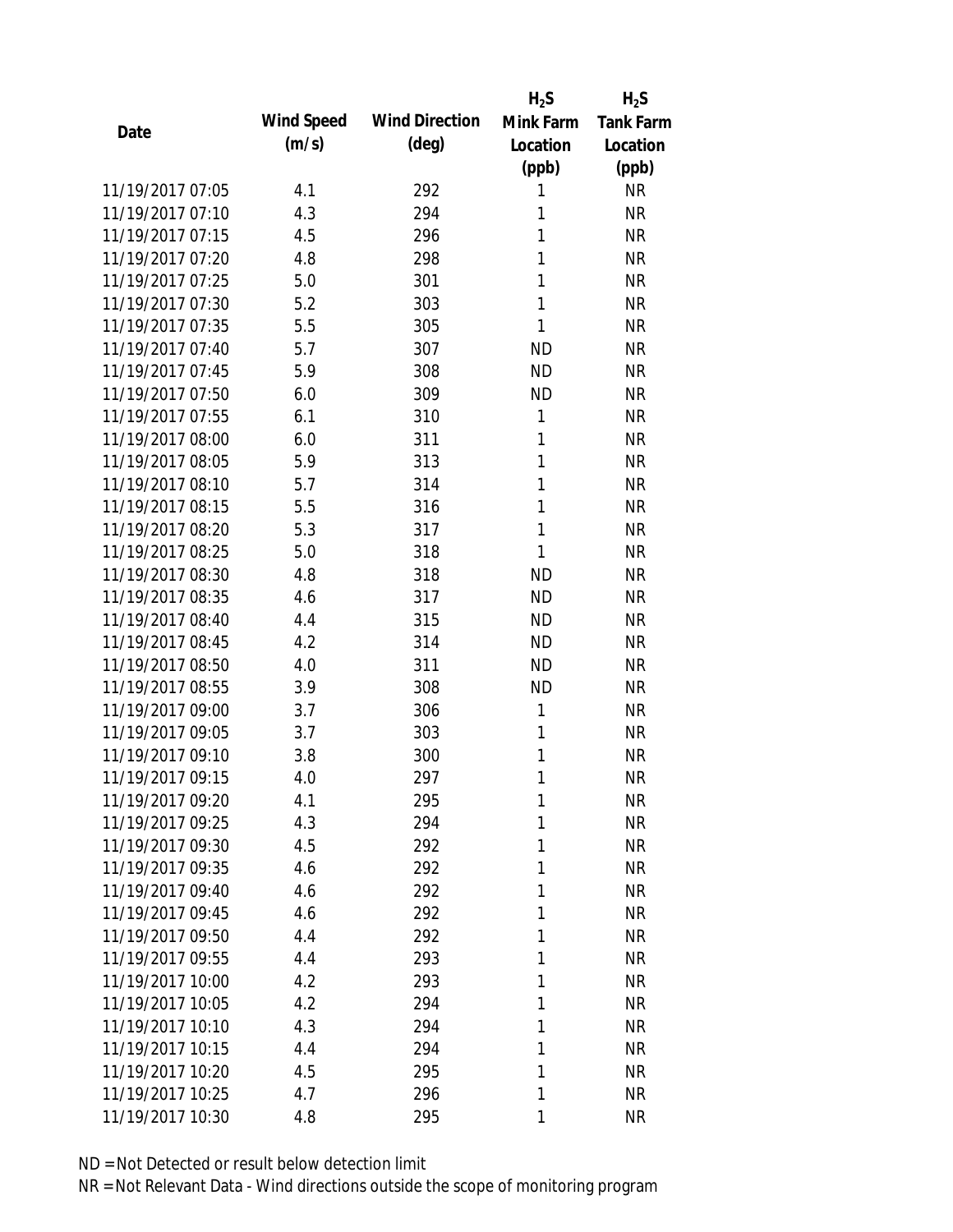|                  |            |                       | $H_2S$    | $H_2S$           |
|------------------|------------|-----------------------|-----------|------------------|
| Date             | Wind Speed | <b>Wind Direction</b> | Mink Farm | <b>Tank Farm</b> |
|                  | (m/s)      | $(\text{deg})$        | Location  | Location         |
|                  |            |                       | (ppb)     | (ppb)            |
| 11/19/2017 10:35 | 5.0        | 295                   | 1         | <b>NR</b>        |
| 11/19/2017 10:40 | 5.0        | 295                   | 1         | <b>NR</b>        |
| 11/19/2017 10:45 | 5.1        | 295                   | 1         | <b>NR</b>        |
| 11/19/2017 10:50 | 5.1        | 294                   | 1         | <b>NR</b>        |
| 11/19/2017 10:55 | 5.1        | 293                   | 1         | <b>NR</b>        |
| 11/19/2017 11:00 | 5.1        | 294                   | 1         | <b>NR</b>        |
| 11/19/2017 11:05 | 5.1        | 295                   | 1         | <b>NR</b>        |
| 11/19/2017 11:10 | 5.1        | 296                   | 1         | <b>NR</b>        |
| 11/19/2017 11:15 | 5.0        | 295                   | 1         | <b>NR</b>        |
| 11/19/2017 11:20 | 5.0        | 293                   | 1         | <b>NR</b>        |
| 11/19/2017 11:25 | 5.0        | 291                   | 1         | <b>NR</b>        |
| 11/19/2017 11:30 | 4.9        | 287                   | 1         | <b>NR</b>        |
| 11/19/2017 11:35 | 4.8        | 282                   | 1         | <b>NR</b>        |
| 11/19/2017 11:40 | 4.8        | 276                   | 1         | <b>NR</b>        |
| 11/19/2017 11:45 | 4.8        | 273                   | 1         | 1                |
| 11/19/2017 11:50 | 4.8        | 270                   | 1         | 1                |
| 11/19/2017 11:55 | 4.8        | 269                   | 1         | 1                |
| 11/19/2017 12:00 | 4.9        | 270                   | 1         | 1                |
| 11/19/2017 12:05 | 4.9        | 271                   | 1         | 1                |
| 11/19/2017 12:10 | 5.0        | 273                   | 1         | 1                |
| 11/19/2017 12:15 | 5.1        | 276                   | 1         | <b>NR</b>        |
| 11/19/2017 12:20 | 5.1        | 277                   | 1         | <b>NR</b>        |
| 11/19/2017 12:25 | 5.2        | 278                   | 1         | <b>NR</b>        |
| 11/19/2017 12:30 | 5.3        | 279                   | 1         | <b>NR</b>        |
| 11/19/2017 12:35 | 5.3        | 279                   | 1         | <b>NR</b>        |
| 11/19/2017 12:40 | 5.3        | 278                   | 1         | <b>NR</b>        |
| 11/19/2017 12:45 | 5.4        | 278                   | 1         | <b>NR</b>        |
| 11/19/2017 12:50 | 5.5        | 277                   | <b>ND</b> | <b>NR</b>        |
| 11/19/2017 12:55 | 5.5        | 278                   | <b>ND</b> | <b>NR</b>        |
| 11/19/2017 13:00 | 5.6        | 278                   | ND        | <b>NR</b>        |
| 11/19/2017 13:05 | 5.7        | 278                   | <b>ND</b> | <b>NR</b>        |
| 11/19/2017 13:10 | 5.8        | 279                   | <b>ND</b> | <b>NR</b>        |
| 11/19/2017 13:15 | 5.9        | 280                   | <b>ND</b> | <b>NR</b>        |
| 11/19/2017 13:20 | 6.0        | 281                   | <b>ND</b> | <b>NR</b>        |
| 11/19/2017 13:25 | 6.0        | 282                   | 1         | <b>NR</b>        |
| 11/19/2017 13:30 | 6.1        | 282                   | 1         | <b>NR</b>        |
| 11/19/2017 13:35 | 6.0        | 282                   | 1         | <b>NR</b>        |
| 11/19/2017 13:40 | 6.0        | 282                   | 1         | <b>NR</b>        |
| 11/19/2017 13:45 | 5.9        | 281                   | 1         | <b>NR</b>        |
| 11/19/2017 13:50 | 5.8        | 280                   | 1         | <b>NR</b>        |
| 11/19/2017 13:55 | 5.6        | 280                   | 1         | <b>NR</b>        |
| 11/19/2017 14:00 | 5.5        | 280                   | 1         | <b>NR</b>        |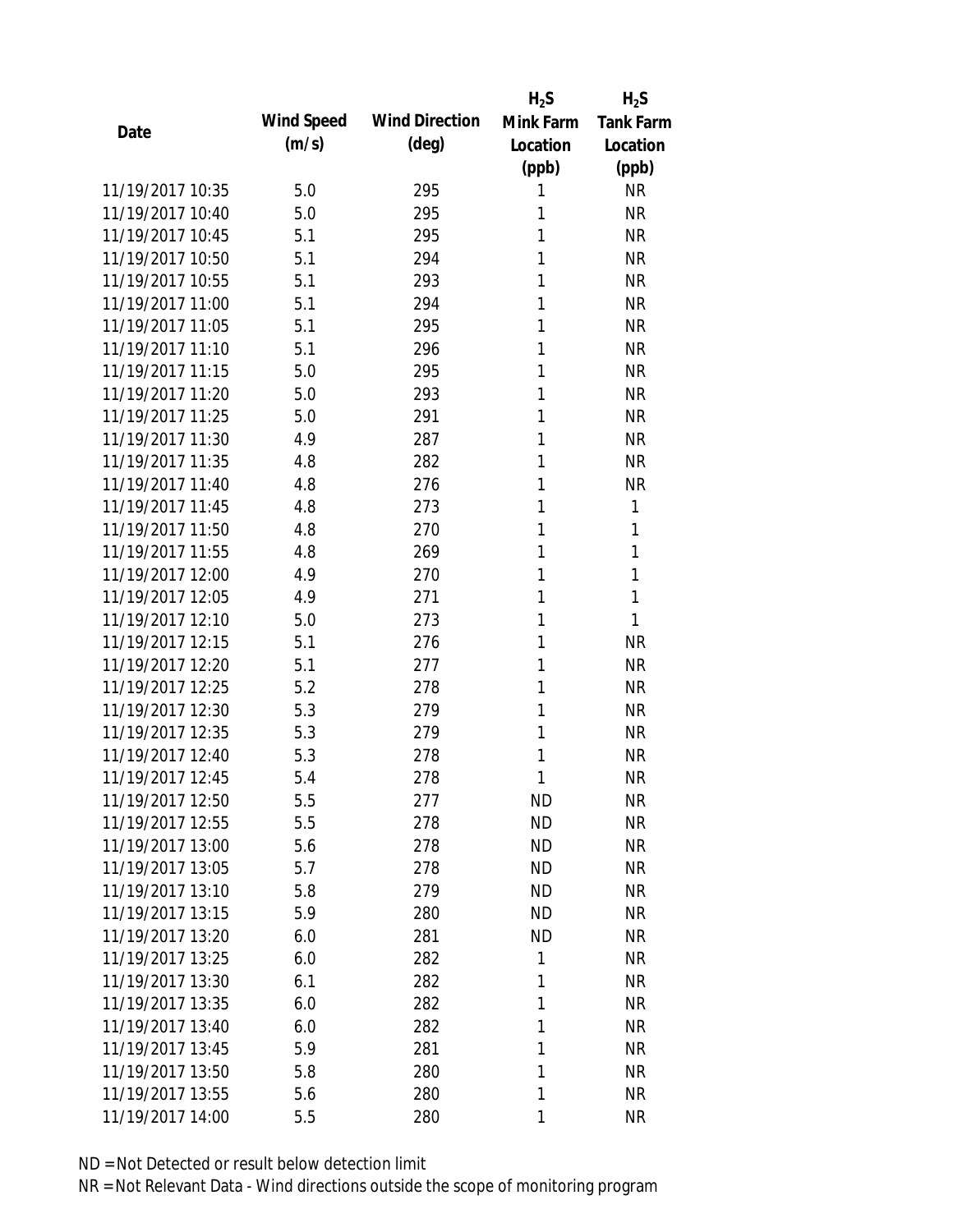|                  |            |                       | $H_2S$         | $H_2S$           |
|------------------|------------|-----------------------|----------------|------------------|
| Date             | Wind Speed | <b>Wind Direction</b> | Mink Farm      | <b>Tank Farm</b> |
|                  | (m/s)      | $(\text{deg})$        | Location       | Location         |
|                  |            |                       | (ppb)          | (ppb)            |
| 11/19/2017 14:05 | 5.4        | 280                   | 1              | <b>NR</b>        |
| 11/19/2017 14:10 | 5.2        | 280                   | 1              | <b>NR</b>        |
| 11/19/2017 14:15 | 5.1        | 281                   | 1              | <b>NR</b>        |
| 11/19/2017 14:20 | 5.0        | 281                   | 1              | <b>NR</b>        |
| 11/19/2017 14:25 | 4.9        | 282                   | 1              | <b>NR</b>        |
| 11/19/2017 14:30 | 4.8        | 282                   | $\overline{2}$ | <b>NR</b>        |
| 11/19/2017 14:35 | 4.8        | 282                   | $\overline{2}$ | <b>NR</b>        |
| 11/19/2017 14:40 | 4.8        | 283                   | $\overline{2}$ | <b>NR</b>        |
| 11/19/2017 14:45 | 4.8        | 285                   | $\overline{2}$ | <b>NR</b>        |
| 11/19/2017 14:50 | 4.9        | 286                   | $\overline{2}$ | <b>NR</b>        |
| 11/19/2017 14:55 | 4.9        | 287                   | 3              | <b>NR</b>        |
| 11/19/2017 15:00 | 4.9        | 288                   | 3              | <b>NR</b>        |
| 11/19/2017 15:05 | 4.9        | 289                   | $\overline{2}$ | <b>NR</b>        |
| 11/19/2017 15:10 | 4.9        | 289                   | $\overline{2}$ | <b>NR</b>        |
| 11/19/2017 15:15 | 4.9        | 288                   | $\overline{2}$ | <b>NR</b>        |
| 11/19/2017 15:20 | 4.9        | 286                   | 3              | <b>NR</b>        |
| 11/19/2017 15:25 | 5.0        | 283                   | $\sqrt{2}$     | <b>NR</b>        |
| 11/19/2017 15:30 | 5.0        | 282                   | 3              | <b>NR</b>        |
| 11/19/2017 15:35 | 5.1        | 280                   | 3              | <b>NR</b>        |
| 11/19/2017 15:40 | 5.1        | 279                   | 3              | <b>NR</b>        |
| 11/19/2017 15:45 | 5.1        | 278                   | 3              | <b>NR</b>        |
| 11/19/2017 15:50 | 5.0        | 278                   | 3              | <b>NR</b>        |
| 11/19/2017 15:55 | 4.9        | 278                   | 3              | <b>NR</b>        |
| 11/19/2017 16:00 | 4.8        | 278                   | $\overline{2}$ | <b>NR</b>        |
| 11/19/2017 16:05 | 4.7        | 278                   | $\overline{2}$ | <b>NR</b>        |
| 11/19/2017 16:10 | 4.7        | 278                   | $\overline{2}$ | <b>NR</b>        |
| 11/19/2017 16:15 | 4.7        | 278                   | 1              | <b>NR</b>        |
| 11/19/2017 16:20 | 4.7        | 279                   | 1              | <b>NR</b>        |
| 11/19/2017 16:25 | 4.8        | 279                   | 1              | <b>NR</b>        |
| 11/19/2017 16:30 | 4.8        | 279                   | 1              | <b>NR</b>        |
| 11/19/2017 16:35 | 4.8        | 280                   | 1              | <b>NR</b>        |
| 11/19/2017 16:40 | 4.8        | 279                   | 1              | <b>NR</b>        |
| 11/19/2017 16:45 | 4.7        | 278                   | 1              | <b>NR</b>        |
| 11/19/2017 16:50 | 4.7        | 276                   | 1              | <b>NR</b>        |
| 11/19/2017 16:55 | 4.7        | 274                   | 1              | 1                |
| 11/19/2017 17:00 | 4.7        | 272                   | $\overline{2}$ | 1                |
| 11/19/2017 17:05 | 4.7        | 271                   | $\overline{2}$ | 1                |
| 11/19/2017 17:10 | 4.7        | 270                   | $\overline{2}$ | 1                |
| 11/19/2017 17:15 | 4.7        | 270                   | $\overline{2}$ | 1                |
| 11/19/2017 17:20 | 4.6        | 270                   | 1              | 1                |
| 11/19/2017 17:25 | 4.6        | 271                   | 1              | 1                |
| 11/19/2017 17:30 | 4.5        | 271                   | 1              | 1                |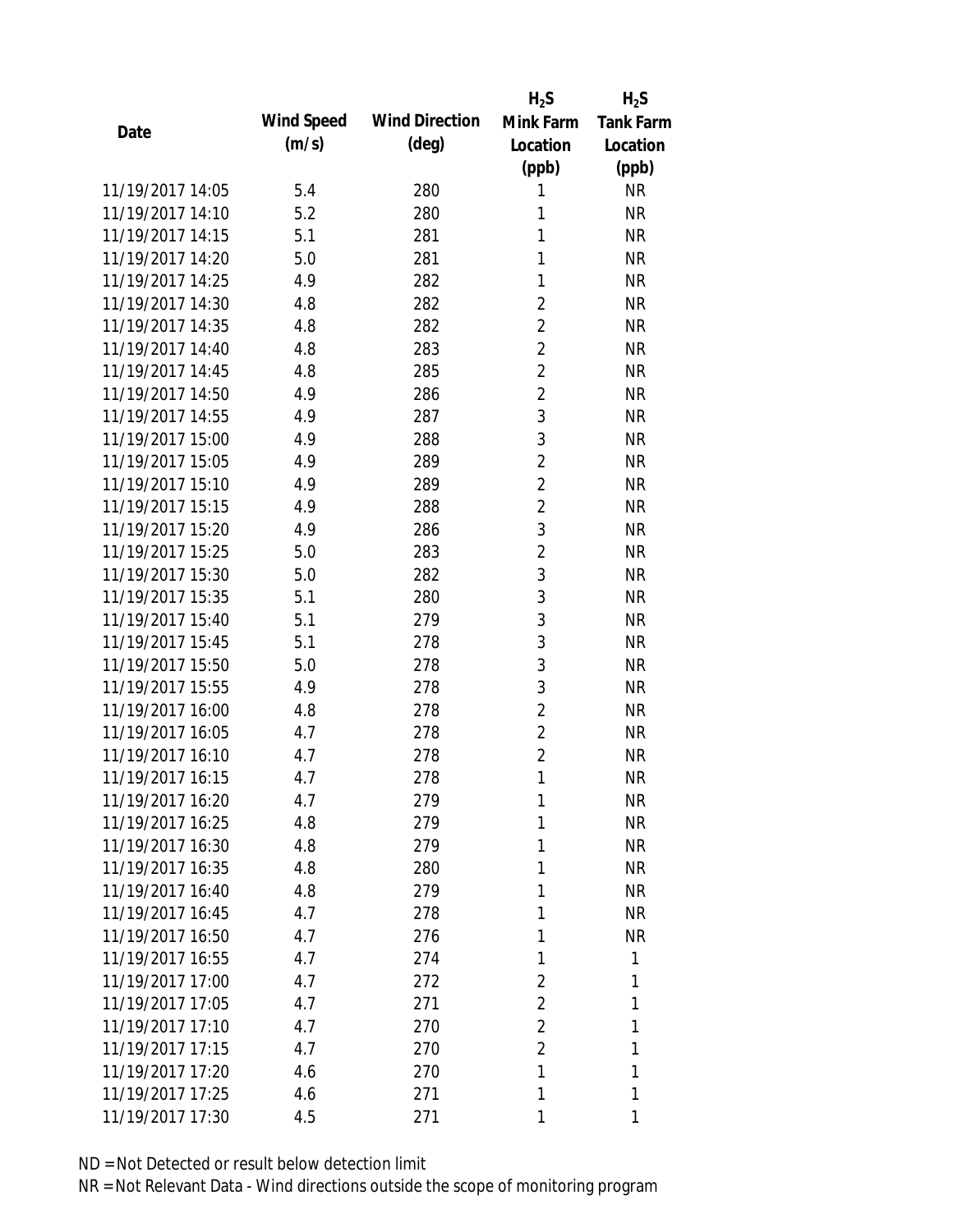|                  |            |                       | $H_2S$    | $H_2S$           |
|------------------|------------|-----------------------|-----------|------------------|
| Date             | Wind Speed | <b>Wind Direction</b> | Mink Farm | <b>Tank Farm</b> |
|                  | (m/s)      | $(\text{deg})$        | Location  | Location         |
|                  |            |                       | (ppb)     | (ppb)            |
| 11/19/2017 17:35 | 4.4        | 272                   | 1         | 1                |
| 11/19/2017 17:40 | 4.3        | 272                   | 1         | 1                |
| 11/19/2017 17:45 | 4.2        | 271                   | 1         | 1                |
| 11/19/2017 17:50 | 4.1        | 269                   | 1         | 1                |
| 11/19/2017 17:55 | 4.0        | 268                   | 1         | 1                |
| 11/19/2017 18:00 | 3.9        | 265                   | 1         | 1                |
| 11/19/2017 18:05 | 3.9        | 263                   | <b>ND</b> | 1                |
| 11/19/2017 18:10 | 3.9        | 260                   | <b>ND</b> | 1                |
| 11/19/2017 18:15 | 3.9        | 258                   | <b>ND</b> | 1                |
| 11/19/2017 18:20 | 3.9        | 257                   | <b>ND</b> | 1                |
| 11/19/2017 18:25 | 3.9        | 256                   | <b>ND</b> | 1                |
| 11/19/2017 18:30 | 3.9        | 255                   | <b>ND</b> | 1                |
| 11/19/2017 18:35 | 3.9        | 255                   | <b>ND</b> | 1                |
| 11/19/2017 18:40 | 3.9        | 255                   | <b>ND</b> | 1                |
| 11/19/2017 18:45 | 4.0        | 255                   | 1         | 1                |
| 11/19/2017 18:50 | 4.0        | 255                   | 1         | 1                |
| 11/19/2017 18:55 | 4.1        | 255                   | 1         | 1                |
| 11/19/2017 19:00 | 4.2        | 254                   | 1         | 1                |
| 11/19/2017 19:05 | 4.3        | 254                   | 1         | 1                |
| 11/19/2017 19:10 | 4.4        | 254                   | 1         | 1                |
| 11/19/2017 19:15 | 4.5        | 253                   | 1         | 1                |
| 11/19/2017 19:20 | 4.5        | 252                   | 1         | 1                |
| 11/19/2017 19:25 | 4.5        | 251                   | 1         | 1                |
| 11/19/2017 19:30 | 4.6        | 250                   | 1         | 1                |
| 11/19/2017 19:35 | 4.6        | 249                   | 1         | 1                |
| 11/19/2017 19:40 | 4.7        | 249                   | 1         | 1                |
| 11/19/2017 19:45 | 4.7        | 248                   | 1         | 1                |
| 11/19/2017 19:50 | 4.8        | 248                   | 1         | 2                |
| 11/19/2017 19:55 | 4.8        | 248                   | <b>ND</b> | $\overline{2}$   |
| 11/19/2017 20:00 | 4.8        | 249                   | <b>ND</b> | $\overline{2}$   |
| 11/19/2017 20:05 | 4.8        | 249                   | <b>ND</b> | $\overline{2}$   |
| 11/19/2017 20:10 | 4.7        | 249                   | <b>ND</b> | $\overline{2}$   |
| 11/19/2017 20:15 | 4.5        | 249                   | <b>ND</b> | $\overline{2}$   |
| 11/19/2017 20:20 | 4.5        | 249                   | <b>ND</b> | $\overline{2}$   |
| 11/19/2017 20:25 | 4.4        | 250                   | <b>ND</b> | $\overline{2}$   |
| 11/19/2017 20:30 | 4.5        | 250                   | <b>ND</b> | $\overline{2}$   |
| 11/19/2017 20:35 | 4.5        | 251                   | ND        | 1                |
| 11/19/2017 20:40 | 4.6        | 251                   | ND        | 1                |
| 11/19/2017 20:45 | 4.8        | 251                   | <b>ND</b> | 1                |
| 11/19/2017 20:50 | 4.9        | 252                   | 1         | $\overline{2}$   |
| 11/19/2017 20:55 | 5.0        | 252                   | 1         | 1                |
| 11/19/2017 21:00 | 5.0        | 252                   | 1         | 1                |
|                  |            |                       |           |                  |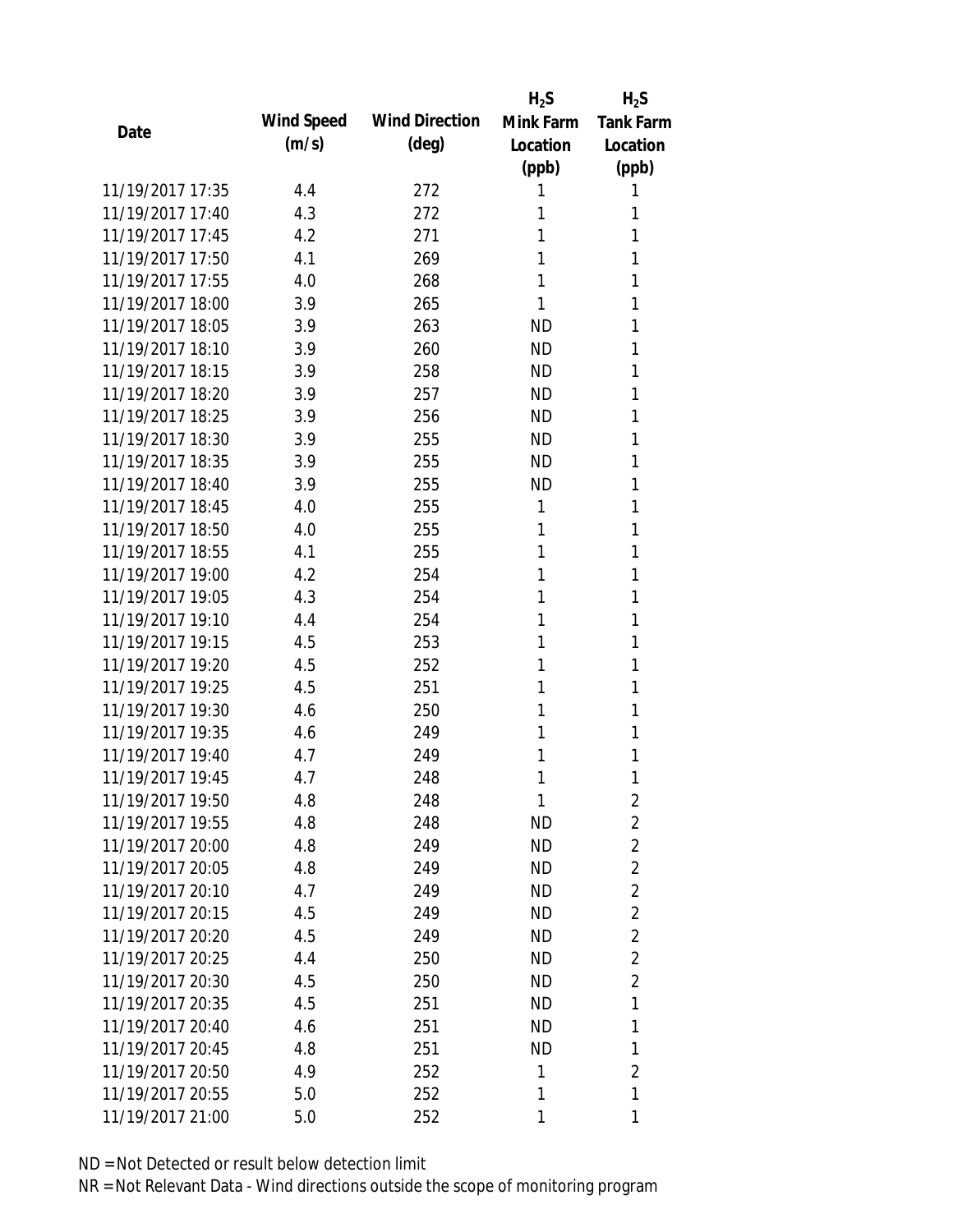|                  |            |                       | $H_2S$    | $H_2S$           |
|------------------|------------|-----------------------|-----------|------------------|
| Date             | Wind Speed | <b>Wind Direction</b> | Mink Farm | <b>Tank Farm</b> |
|                  | (m/s)      | $(\text{deg})$        | Location  | Location         |
|                  |            |                       | (ppb)     | (ppb)            |
| 11/19/2017 21:05 | 5.1        | 252                   | 1         | 2                |
| 11/19/2017 21:10 | 5.1        | 251                   | 1         | $\overline{2}$   |
| 11/19/2017 21:15 | 5.1        | 251                   | 1         | $\overline{2}$   |
| 11/19/2017 21:20 | 5.1        | 250                   | 1         | 1                |
| 11/19/2017 21:25 | 5.0        | 248                   | 1         | 1                |
| 11/19/2017 21:30 | 4.9        | 246                   | 1         | 1                |
| 11/19/2017 21:35 | 4.7        | 244                   | 1         | 1                |
| 11/19/2017 21:40 | 4.5        | 240                   | 1         | 1                |
| 11/19/2017 21:45 | 4.2        | 237                   | 1         | 1                |
| 11/19/2017 21:50 | 3.9        | 233                   | 1         | 1                |
| 11/19/2017 21:55 | 3.6        | 230                   | 1         | 1                |
| 11/19/2017 22:00 | 3.4        | 227                   | NR        | 1                |
| 11/19/2017 22:05 | 3.2        | 225                   | <b>NR</b> | 1                |
| 11/19/2017 22:10 | 3.2        | 223                   | <b>NR</b> | 1                |
| 11/19/2017 22:15 | 3.2        | 221                   | <b>NR</b> | 1                |
| 11/19/2017 22:20 | 3.3        | 220                   | NR        | 1                |
| 11/19/2017 22:25 | 3.4        | 219                   | <b>NR</b> | 1                |
| 11/19/2017 22:30 | 3.6        | 218                   | <b>NR</b> | 1                |
| 11/19/2017 22:35 | 3.7        | 217                   | <b>NR</b> | 1                |
| 11/19/2017 22:40 | 3.9        | 216                   | <b>NR</b> | 1                |
| 11/19/2017 22:45 | 4.0        | 215                   | NR        | 1                |
| 11/19/2017 22:50 | 4.2        | 214                   | <b>NR</b> | 1                |
| 11/19/2017 22:55 | 4.3        | 213                   | <b>NR</b> | 1                |
| 11/19/2017 23:00 | 4.4        | 212                   | <b>NR</b> | 1                |
| 11/19/2017 23:05 | 4.4        | 211                   | <b>NR</b> | 1                |
| 11/19/2017 23:10 | 4.5        | 210                   | NR        | 1                |
| 11/19/2017 23:15 | 4.4        | 208                   | <b>NR</b> | 1                |
| 11/19/2017 23:20 | 4.3        | 207                   | <b>NR</b> | 1                |
| 11/19/2017 23:25 | 4.2        | 205                   | <b>NR</b> | 1                |
| 11/19/2017 23:30 | 4.0        | 202                   | <b>NR</b> | 1                |
| 11/19/2017 23:35 | 3.9        | 200                   | NR        | 1                |
| 11/19/2017 23:40 | 3.8        | 199                   | <b>NR</b> | 1                |
| 11/19/2017 23:45 | 3.7        | 197                   | <b>NR</b> | 1                |
| 11/19/2017 23:50 | 3.7        | 196                   | <b>NR</b> | 1                |
| 11/19/2017 23:55 | 3.7        | 195                   | NR        | 1                |
| 11/19/2017 24:00 | 3.7        | 194                   | <b>NR</b> | 1                |
| 11/20/2017 00:05 | 3.7        | 194                   | NR        | 1                |
| 11/20/2017 00:10 | 3.7        | 193                   | NR        | 1                |
| 11/20/2017 00:15 | 3.8        | 193                   | NR        | 1                |
| 11/20/2017 00:20 | 3.8        | 193                   | NR        | 1                |
| 11/20/2017 00:25 | 3.8        | 193                   | <b>NR</b> | 1                |
| 11/20/2017 00:30 | 3.8        | 193                   | <b>NR</b> | 1                |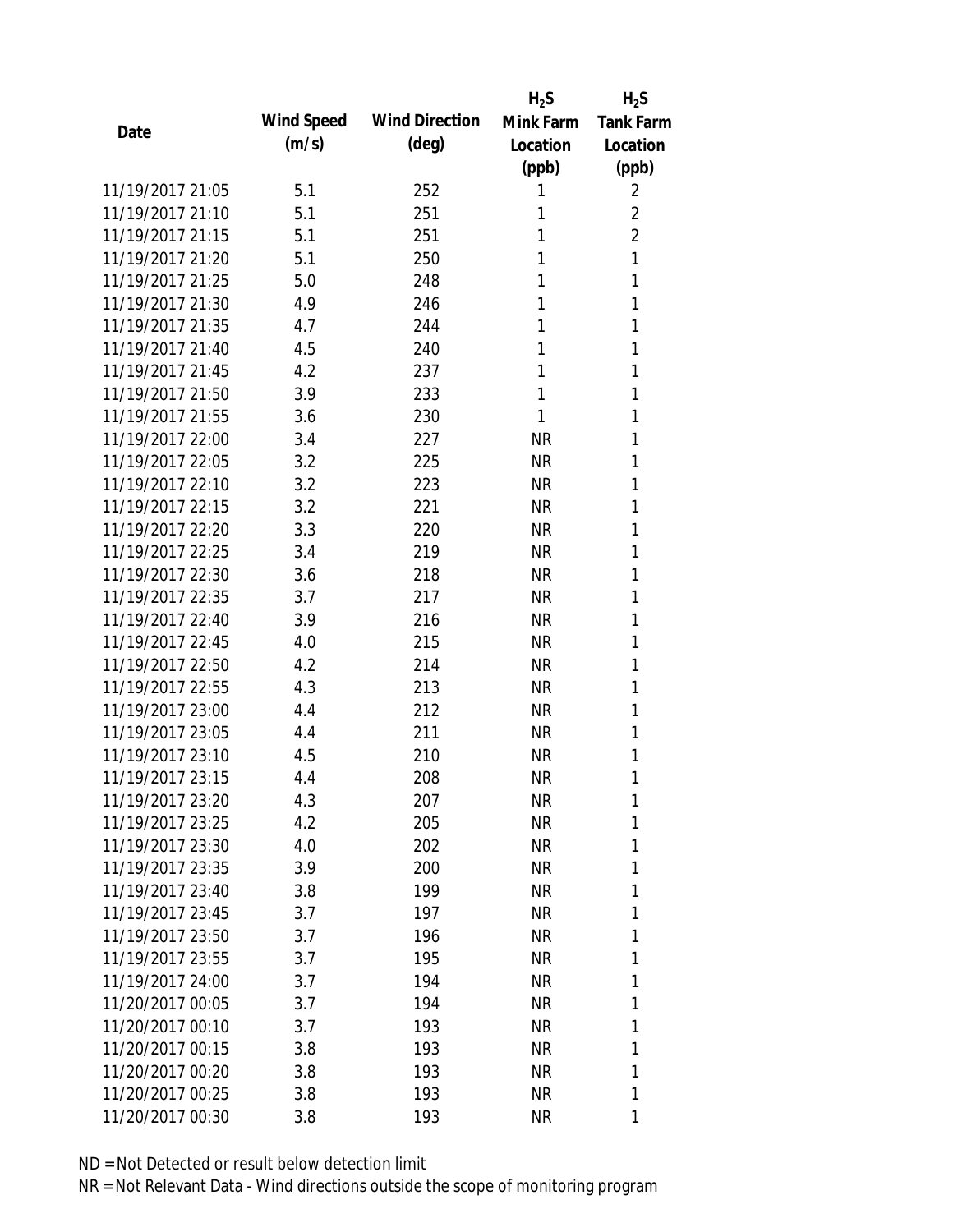|                  |            |                       | $H_2S$    | $H_2S$           |
|------------------|------------|-----------------------|-----------|------------------|
| Date             | Wind Speed | <b>Wind Direction</b> | Mink Farm | <b>Tank Farm</b> |
|                  | (m/s)      | $(\text{deg})$        | Location  | Location         |
|                  |            |                       | (ppb)     | (ppb)            |
| 11/20/2017 00:35 | 3.8        | 194                   | <b>NR</b> | 1                |
| 11/20/2017 00:40 | 3.8        | 195                   | <b>NR</b> | 1                |
| 11/20/2017 00:45 | 3.8        | 195                   | <b>NR</b> | 1                |
| 11/20/2017 00:50 | 3.8        | 196                   | <b>NR</b> | 1                |
| 11/20/2017 00:55 | 3.9        | 197                   | <b>NR</b> | 1                |
| 11/20/2017 01:00 | 3.9        | 197                   | <b>NR</b> | 1                |
| 11/20/2017 01:05 | 4.0        | 198                   | <b>NR</b> | 1                |
| 11/20/2017 01:10 | 4.0        | 199                   | <b>NR</b> | 1                |
| 11/20/2017 01:15 | 4.1        | 200                   | <b>NR</b> | 1                |
| 11/20/2017 01:20 | 4.1        | 201                   | <b>NR</b> | 1                |
| 11/20/2017 01:25 | 4.2        | 201                   | <b>NR</b> | 1                |
| 11/20/2017 01:30 | 4.2        | 201                   | <b>NR</b> | 1                |
| 11/20/2017 01:35 | 4.2        | 201                   | <b>NR</b> | 1                |
| 11/20/2017 01:40 | 4.2        | 201                   | <b>NR</b> | 1                |
| 11/20/2017 01:45 | 4.2        | 201                   | <b>NR</b> | 1                |
| 11/20/2017 01:50 | 4.2        | 202                   | <b>NR</b> | 1                |
| 11/20/2017 01:55 | 4.2        | 202                   | <b>NR</b> | 1                |
| 11/20/2017 02:00 | 4.2        | 202                   | <b>NR</b> | $\overline{2}$   |
| 11/20/2017 02:05 | 4.2        | 202                   | <b>NR</b> | $\overline{2}$   |
| 11/20/2017 02:10 | 4.1        | 202                   | <b>NR</b> | $\overline{2}$   |
| 11/20/2017 02:15 | 4.1        | 201                   | <b>NR</b> | $\overline{2}$   |
| 11/20/2017 02:20 | 4.1        | 200                   | <b>NR</b> | $\overline{2}$   |
| 11/20/2017 02:25 | 4.0        | 199                   | <b>NR</b> | 1                |
| 11/20/2017 02:30 | 3.9        | 198                   | <b>NR</b> | 1                |
| 11/20/2017 02:35 | 3.9        | 197                   | <b>NR</b> | 1                |
| 11/20/2017 02:40 | 3.8        | 196                   | <b>NR</b> | 1                |
| 11/20/2017 02:45 | 3.8        | 195                   | <b>NR</b> | 1                |
| 11/20/2017 02:50 | 3.7        | 194                   | <b>NR</b> | 1                |
| 11/20/2017 02:55 | 3.7        | 193                   | <b>NR</b> | 1                |
| 11/20/2017 03:00 | 3.7        | 192                   | <b>NR</b> | 1                |
| 11/20/2017 03:05 | 3.7        | 191                   | <b>NR</b> | 1                |
| 11/20/2017 03:10 | 3.7        | 190                   | <b>NR</b> | 1                |
| 11/20/2017 03:15 | 3.7        | 190                   | <b>NR</b> | 1                |
| 11/20/2017 03:20 | 3.8        | 190                   | <b>NR</b> | 1                |
| 11/20/2017 03:25 | 3.8        | 191                   | NR        | 1                |
| 11/20/2017 03:30 | 3.9        | 191                   | <b>NR</b> | 1                |
| 11/20/2017 03:35 | 3.9        | 192                   | NR        | 1                |
| 11/20/2017 03:40 | 3.9        | 193                   | NR        | 1                |
| 11/20/2017 03:45 | 3.9        | 193                   | NR        | 1                |
| 11/20/2017 03:50 | 3.9        | 193                   | NR        | 1                |
| 11/20/2017 03:55 | 3.9        | 193                   | <b>NR</b> | 1                |
| 11/20/2017 04:00 | 3.8        | 192                   | <b>NR</b> | 1                |
|                  |            |                       |           |                  |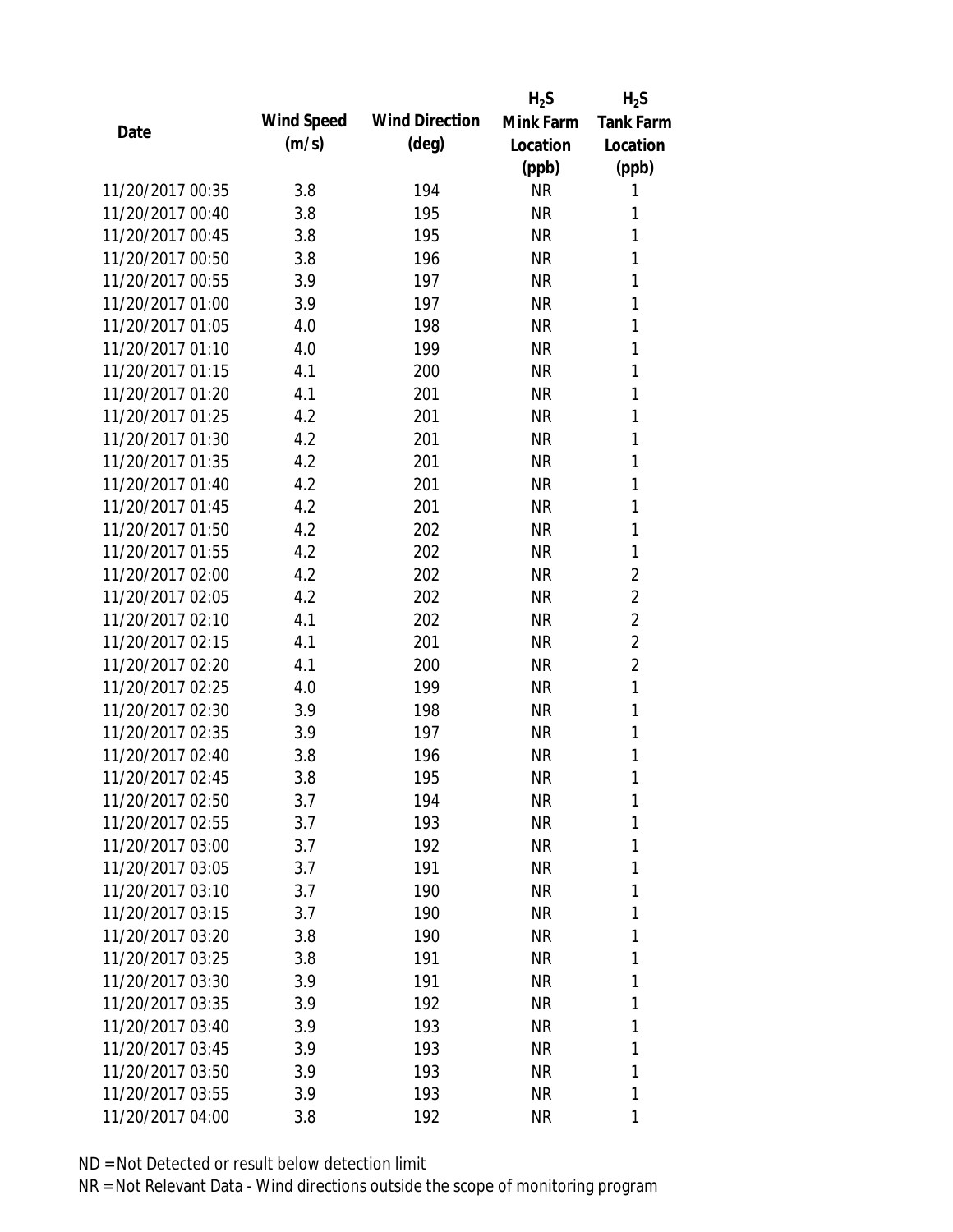|                  |            |                       | $H_2S$    | $H_2S$           |
|------------------|------------|-----------------------|-----------|------------------|
| Date             | Wind Speed | <b>Wind Direction</b> | Mink Farm | <b>Tank Farm</b> |
|                  | (m/s)      | $(\text{deg})$        | Location  | Location         |
|                  |            |                       | (ppb)     | (ppb)            |
| 11/20/2017 04:05 | 3.8        | 192                   | <b>NR</b> | 1                |
| 11/20/2017 04:10 | 3.8        | 192                   | <b>NR</b> | 1                |
| 11/20/2017 04:15 | 3.7        | 192                   | <b>NR</b> | 1                |
| 11/20/2017 04:20 | 3.7        | 192                   | <b>NR</b> | 1                |
| 11/20/2017 04:25 | 3.6        | 192                   | <b>NR</b> | 1                |
| 11/20/2017 04:30 | 3.5        | 193                   | <b>NR</b> | 1                |
| 11/20/2017 04:35 | 3.5        | 193                   | <b>NR</b> | 1                |
| 11/20/2017 04:40 | 3.5        | 194                   | <b>NR</b> | 1                |
| 11/20/2017 04:45 | 3.5        | 194                   | <b>NR</b> | 1                |
| 11/20/2017 04:50 | 3.6        | 195                   | <b>NR</b> | 1                |
| 11/20/2017 04:55 | 3.7        | 194                   | <b>NR</b> | 1                |
| 11/20/2017 05:00 | 3.8        | 194                   | <b>NR</b> | 1                |
| 11/20/2017 05:05 | 4.0        | 193                   | <b>NR</b> | 1                |
| 11/20/2017 05:10 | 4.1        | 192                   | <b>NR</b> | 1                |
| 11/20/2017 05:15 | 4.2        | 191                   | <b>NR</b> | 1                |
| 11/20/2017 05:20 | 4.3        | 189                   | <b>NR</b> | 1                |
| 11/20/2017 05:25 | 4.4        | 187                   | <b>NR</b> | 1                |
| 11/20/2017 05:30 | 4.4        | 185                   | <b>NR</b> | 1                |
| 11/20/2017 05:35 | 4.3        | 184                   | <b>NR</b> | 1                |
| 11/20/2017 05:40 | 4.3        | 183                   | <b>NR</b> | 1                |
| 11/20/2017 05:45 | 4.2        | 183                   | <b>NR</b> | 1                |
| 11/20/2017 05:50 | 4.2        | 183                   | <b>NR</b> | 1                |
| 11/20/2017 05:55 | 4.1        | 184                   | <b>NR</b> | 1                |
| 11/20/2017 06:00 | 4.1        | 185                   | <b>NR</b> | 1                |
| 11/20/2017 06:05 | 4.0        | 187                   | <b>NR</b> | 1                |
| 11/20/2017 06:10 | 4.0        | 189                   | <b>NR</b> | 1                |
| 11/20/2017 06:15 | 4.0        | 191                   | <b>NR</b> | 1                |
| 11/20/2017 06:20 | 3.9        | 193                   | <b>NR</b> | 1                |
| 11/20/2017 06:25 | 3.9        | 194                   | <b>NR</b> | 1                |
| 11/20/2017 06:30 | 3.9        | 194                   | <b>NR</b> | 1                |
| 11/20/2017 06:35 | 4.0        | 194                   | NR        | 1                |
| 11/20/2017 06:40 | 4.0        | 194                   | <b>NR</b> | 1                |
| 11/20/2017 06:45 | 4.0        | 192                   | <b>NR</b> | 1                |
| 11/20/2017 06:50 | 4.0        | 191                   | <b>NR</b> | 1                |
| 11/20/2017 06:55 | 3.9        | 190                   | NR        | 1                |
| 11/20/2017 07:00 | 3.9        | 189                   | <b>NR</b> | 1                |
| 11/20/2017 07:05 | 3.9        | 188                   | NR        | 1                |
| 11/20/2017 07:10 | 3.9        | 188                   | NR        | $\overline{2}$   |
| 11/20/2017 07:15 | 4.0        | 188                   | <b>NR</b> | $\overline{2}$   |
| 11/20/2017 07:20 | 4.0        | 189                   | NR        | $\overline{2}$   |
| 11/20/2017 07:25 | 4.0        | 189                   | <b>NR</b> | $\overline{2}$   |
| 11/20/2017 07:30 | 4.0        | 190                   | <b>NR</b> | 1                |
|                  |            |                       |           |                  |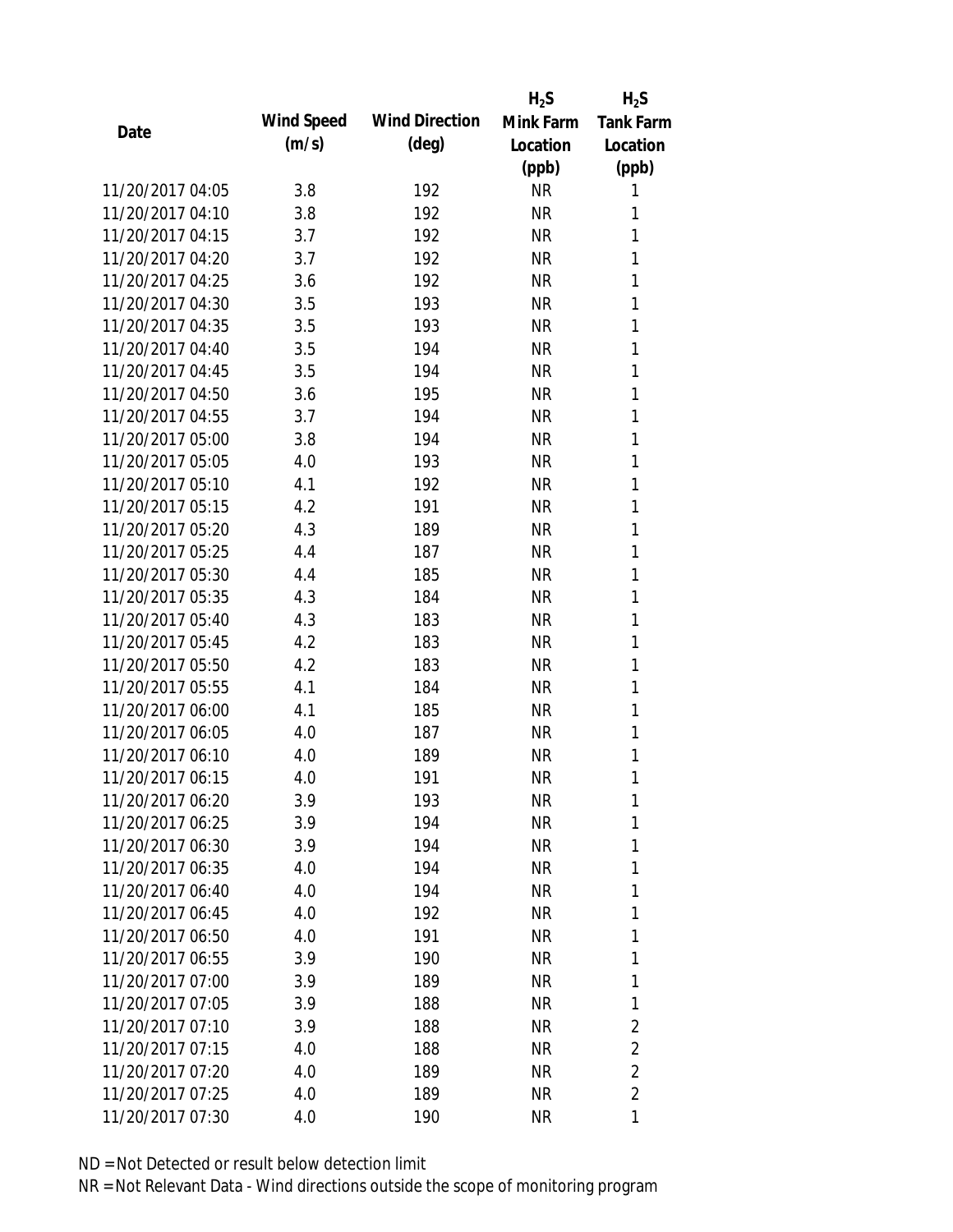|                  |            |                       | $H_2S$    | $H_2S$           |
|------------------|------------|-----------------------|-----------|------------------|
|                  | Wind Speed | <b>Wind Direction</b> | Mink Farm | <b>Tank Farm</b> |
| Date             | (m/s)      | $(\text{deg})$        | Location  | Location         |
|                  |            |                       | (ppb)     | (ppb)            |
| 11/20/2017 07:35 | 4.0        | 191                   | <b>NR</b> | 1                |
| 11/20/2017 07:40 | 4.0        | 192                   | <b>NR</b> | 1                |
| 11/20/2017 07:45 | 4.0        | 192                   | <b>NR</b> | 1                |
| 11/20/2017 07:50 | 4.0        | 193                   | <b>NR</b> | 1                |
| 11/20/2017 07:55 | 4.0        | 192                   | <b>NR</b> | 1                |
| 11/20/2017 08:00 | 4.0        | 192                   | <b>NR</b> | 1                |
| 11/20/2017 08:05 | 3.9        | 192                   | <b>NR</b> | 1                |
| 11/20/2017 08:10 | 3.9        | 192                   | <b>NR</b> | 1                |
| 11/20/2017 08:15 | 3.9        | 192                   | <b>NR</b> | 1                |
| 11/20/2017 08:20 | 4.0        | 192                   | <b>NR</b> | 1                |
| 11/20/2017 08:25 | 4.1        | 192                   | <b>NR</b> | 1                |
| 11/20/2017 08:30 | 4.2        | 193                   | <b>NR</b> | 1                |
| 11/20/2017 08:35 | 4.4        | 194                   | <b>NR</b> | 1                |
| 11/20/2017 08:40 | 4.6        | 194                   | <b>NR</b> | 1                |
| 11/20/2017 08:45 | 4.9        | 195                   | <b>NR</b> | 1                |
| 11/20/2017 08:50 | 5.1        | 196                   | <b>NR</b> | 1                |
| 11/20/2017 08:55 | 5.3        | 197                   | <b>NR</b> | 1                |
| 11/20/2017 09:00 | 5.4        | 198                   | <b>NR</b> | 1                |
| 11/20/2017 09:05 | 5.4        | 199                   | <b>NR</b> | 1                |
| 11/20/2017 09:10 | 5.4        | 200                   | <b>NR</b> | 1                |
| 11/20/2017 09:15 | 5.3        | 201                   | <b>NR</b> | 1                |
| 11/20/2017 09:20 | 5.2        | 202                   | <b>NR</b> | 1                |
| 11/20/2017 09:25 | 5.1        | 203                   | <b>NR</b> | 1                |
| 11/20/2017 09:30 | 5.0        | 204                   | <b>NR</b> | 1                |
| 11/20/2017 09:35 | 4.9        | 205                   | <b>NR</b> | 1                |
| 11/20/2017 09:40 | 4.9        | 206                   | <b>NR</b> | 1                |
| 11/20/2017 09:45 | 4.9        | 207                   | <b>NR</b> | 1                |
| 11/20/2017 09:50 | 5.0        | 209                   | <b>NR</b> | 1                |
| 11/20/2017 09:55 | 5.1        | 211                   | <b>NR</b> | 1                |
| 11/20/2017 10:00 | 5.3        | 212                   | <b>NR</b> | 1                |
| 11/20/2017 10:05 | 5.4        | 213                   | NR        | 1                |
| 11/20/2017 10:10 | 5.6        | 214                   | <b>NR</b> | 1                |
| 11/20/2017 10:15 | 5.7        | 214                   | NR        | 1                |
| 11/20/2017 10:20 | 5.8        | 214                   | <b>NR</b> | 1                |
| 11/20/2017 10:25 | 6.0        | 214                   | <b>NR</b> | 1                |
| 11/20/2017 10:30 | 6.1        | 213                   | NR        | 1                |
| 11/20/2017 10:35 | 6.2        | 214                   | NR        | 1                |
| 11/20/2017 10:40 | 6.3        | 214                   | NR        | 1                |
| 11/20/2017 10:45 | 6.3        | 214                   | <b>NR</b> | 1                |
| 11/20/2017 10:50 | 6.3        | 215                   | <b>NR</b> | 1                |
| 11/20/2017 10:55 | 6.2        | 215                   | <b>NR</b> | 1                |
| 11/20/2017 11:00 | 6.2        | 215                   | <b>NR</b> | 1                |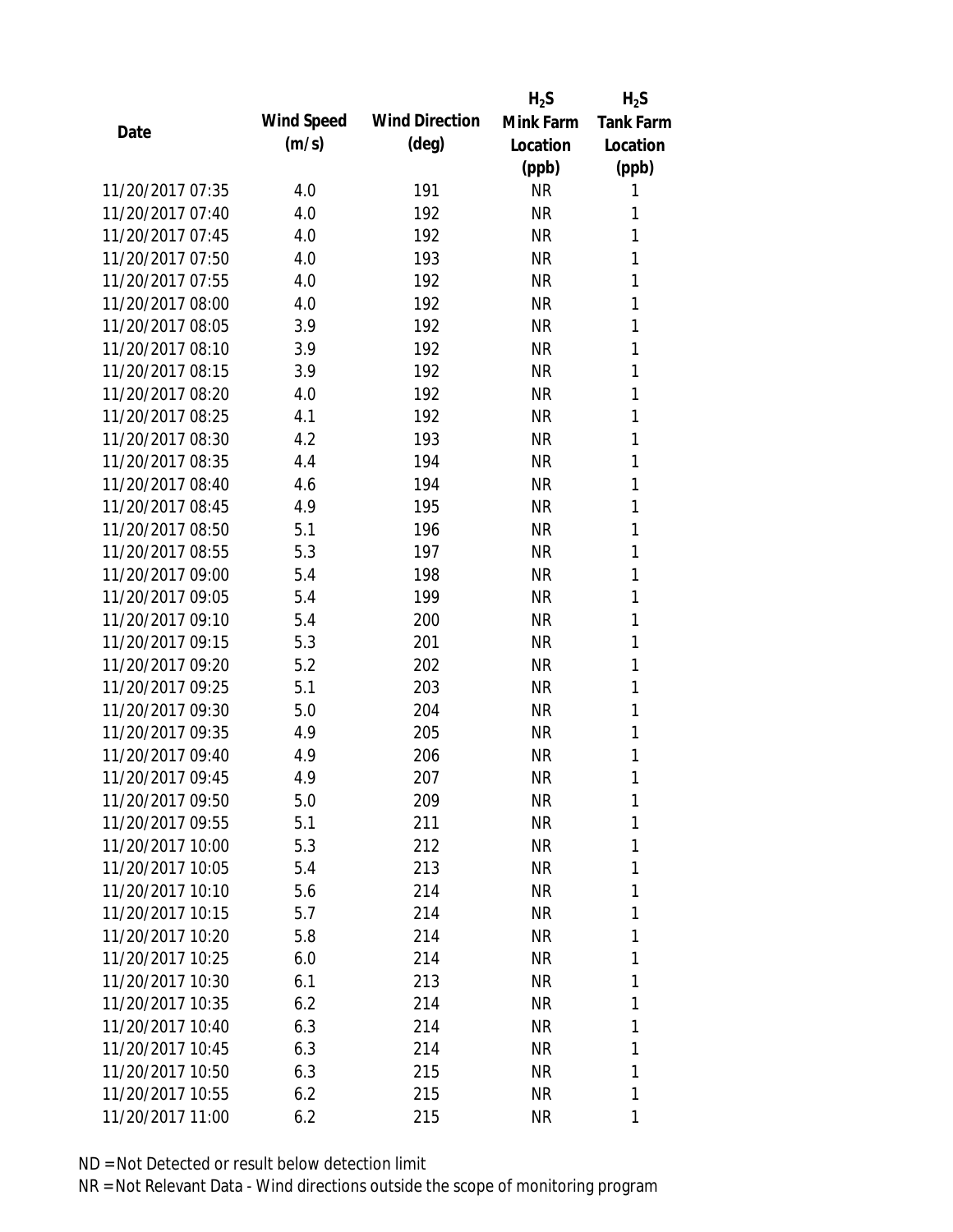|                  |            |                       | $H_2S$    | $H_2S$           |
|------------------|------------|-----------------------|-----------|------------------|
|                  | Wind Speed | <b>Wind Direction</b> | Mink Farm | <b>Tank Farm</b> |
| Date             | (m/s)      | $(\text{deg})$        | Location  | Location         |
|                  |            |                       | (ppb)     | (ppb)            |
| 11/20/2017 11:05 | 6.2        | 215                   | <b>NR</b> | 1                |
| 11/20/2017 11:10 | 6.1        | 215                   | NR        | 1                |
| 11/20/2017 11:15 | 6.1        | 214                   | <b>NR</b> | 1                |
| 11/20/2017 11:20 | 6.2        | 214                   | <b>NR</b> | 1                |
| 11/20/2017 11:25 | 6.2        | 214                   | <b>NR</b> | 1                |
| 11/20/2017 11:30 | 6.2        | 215                   | <b>NR</b> | 1                |
| 11/20/2017 11:35 | 6.3        | 216                   | <b>NR</b> | 1                |
| 11/20/2017 11:40 | 6.3        | 216                   | <b>NR</b> | 1                |
| 11/20/2017 11:45 | 6.4        | 217                   | NR        | 1                |
| 11/20/2017 11:50 | 6.6        | 218                   | <b>NR</b> | 1                |
| 11/20/2017 11:55 | 6.7        | 218                   | <b>NR</b> | 1                |
| 11/20/2017 12:00 | 6.8        | 218                   | <b>NR</b> | 1                |
| 11/20/2017 12:05 | 6.8        | 218                   | <b>NR</b> | 1                |
| 11/20/2017 12:10 | 6.9        | 218                   | <b>NR</b> | 1                |
| 11/20/2017 12:15 | 6.9        | 218                   | <b>NR</b> | 1                |
| 11/20/2017 12:20 | 7.0        | 218                   | NR        | 1                |
| 11/20/2017 12:25 | 7.1        | 218                   | <b>NR</b> | 1                |
| 11/20/2017 12:30 | 7.3        | 219                   | <b>NR</b> | 1                |
| 11/20/2017 12:35 | 7.5        | 220                   | <b>NR</b> | 1                |
| 11/20/2017 12:40 | 7.6        | 220                   | <b>NR</b> | 1                |
| 11/20/2017 12:45 | 7.6        | 221                   | NR        | 1                |
| 11/20/2017 12:50 | 7.6        | 222                   | <b>NR</b> | 1                |
| 11/20/2017 12:55 | 7.6        | 223                   | <b>NR</b> | 1                |
| 11/20/2017 13:00 | 7.5        | 223                   | <b>NR</b> | 1                |
| 11/20/2017 13:05 | 7.4        | 222                   | <b>NR</b> | 1                |
| 11/20/2017 13:10 | 7.3        | 222                   | <b>NR</b> | 1                |
| 11/20/2017 13:15 | 7.4        | 221                   | <b>NR</b> | 1                |
| 11/20/2017 13:20 | 7.4        | 221                   | NR        | 1                |
| 11/20/2017 13:25 | 7.6        | 221                   | <b>NR</b> | 1                |
| 11/20/2017 13:30 | 7.8        | 221                   | NR        | 1                |
| 11/20/2017 13:35 | 8.0        | 222                   | NR        | 1                |
| 11/20/2017 13:40 | 8.3        | 222                   | NR        | 1                |
| 11/20/2017 13:45 | 8.4        | 222                   | NR        | 1                |
| 11/20/2017 13:50 | 8.6        | 223                   | <b>NR</b> | 1                |
| 11/20/2017 13:55 | 8.7        | 223                   | NR        | 1                |
| 11/20/2017 14:00 | 8.7        | 223                   | NR        | 1                |
| 11/20/2017 14:05 | 8.8        | 223                   | NR        | 1                |
| 11/20/2017 14:10 | 8.8        | 223                   | NR        | 1                |
| 11/20/2017 14:15 | 8.9        | 223                   | NR        | 1                |
| 11/20/2017 14:20 | 8.9        | 223                   | NR        | 1                |
| 11/20/2017 14:25 | 8.8        | 223                   | NR        | 1                |
| 11/20/2017 14:30 | 8.7        | 222                   | <b>NR</b> | 1                |
|                  |            |                       |           |                  |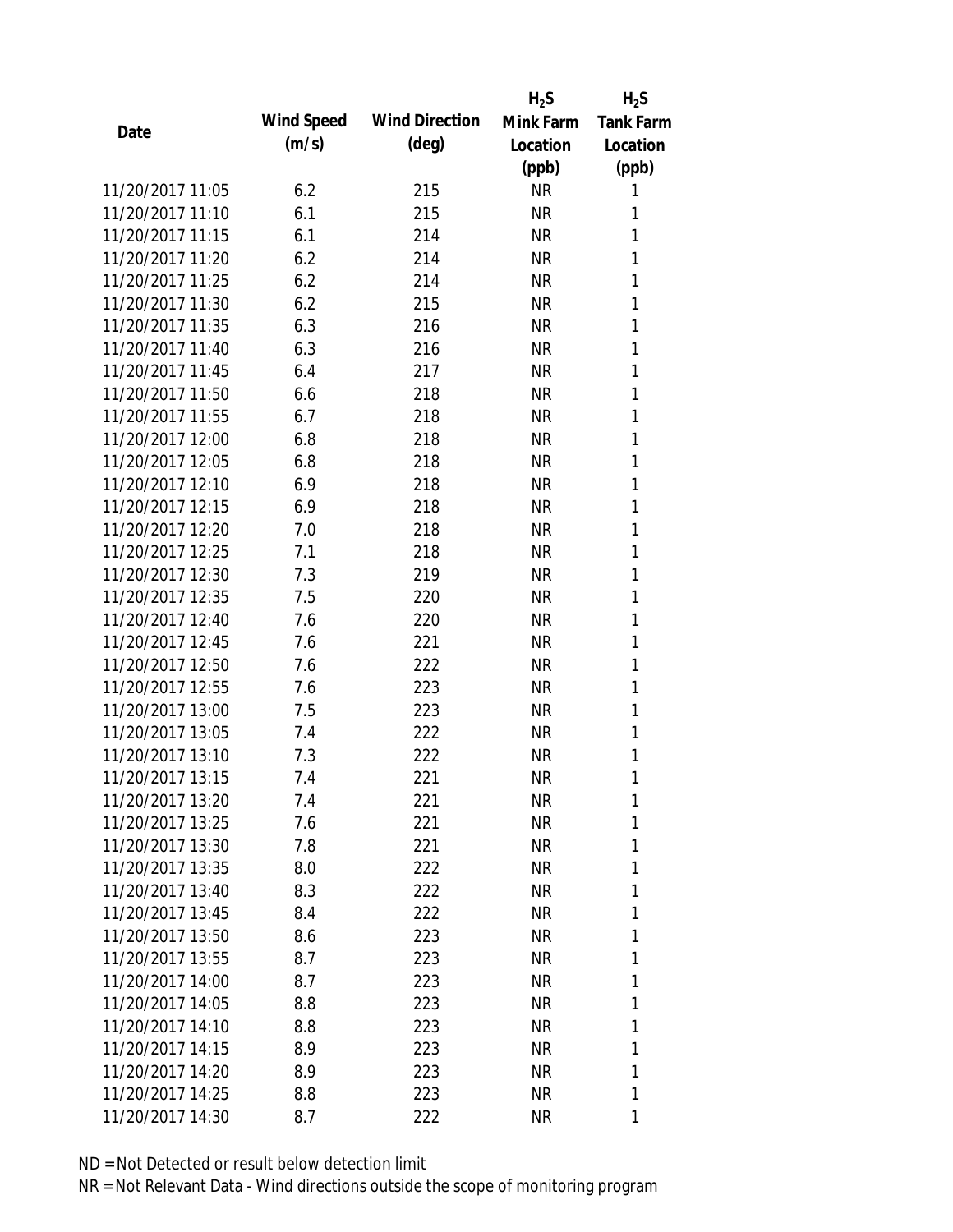|                  |            |                       | $H_2S$    | $H_2S$           |
|------------------|------------|-----------------------|-----------|------------------|
| Date             | Wind Speed | <b>Wind Direction</b> | Mink Farm | <b>Tank Farm</b> |
|                  | (m/s)      | $(\text{deg})$        | Location  | Location         |
|                  |            |                       | (ppb)     | (ppb)            |
| 11/20/2017 14:35 | 8.7        | 222                   | <b>NR</b> | 1                |
| 11/20/2017 14:40 | 8.6        | 221                   | <b>NR</b> | 1                |
| 11/20/2017 14:45 | 8.4        | 220                   | <b>NR</b> | 1                |
| 11/20/2017 14:50 | 8.3        | 220                   | <b>NR</b> | 1                |
| 11/20/2017 14:55 | 8.1        | 220                   | <b>NR</b> | 1                |
| 11/20/2017 15:00 | 7.9        | 219                   | <b>NR</b> | 1                |
| 11/20/2017 15:05 | 7.6        | 219                   | <b>NR</b> | 1                |
| 11/20/2017 15:10 | 7.3        | 218                   | <b>NR</b> | 1                |
| 11/20/2017 15:15 | 7.2        | 218                   | <b>NR</b> | 1                |
| 11/20/2017 15:20 | 7.1        | 217                   | <b>NR</b> | 1                |
| 11/20/2017 15:25 | 7.0        | 217                   | <b>NR</b> | 1                |
| 11/20/2017 15:30 | 7.1        | 217                   | <b>NR</b> | 1                |
| 11/20/2017 15:35 | 7.2        | 216                   | <b>NR</b> | 1                |
| 11/20/2017 15:40 | 7.2        | 216                   | <b>NR</b> | 1                |
| 11/20/2017 15:45 | 7.3        | 216                   | <b>NR</b> | 1                |
| 11/20/2017 15:50 | 7.3        | 215                   | <b>NR</b> | 1                |
| 11/20/2017 15:55 | 7.4        | 214                   | <b>NR</b> | 1                |
| 11/20/2017 16:00 | 7.3        | 213                   | <b>NR</b> | 1                |
| 11/20/2017 16:05 | 7.3        | 213                   | <b>NR</b> | 1                |
| 11/20/2017 16:10 | 7.2        | 212                   | <b>NR</b> | 1                |
| 11/20/2017 16:15 | 7.1        | 211                   | <b>NR</b> | 1                |
| 11/20/2017 16:20 | 7.1        | 210                   | <b>NR</b> | 1                |
| 11/20/2017 16:25 | 7.0        | 210                   | <b>NR</b> | 1                |
| 11/20/2017 16:30 | 7.0        | 210                   | <b>NR</b> | 1                |
| 11/20/2017 16:35 | 6.9        | 209                   | <b>NR</b> | 1                |
| 11/20/2017 16:40 | 6.8        | 208                   | <b>NR</b> | 1                |
| 11/20/2017 16:45 | 6.7        | 207                   | <b>NR</b> | 1                |
| 11/20/2017 16:50 | 6.6        | 206                   | <b>NR</b> | 1                |
| 11/20/2017 16:55 | 6.4        | 204                   | <b>NR</b> | 1                |
| 11/20/2017 17:00 | 6.4        | 203                   | NR        | 1                |
| 11/20/2017 17:05 | 6.3        | 201                   | <b>NR</b> | 1                |
| 11/20/2017 17:10 | 6.3        | 200                   | <b>NR</b> | 1                |
| 11/20/2017 17:15 | 6.2        | 199                   | <b>NR</b> | 1                |
| 11/20/2017 17:20 | 6.3        | 198                   | <b>NR</b> | 1                |
| 11/20/2017 17:25 | 6.5        | 198                   | <b>NR</b> | 1                |
| 11/20/2017 17:30 | 6.6        | 197                   | <b>NR</b> | 1                |
| 11/20/2017 17:35 | 6.7        | 198                   | NR        | 1                |
| 11/20/2017 17:40 | 6.8        | 197                   | NR        | 1                |
| 11/20/2017 17:45 | 6.9        | 197                   | <b>NR</b> | 1                |
| 11/20/2017 17:50 | 6.8        | 197                   | <b>NR</b> | 1                |
| 11/20/2017 17:55 | 6.7        | 197                   | <b>NR</b> | 1                |
| 11/20/2017 18:00 | 6.6        | 196                   | <b>NR</b> | 1                |
|                  |            |                       |           |                  |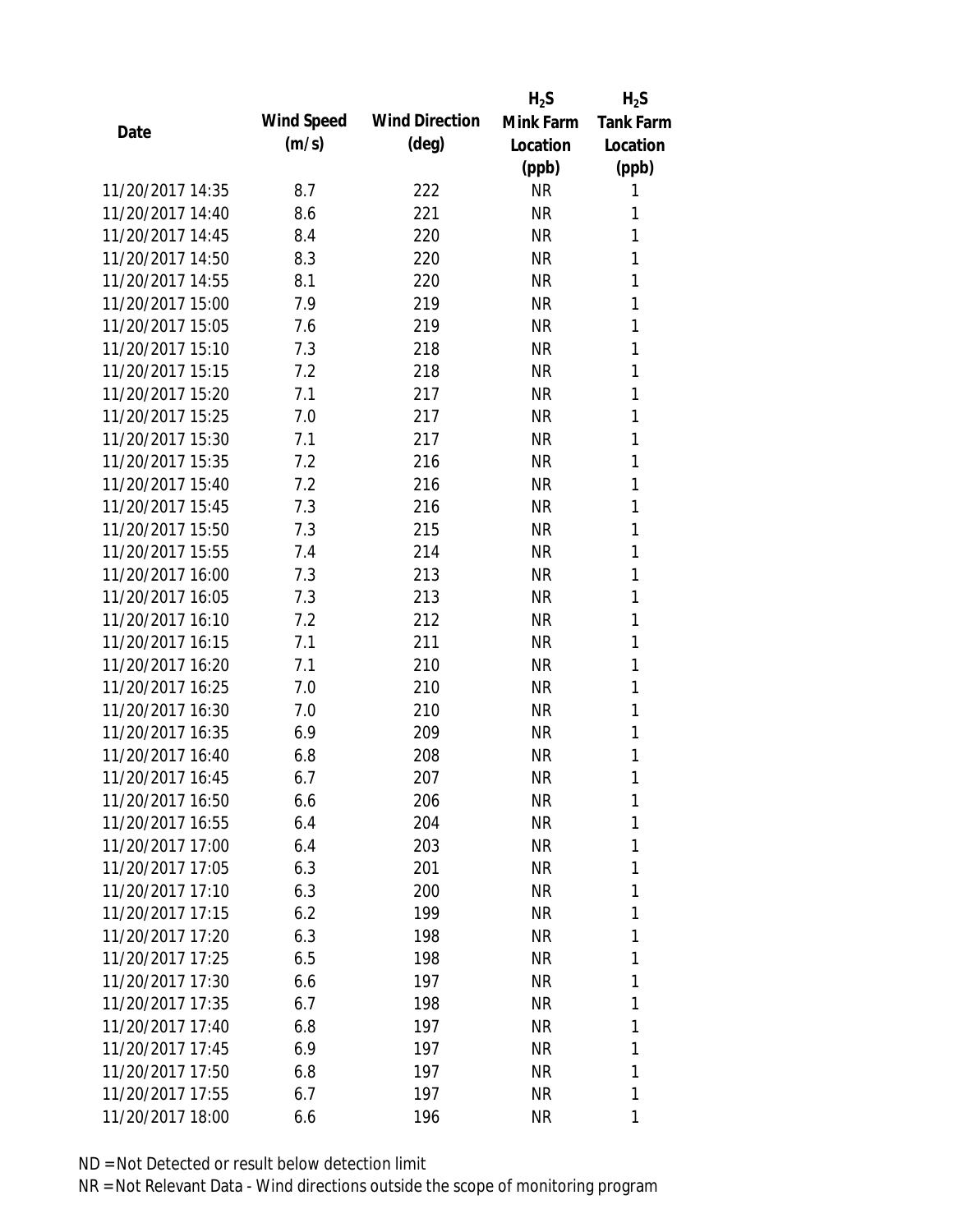|                  |            |                       | $H_2S$    | $H_2S$           |
|------------------|------------|-----------------------|-----------|------------------|
| Date             | Wind Speed | <b>Wind Direction</b> | Mink Farm | <b>Tank Farm</b> |
|                  | (m/s)      | $(\text{deg})$        | Location  | Location         |
|                  |            |                       | (ppb)     | (ppb)            |
| 11/20/2017 18:05 | 6.5        | 195                   | <b>NR</b> | 1                |
| 11/20/2017 18:10 | 6.4        | 194                   | <b>NR</b> | 1                |
| 11/20/2017 18:15 | 6.3        | 193                   | <b>NR</b> | 1                |
| 11/20/2017 18:20 | 6.3        | 192                   | <b>NR</b> | 1                |
| 11/20/2017 18:25 | 6.3        | 190                   | <b>NR</b> | 1                |
| 11/20/2017 18:30 | 6.4        | 190                   | <b>NR</b> | 1                |
| 11/20/2017 18:35 | 6.5        | 189                   | <b>NR</b> | 1                |
| 11/20/2017 18:40 | 6.6        | 189                   | <b>NR</b> | 1                |
| 11/20/2017 18:45 | 6.8        | 190                   | <b>NR</b> | 1                |
| 11/20/2017 18:50 | 6.9        | 190                   | <b>NR</b> | 1                |
| 11/20/2017 18:55 | 7.0        | 191                   | <b>NR</b> | 1                |
| 11/20/2017 19:00 | 7.0        | 190                   | <b>NR</b> | 1                |
| 11/20/2017 19:05 | 6.9        | 190                   | <b>NR</b> | 1                |
| 11/20/2017 19:10 | 6.9        | 190                   | <b>NR</b> | 1                |
| 11/20/2017 19:15 | 6.8        | 189                   | <b>NR</b> | 1                |
| 11/20/2017 19:20 | 6.7        | 189                   | <b>NR</b> | 1                |
| 11/20/2017 19:25 | 6.7        | 189                   | <b>NR</b> | 1                |
| 11/20/2017 19:30 | 6.7        | 190                   | <b>NR</b> | 1                |
| 11/20/2017 19:35 | 6.7        | 191                   | <b>NR</b> | 1                |
| 11/20/2017 19:40 | 6.8        | 192                   | <b>NR</b> | 1                |
| 11/20/2017 19:45 | 6.8        | 193                   | <b>NR</b> | 1                |
| 11/20/2017 19:50 | 6.9        | 193                   | <b>NR</b> | 1                |
| 11/20/2017 19:55 | 6.9        | 194                   | <b>NR</b> | 1                |
| 11/20/2017 20:00 | 6.9        | 194                   | <b>NR</b> | 1                |
| 11/20/2017 20:05 | 6.9        | 194                   | <b>NR</b> | 1                |
| 11/20/2017 20:10 | 6.9        | 193                   | <b>NR</b> | 1                |
| 11/20/2017 20:15 | 6.8        | 193                   | <b>NR</b> | 1                |
| 11/20/2017 20:20 | 6.9        | 193                   | <b>NR</b> | 1                |
| 11/20/2017 20:25 | 6.9        | 193                   | <b>NR</b> | 1                |
| 11/20/2017 20:30 | 7.0        | 194                   | NR        | 1                |
| 11/20/2017 20:35 | 7.1        | 194                   | NR        | 1                |
| 11/20/2017 20:40 | 7.2        | 195                   | <b>NR</b> | 1                |
| 11/20/2017 20:45 | 7.3        | 196                   | NR        | 1                |
| 11/20/2017 20:50 | 7.4        | 196                   | <b>NR</b> | 1                |
| 11/20/2017 20:55 | 7.4        | 197                   | NR        | 1                |
| 11/20/2017 21:00 | 7.4        | 197                   | <b>NR</b> | 1                |
| 11/20/2017 21:05 | 7.4        | 197                   | NR        | 1                |
| 11/20/2017 21:10 | 7.3        | 197                   | NR        | 1                |
| 11/20/2017 21:15 | 7.2        | 197                   | <b>NR</b> | 1                |
| 11/20/2017 21:20 | 7.1        | 197                   | NR        | 1                |
| 11/20/2017 21:25 | 7.0        | 198                   | <b>NR</b> | 1                |
| 11/20/2017 21:30 | 7.0        | 198                   | <b>NR</b> | 1                |
|                  |            |                       |           |                  |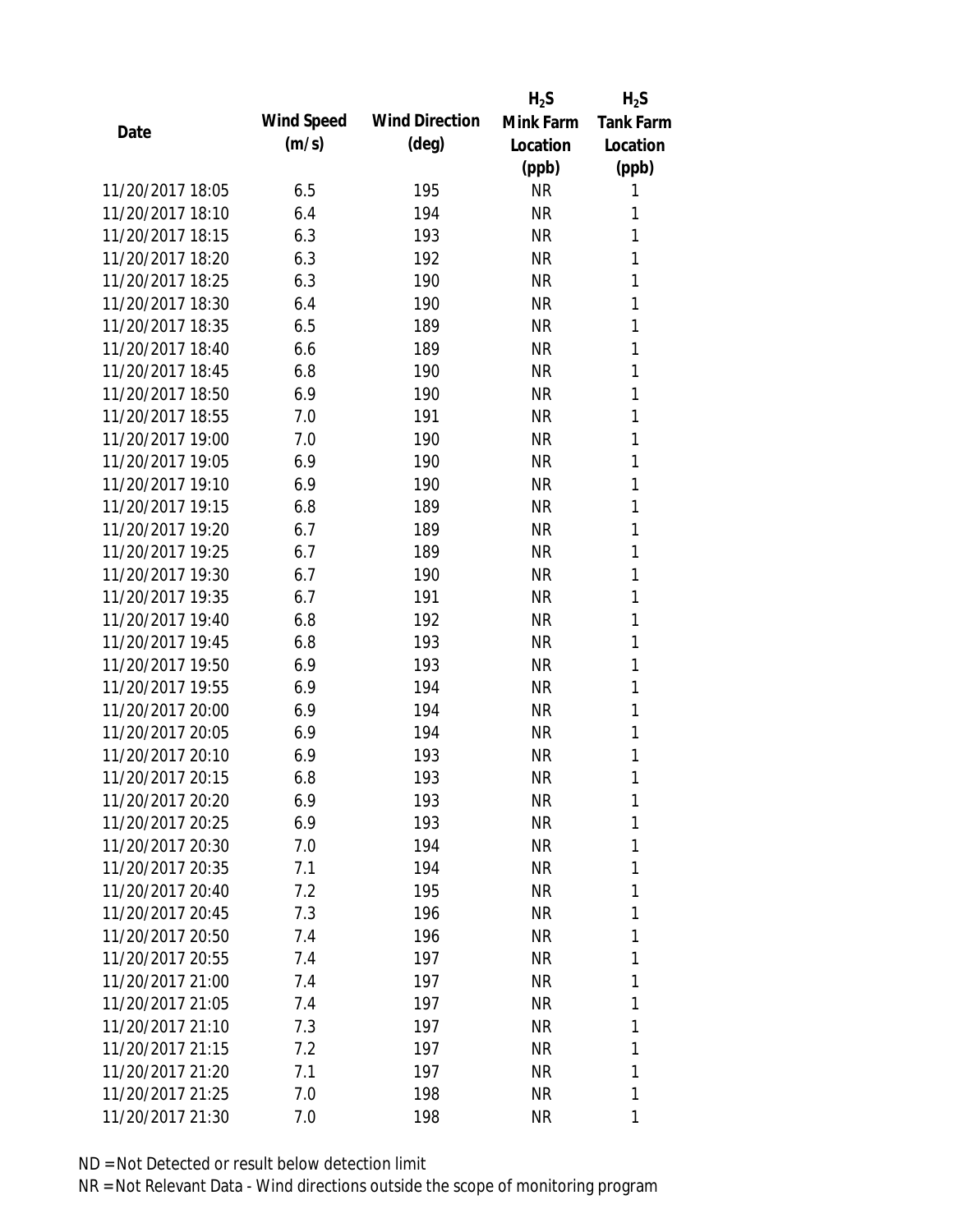|                  |                   |                       | $H_2S$    | $H_2S$           |
|------------------|-------------------|-----------------------|-----------|------------------|
|                  | <b>Wind Speed</b> | <b>Wind Direction</b> | Mink Farm | <b>Tank Farm</b> |
| Date             | (m/s)             | $(\text{deg})$        | Location  | Location         |
|                  |                   |                       | (ppb)     | (ppb)            |
| 11/20/2017 21:35 | 6.9               | 198                   | <b>NR</b> | 1                |
| 11/20/2017 21:40 | 7.0               | 199                   | NR        | 1                |
| 11/20/2017 21:45 | 7.1               | 199                   | <b>NR</b> | 1                |
| 11/20/2017 21:50 | 7.2               | 200                   | NR        | 1                |
| 11/20/2017 21:55 | 7.2               | 200                   | <b>NR</b> | 1                |
| 11/20/2017 22:00 | 7.3               | 200                   | <b>NR</b> | 1                |
| 11/20/2017 22:05 | 7.4               | 200                   | <b>NR</b> | 1                |
| 11/20/2017 22:10 | 7.4               | 201                   | <b>NR</b> | 1                |
| 11/20/2017 22:15 | 7.4               | 201                   | NR        | 1                |
| 11/20/2017 22:20 | 7.5               | 201                   | <b>NR</b> | 1                |
| 11/20/2017 22:25 | 7.5               | 201                   | NR        | 1                |
| 11/20/2017 22:30 | 7.5               | 201                   | <b>NR</b> | 1                |
| 11/20/2017 22:35 | 7.5               | 202                   | <b>NR</b> | 1                |
| 11/20/2017 22:40 | 7.5               | 203                   | <b>NR</b> | 1                |
| 11/20/2017 22:45 | 7.6               | 203                   | <b>NR</b> | 1                |
| 11/20/2017 22:50 | 7.6               | 204                   | NR        | 1                |
| 11/20/2017 22:55 | 7.7               | 204                   | <b>NR</b> | 1                |
| 11/20/2017 23:00 | 7.7               | 205                   | <b>NR</b> | 1                |
| 11/20/2017 23:05 | 7.7               | 204                   | <b>NR</b> | 1                |
| 11/20/2017 23:10 | 7.7               | 204                   | <b>NR</b> | 1                |
| 11/20/2017 23:15 | 7.7               | 204                   | NR        | 1                |
| 11/20/2017 23:20 | 7.6               | 204                   | <b>NR</b> | 1                |
| 11/20/2017 23:25 | 7.6               | 204                   | NR        | 1                |
| 11/20/2017 23:30 | 7.6               | 205                   | <b>NR</b> | 1                |
| 11/20/2017 23:35 | 7.6               | 205                   | <b>NR</b> | 1                |
| 11/20/2017 23:40 | 7.5               | 205                   | NR        | 1                |
| 11/20/2017 23:45 | 7.5               | 205                   | <b>NR</b> | 1                |
| 11/20/2017 23:50 | 7.5               | 205                   | <b>NR</b> | 1                |
| 11/20/2017 23:55 | 7.4               | 205                   | <b>NR</b> | 1                |
| 11/20/2017 24:00 | 7.4               | 205                   | NR        | 1                |
| 11/21/2017 00:05 | 7.4               | 204                   | NR        | 1                |
| 11/21/2017 00:10 | 7.4               | 204                   | <b>NR</b> | 1                |
| 11/21/2017 00:15 | 7.3               | 204                   | NR        | 1                |
| 11/21/2017 00:20 | 7.3               | 204                   | <b>NR</b> | 1                |
| 11/21/2017 00:25 | 7.2               | 204                   | NR        | 1                |
| 11/21/2017 00:30 | 7.2               | 204                   | NR        | 1                |
| 11/21/2017 00:35 | 7.1               | 204                   | NR        | 1                |
| 11/21/2017 00:40 | 7.1               | 205                   | NR        | 1                |
| 11/21/2017 00:45 | 7.1               | 205                   | NR        | 1                |
| 11/21/2017 00:50 | 7.1               | 205                   | NR        | 1                |
| 11/21/2017 00:55 | 7.1               | 205                   | <b>NR</b> | 1                |
| 11/21/2017 01:00 | 7.0               | 206                   | NR        | 1                |
|                  |                   |                       |           |                  |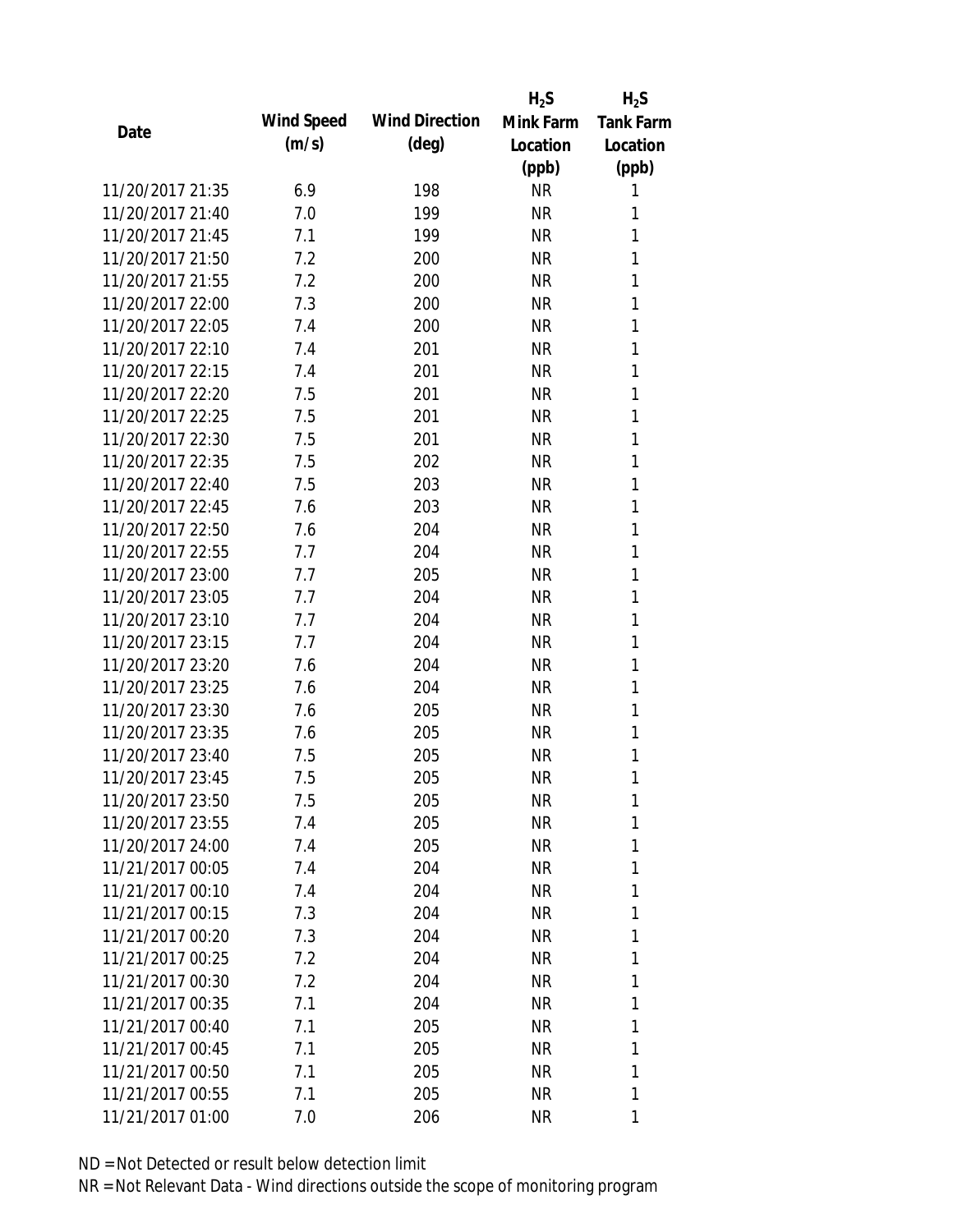|                  |            |                       | $H_2S$    | $H_2S$           |
|------------------|------------|-----------------------|-----------|------------------|
| Date             | Wind Speed | <b>Wind Direction</b> | Mink Farm | <b>Tank Farm</b> |
|                  | (m/s)      | $(\text{deg})$        | Location  | Location         |
|                  |            |                       | (ppb)     | (ppb)            |
| 11/21/2017 01:05 | 7.1        | 206                   | <b>NR</b> | 1                |
| 11/21/2017 01:10 | 7.1        | 206                   | NR        | 1                |
| 11/21/2017 01:15 | 7.1        | 205                   | <b>NR</b> | 1                |
| 11/21/2017 01:20 | 7.0        | 205                   | <b>NR</b> | 1                |
| 11/21/2017 01:25 | 7.0        | 205                   | <b>NR</b> | $\overline{2}$   |
| 11/21/2017 01:30 | 7.0        | 205                   | <b>NR</b> | $\overline{2}$   |
| 11/21/2017 01:35 | 7.0        | 205                   | <b>NR</b> | $\overline{2}$   |
| 11/21/2017 01:40 | 7.0        | 205                   | <b>NR</b> | $\overline{2}$   |
| 11/21/2017 01:45 | 7.0        | 205                   | <b>NR</b> | $\overline{2}$   |
| 11/21/2017 01:50 | 6.9        | 205                   | <b>NR</b> | $\overline{2}$   |
| 11/21/2017 01:55 | 6.9        | 205                   | <b>NR</b> | 1                |
| 11/21/2017 02:00 | 6.8        | 206                   | <b>NR</b> | 1                |
| 11/21/2017 02:05 | 6.7        | 206                   | <b>NR</b> | 1                |
| 11/21/2017 02:10 | 6.6        | 207                   | <b>NR</b> | 1                |
| 11/21/2017 02:15 | 6.6        | 207                   | <b>NR</b> | 1                |
| 11/21/2017 02:20 | 6.6        | 208                   | <b>NR</b> | 1                |
| 11/21/2017 02:25 | 6.6        | 209                   | <b>NR</b> | 1                |
| 11/21/2017 02:30 | 6.6        | 210                   | <b>NR</b> | 1                |
| 11/21/2017 02:35 | 6.6        | 210                   | <b>NR</b> | 1                |
| 11/21/2017 02:40 | 6.6        | 210                   | <b>NR</b> | 1                |
| 11/21/2017 02:45 | 6.6        | 210                   | <b>NR</b> | 1                |
| 11/21/2017 02:50 | 6.5        | 210                   | <b>NR</b> | 1                |
| 11/21/2017 02:55 | 6.3        | 209                   | <b>NR</b> | 1                |
| 11/21/2017 03:00 | 6.3        | 209                   | <b>NR</b> | 1                |
| 11/21/2017 03:05 | 6.2        | 209                   | <b>NR</b> | 1                |
| 11/21/2017 03:10 | 6.1        | 209                   | <b>NR</b> | 1                |
| 11/21/2017 03:15 | 6.1        | 209                   | <b>NR</b> | 1                |
| 11/21/2017 03:20 | 6.1        | 209                   | NR        | 1                |
| 11/21/2017 03:25 | 6.2        | 209                   | <b>NR</b> | 1                |
| 11/21/2017 03:30 | 6.2        | 209                   | <b>NR</b> | 1                |
| 11/21/2017 03:35 | 6.2        | 210                   | NR        | 1                |
| 11/21/2017 03:40 | 6.2        | 210                   | NR        | 1                |
| 11/21/2017 03:45 | 6.2        | 210                   | NR        | 1                |
| 11/21/2017 03:50 | 6.3        | 210                   | <b>NR</b> | 1                |
| 11/21/2017 03:55 | 6.3        | 210                   | NR        | 1                |
| 11/21/2017 04:00 | 6.3        | 211                   | <b>NR</b> | 1                |
| 11/21/2017 04:05 | 6.3        | 211                   | NR        | 1                |
| 11/21/2017 04:10 | 6.3        | 211                   | NR        | 1                |
| 11/21/2017 04:15 | 6.3        | 212                   | NR        | 1                |
| 11/21/2017 04:20 | 6.2        | 212                   | NR        | 1                |
| 11/21/2017 04:25 | 6.2        | 212                   | <b>NR</b> | 1                |
| 11/21/2017 04:30 | 6.1        | 211                   | <b>NR</b> | 1                |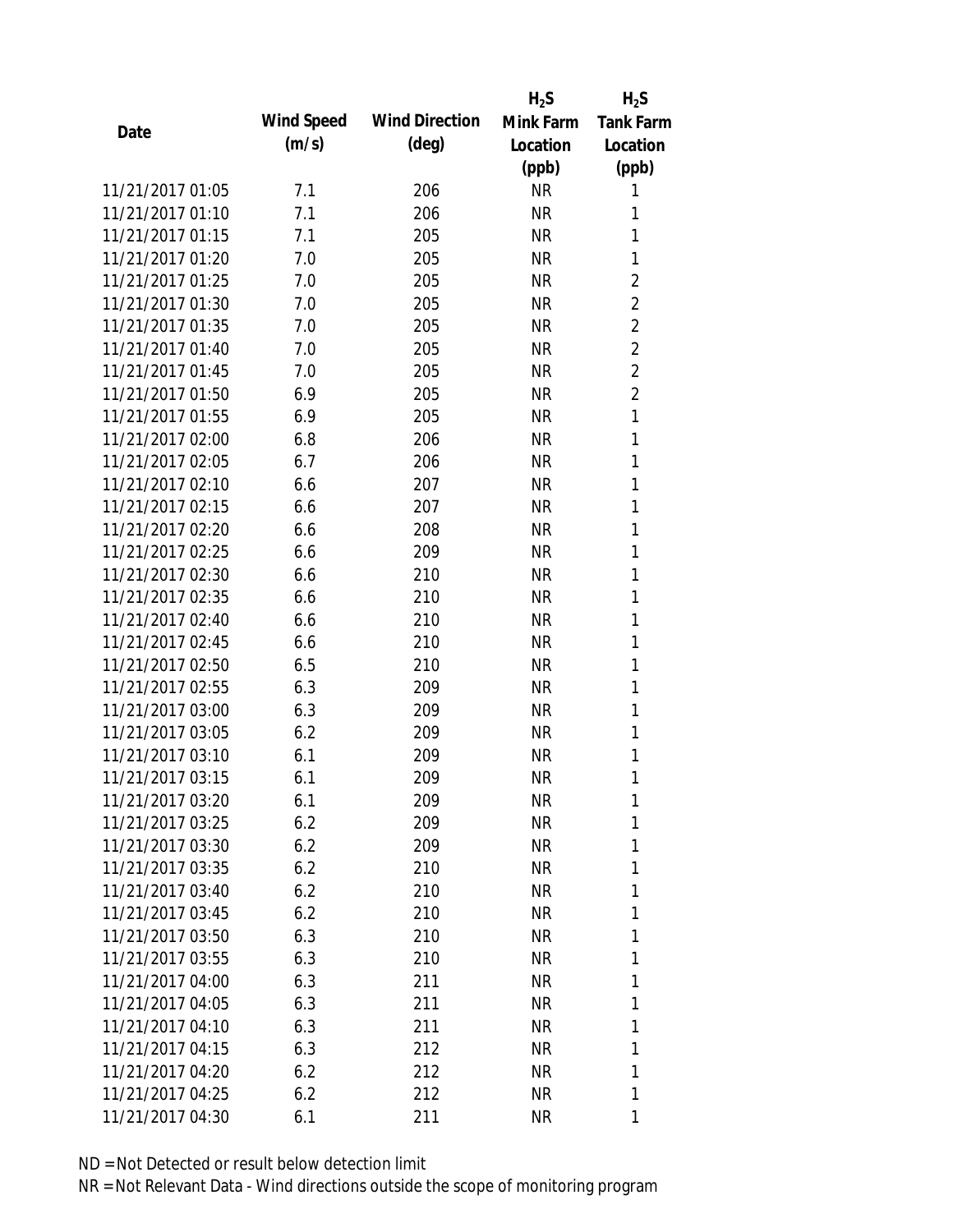|                  |            |                       | $H_2S$    | $H_2S$           |
|------------------|------------|-----------------------|-----------|------------------|
|                  | Wind Speed | <b>Wind Direction</b> | Mink Farm | <b>Tank Farm</b> |
| Date             | (m/s)      | $(\text{deg})$        | Location  | Location         |
|                  |            |                       | (ppb)     | (ppb)            |
| 11/21/2017 04:35 | 6.1        | 212                   | <b>NR</b> | 1                |
| 11/21/2017 04:40 | 6.1        | 212                   | <b>NR</b> | 1                |
| 11/21/2017 04:45 | 6.1        | 212                   | <b>NR</b> | 1                |
| 11/21/2017 04:50 | 6.3        | 212                   | <b>NR</b> | 1                |
| 11/21/2017 04:55 | 6.5        | 213                   | <b>NR</b> | 1                |
| 11/21/2017 05:00 | 6.6        | 214                   | <b>NR</b> | 1                |
| 11/21/2017 05:05 | 6.8        | 214                   | <b>NR</b> | 1                |
| 11/21/2017 05:10 | 6.9        | 215                   | <b>NR</b> | 1                |
| 11/21/2017 05:15 | 7.1        | 216                   | <b>NR</b> | 1                |
| 11/21/2017 05:20 | 7.1        | 217                   | <b>NR</b> | 1                |
| 11/21/2017 05:25 | 7.1        | 217                   | <b>NR</b> | 1                |
| 11/21/2017 05:30 | 7.0        | 217                   | <b>NR</b> | 1                |
| 11/21/2017 05:35 | 7.0        | 217                   | <b>NR</b> | 1                |
| 11/21/2017 05:40 | 6.8        | 218                   | <b>NR</b> | 1                |
| 11/21/2017 05:45 | 6.6        | 217                   | <b>NR</b> | 1                |
| 11/21/2017 05:50 | 6.4        | 216                   | <b>NR</b> | 1                |
| 11/21/2017 05:55 | 6.3        | 216                   | <b>NR</b> | 1                |
| 11/21/2017 06:00 | 6.0        | 215                   | <b>NR</b> | 1                |
| 11/21/2017 06:05 | 5.8        | 215                   | <b>NR</b> | 1                |
| 11/21/2017 06:10 | 5.7        | 214                   | <b>NR</b> | 1                |
| 11/21/2017 06:15 | 5.5        | 214                   | <b>NR</b> | 1                |
| 11/21/2017 06:20 | 5.4        | 214                   | <b>NR</b> | 1                |
| 11/21/2017 06:25 | 5.3        | 213                   | <b>NR</b> | 1                |
| 11/21/2017 06:30 | 5.1        | 213                   | <b>NR</b> | 1                |
| 11/21/2017 06:35 | 5.1        | 212                   | <b>NR</b> | 1                |
| 11/21/2017 06:40 | 5.0        | 212                   | <b>NR</b> | 1                |
| 11/21/2017 06:45 | 4.9        | 211                   | <b>NR</b> | 1                |
| 11/21/2017 06:50 | 4.8        | 211                   | NR        | 1                |
| 11/21/2017 06:55 | 4.7        | 210                   | <b>NR</b> | 1                |
| 11/21/2017 07:00 | 4.7        | 209                   | <b>NR</b> | 1                |
| 11/21/2017 07:05 | 4.7        | 209                   | <b>NR</b> | 1                |
| 11/21/2017 07:10 | 4.7        | 209                   | <b>NR</b> | 1                |
| 11/21/2017 07:15 | 4.7        | 208                   | <b>NR</b> | 1                |
| 11/21/2017 07:20 | 4.8        | 209                   | <b>NR</b> | 1                |
| 11/21/2017 07:25 | 4.8        | 209                   | <b>NR</b> | 1                |
| 11/21/2017 07:30 | 4.9        | 210                   | NR        | 1                |
| 11/21/2017 07:35 | 4.9        | 211                   | <b>NR</b> | 1                |
| 11/21/2017 07:40 | 5.0        | 212                   | NR        | 1                |
| 11/21/2017 07:45 | 5.0        |                       | <b>NR</b> | 1                |
| 11/21/2017 07:50 | 5.1        | 213                   | <b>NR</b> | 1                |
|                  |            | 213                   |           |                  |
| 11/21/2017 07:55 | 5.1        | 214                   | <b>NR</b> | 1                |
| 11/21/2017 08:00 | 5.1        | 214                   | <b>NR</b> | 1                |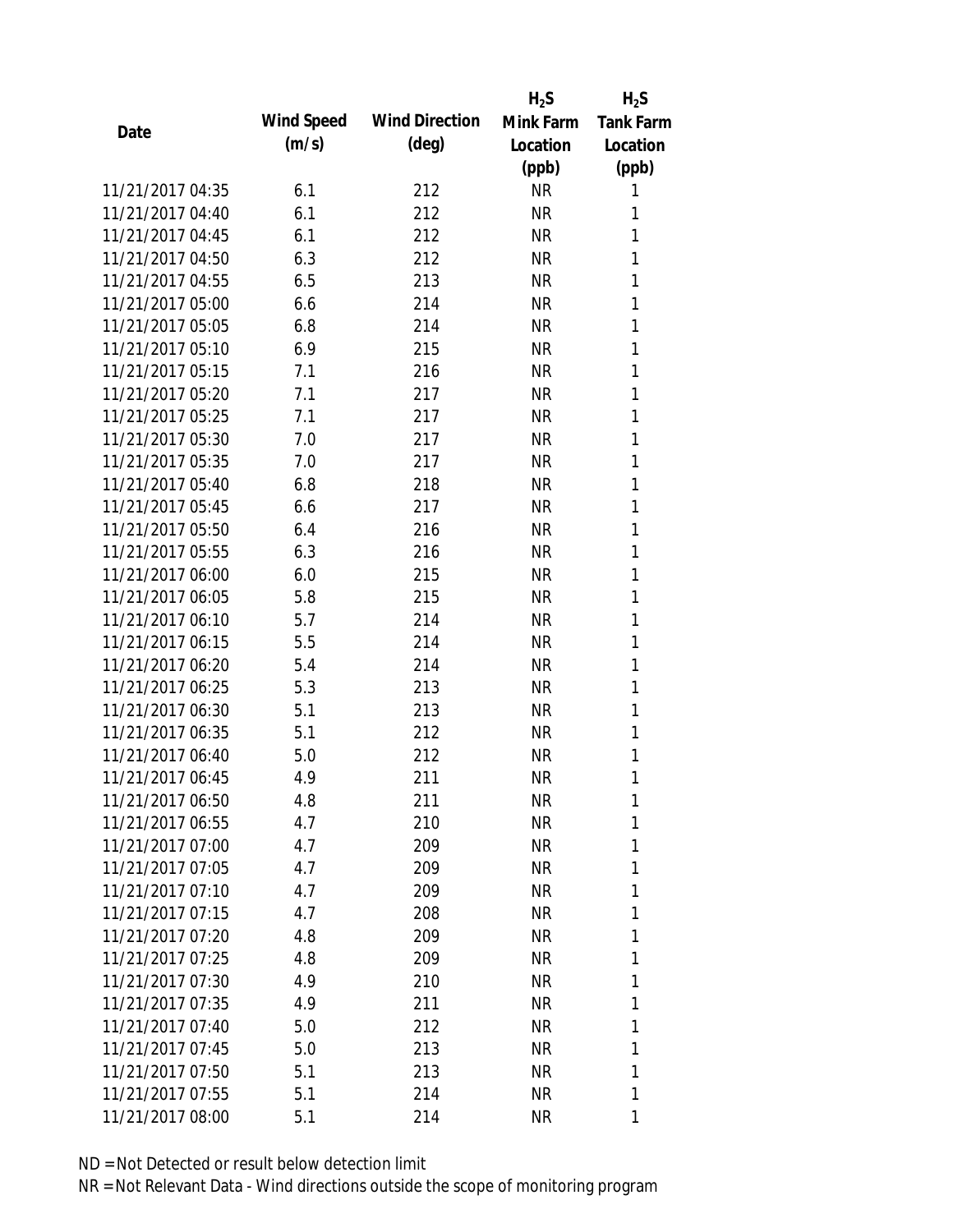|                  |            |                       | $H_2S$    | $H_2S$           |
|------------------|------------|-----------------------|-----------|------------------|
| Date             | Wind Speed | <b>Wind Direction</b> | Mink Farm | <b>Tank Farm</b> |
|                  | (m/s)      | $(\text{deg})$        | Location  | Location         |
|                  |            |                       | (ppb)     | (ppb)            |
| 11/21/2017 08:05 | 5.2        | 214                   | <b>NR</b> | 1                |
| 11/21/2017 08:10 | 5.2        | 213                   | <b>NR</b> | 1                |
| 11/21/2017 08:15 | 5.2        | 213                   | <b>NR</b> | 1                |
| 11/21/2017 08:20 | 5.3        | 213                   | <b>NR</b> | 1                |
| 11/21/2017 08:25 | 5.3        | 212                   | <b>NR</b> | 1                |
| 11/21/2017 08:30 | 5.4        | 212                   | <b>NR</b> | 1                |
| 11/21/2017 08:35 | 5.4        | 212                   | <b>NR</b> | 1                |
| 11/21/2017 08:40 | 5.4        | 212                   | <b>NR</b> | 1                |
| 11/21/2017 08:45 | 5.4        | 212                   | <b>NR</b> | 1                |
| 11/21/2017 08:50 | 5.3        | 213                   | <b>NR</b> | 1                |
| 11/21/2017 08:55 | 5.4        | 214                   | <b>NR</b> | 1                |
| 11/21/2017 09:00 | 5.4        | 215                   | <b>NR</b> | 1                |
| 11/21/2017 09:05 | 5.3        | 216                   | <b>NR</b> | 1                |
| 11/21/2017 09:10 | 5.3        | 217                   | <b>NR</b> | 1                |
| 11/21/2017 09:15 | 5.3        | 218                   | <b>NR</b> | 1                |
| 11/21/2017 09:20 | 5.3        | 219                   | <b>NR</b> | 1                |
| 11/21/2017 09:25 | 5.2        | 220                   | <b>NR</b> | 1                |
| 11/21/2017 09:30 | 5.2        | 220                   | <b>NR</b> | 1                |
| 11/21/2017 09:35 | 5.2        | 220                   | <b>NR</b> | 1                |
| 11/21/2017 09:40 | 5.3        | 220                   | <b>NR</b> | 1                |
| 11/21/2017 09:45 | 5.3        | 221                   | <b>NR</b> | $\overline{2}$   |
| 11/21/2017 09:50 | 5.3        | 222                   | <b>NR</b> | $\overline{2}$   |
| 11/21/2017 09:55 | 5.3        | 223                   | <b>NR</b> | $\overline{2}$   |
| 11/21/2017 10:00 | 5.2        | 225                   | <b>NR</b> | $\overline{2}$   |
| 11/21/2017 10:05 | 5.1        | 228                   | <b>NR</b> | $\overline{2}$   |
| 11/21/2017 10:10 | 5.0        | 232                   | 1         | $\overline{2}$   |
| 11/21/2017 10:15 | 5.0        | 236                   | 1         | $\overline{2}$   |
| 11/21/2017 10:20 | 5.1        | 240                   | 1         | 2                |
| 11/21/2017 10:25 | 5.2        | 244                   | 1         | $\overline{2}$   |
| 11/21/2017 10:30 | 5.3        | 248                   | 1         | $\overline{2}$   |
| 11/21/2017 10:35 | 5.3        | 251                   | 1         | $\overline{2}$   |
| 11/21/2017 10:40 | 5.3        | 254                   | 1         | 1                |
| 11/21/2017 10:45 | 5.3        | 257                   | 1         | 1                |
| 11/21/2017 10:50 | 5.1        | 259                   | 1         | 1                |
| 11/21/2017 10:55 | 5.0        | 262                   | 1         | 1                |
| 11/21/2017 11:00 | 4.8        | 265                   | 1         | 1                |
| 11/21/2017 11:05 | 4.7        | 267                   | 1         | 1                |
| 11/21/2017 11:10 | 4.6        | 269                   | 1         | 1                |
| 11/21/2017 11:15 | 4.6        | 270                   | 1         | 1                |
| 11/21/2017 11:20 | 4.6        | 271                   | 1         | 1                |
| 11/21/2017 11:25 | 4.7        | 272                   | 1         | 1                |
| 11/21/2017 11:30 | 4.8        | 272                   | 1         | 1                |
|                  |            |                       |           |                  |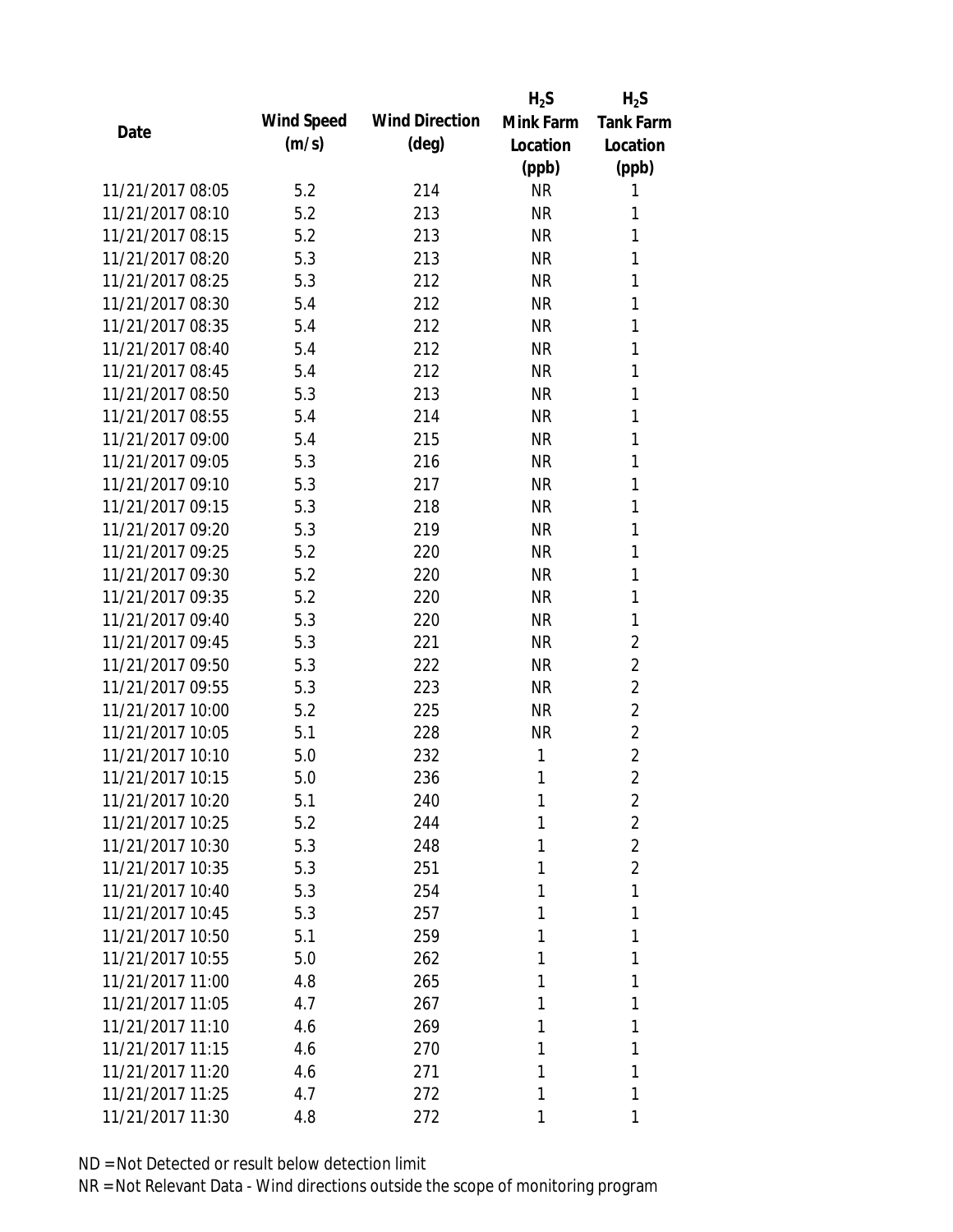|                  |            |                       | $H_2S$         | $H_2S$           |
|------------------|------------|-----------------------|----------------|------------------|
| Date             | Wind Speed | <b>Wind Direction</b> | Mink Farm      | <b>Tank Farm</b> |
|                  | (m/s)      | $(\text{deg})$        | Location       | Location         |
|                  |            |                       | (ppb)          | (ppb)            |
| 11/21/2017 11:35 | 4.9        | 273                   | 1              | 1                |
| 11/21/2017 11:40 | 5.0        | 275                   | 1              | 1                |
| 11/21/2017 11:45 | 5.0        | 277                   | 1              | <b>NR</b>        |
| 11/21/2017 11:50 | 5.0        | 279                   | 1              | <b>NR</b>        |
| 11/21/2017 11:55 | 4.8        | 280                   | $\overline{2}$ | <b>NR</b>        |
| 11/21/2017 12:00 | 4.6        | 281                   | $\overline{2}$ | <b>NR</b>        |
| 11/21/2017 12:05 | 4.4        | 281                   | $\overline{2}$ | <b>NR</b>        |
| 11/21/2017 12:10 | 4.2        | 281                   | $\overline{2}$ | <b>NR</b>        |
| 11/21/2017 12:15 | 4.1        | 280                   | $\overline{2}$ | <b>NR</b>        |
| 11/21/2017 12:20 | 4.1        | 280                   | $\overline{2}$ | <b>NR</b>        |
| 11/21/2017 12:25 | 4.1        | 280                   | $\overline{2}$ | <b>NR</b>        |
| 11/21/2017 12:30 | 4.1        | 281                   | $\overline{2}$ | <b>NR</b>        |
| 11/21/2017 12:35 | 4.3        | 282                   | $\overline{2}$ | <b>NR</b>        |
| 11/21/2017 12:40 | 4.4        | 283                   | $\overline{2}$ | <b>NR</b>        |
| 11/21/2017 12:45 | 4.5        | 285                   | $\overline{2}$ | <b>NR</b>        |
| 11/21/2017 12:50 | 4.6        | 286                   | $\overline{2}$ | <b>NR</b>        |
| 11/21/2017 12:55 | 4.8        | 288                   | $\overline{2}$ | <b>NR</b>        |
| 11/21/2017 13:00 | 5.0        | 291                   | $\overline{2}$ | <b>NR</b>        |
| 11/21/2017 13:05 | 5.2        | 294                   | $\overline{2}$ | <b>NR</b>        |
| 11/21/2017 13:10 | 5.4        | 297                   | $\overline{2}$ | <b>NR</b>        |
| 11/21/2017 13:15 | 5.6        | 300                   | $\overline{2}$ | <b>NR</b>        |
| 11/21/2017 13:20 | 5.9        | 303                   | $\overline{2}$ | <b>NR</b>        |
| 11/21/2017 13:25 | 6.2        | 306                   | $\overline{2}$ | <b>NR</b>        |
| 11/21/2017 13:30 | 6.4        | 307                   | $\overline{2}$ | <b>NR</b>        |
| 11/21/2017 13:35 | 6.5        | 307                   | $\mathbf{1}$   | <b>NR</b>        |
| 11/21/2017 13:40 | 6.7        | 307                   | 1              | <b>NR</b>        |
| 11/21/2017 13:45 | 6.8        | 306                   | 1              | <b>NR</b>        |
| 11/21/2017 13:50 | 6.8        | 305                   | 1              | NR               |
| 11/21/2017 13:55 | 6.8        | 304                   | 1              | <b>NR</b>        |
| 11/21/2017 14:00 | 6.7        | 303                   | 1              | <b>NR</b>        |
| 11/21/2017 14:05 | 6.6        | 302                   | 1              | <b>NR</b>        |
| 11/21/2017 14:10 | 6.4        | 300                   | 1              | <b>NR</b>        |
| 11/21/2017 14:15 | 6.1        | 299                   | 1              | <b>NR</b>        |
| 11/21/2017 14:20 | 5.8        | 297                   | 1              | <b>NR</b>        |
| 11/21/2017 14:25 | 5.4        | 296                   | 1              | <b>NR</b>        |
| 11/21/2017 14:30 | 5.1        | 295                   | 1              | <b>NR</b>        |
| 11/21/2017 14:35 | 4.9        | 295                   | 1              | <b>NR</b>        |
| 11/21/2017 14:40 | 4.8        | 294                   | 1              | <b>NR</b>        |
| 11/21/2017 14:45 | 4.8        | 295                   | 1              | <b>NR</b>        |
| 11/21/2017 14:50 | 4.9        | 296                   | 1              | <b>NR</b>        |
| 11/21/2017 14:55 | 5.0        | 298                   | 1              | <b>NR</b>        |
| 11/21/2017 15:00 | 5.1        | 298                   | 1              | <b>NR</b>        |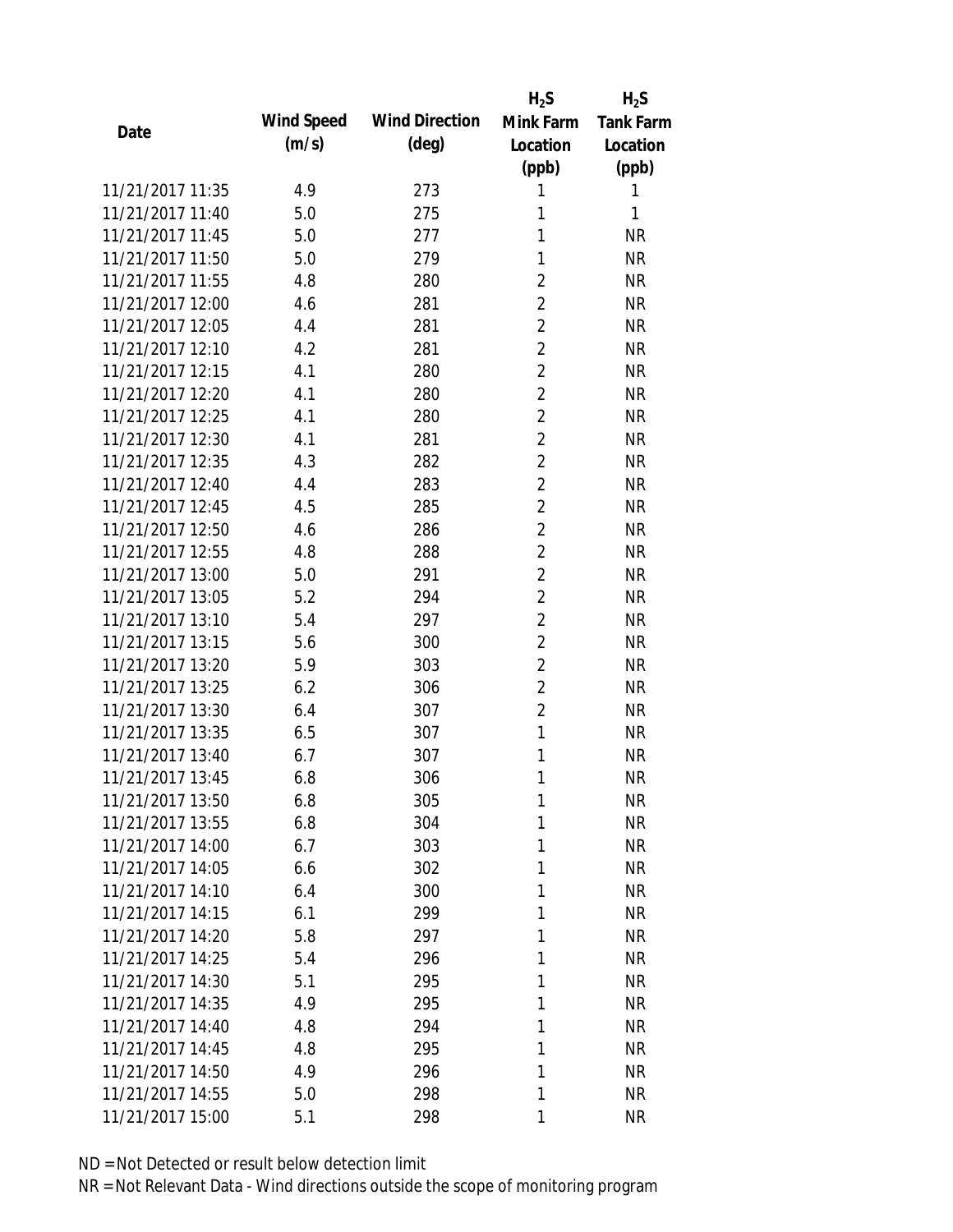|                  |            |                       | $H_2S$    | $H_2S$           |
|------------------|------------|-----------------------|-----------|------------------|
| Date             | Wind Speed | <b>Wind Direction</b> | Mink Farm | <b>Tank Farm</b> |
|                  | (m/s)      | $(\text{deg})$        | Location  | Location         |
|                  |            |                       | (ppb)     | (ppb)            |
| 11/21/2017 15:05 | 5.3        | 300                   | 1         | <b>NR</b>        |
| 11/21/2017 15:10 | 5.4        | 301                   | 1         | <b>NR</b>        |
| 11/21/2017 15:15 | 5.4        | 302                   | 1         | <b>NR</b>        |
| 11/21/2017 15:20 | 5.4        | 303                   | 1         | <b>NR</b>        |
| 11/21/2017 15:25 | 5.3        | 304                   | 1         | <b>NR</b>        |
| 11/21/2017 15:30 | 5.2        | 304                   | 1         | <b>NR</b>        |
| 11/21/2017 15:35 | 5.1        | 304                   | 1         | <b>NR</b>        |
| 11/21/2017 15:40 | 5.0        | 303                   | 1         | <b>NR</b>        |
| 11/21/2017 15:45 | 4.8        | 302                   | 1         | <b>NR</b>        |
| 11/21/2017 15:50 | 4.7        | 301                   | 1         | <b>NR</b>        |
| 11/21/2017 15:55 | 4.7        | 301                   | 1         | <b>NR</b>        |
| 11/21/2017 16:00 | 4.7        | 301                   | 1         | <b>NR</b>        |
| 11/21/2017 16:05 | 4.7        | 302                   | 1         | <b>NR</b>        |
| 11/21/2017 16:10 | 4.7        | 303                   | 1         | <b>NR</b>        |
| 11/21/2017 16:15 | 4.8        | 306                   | <b>ND</b> | <b>NR</b>        |
| 11/21/2017 16:20 | 4.9        | 309                   | <b>ND</b> | <b>NR</b>        |
| 11/21/2017 16:25 | 4.9        | 312                   | <b>ND</b> | <b>NR</b>        |
| 11/21/2017 16:30 | 5.0        | 316                   | <b>ND</b> | <b>NR</b>        |
| 11/21/2017 16:35 | 5.0        | 321                   | <b>ND</b> | <b>NR</b>        |
| 11/21/2017 16:40 | 5.1        | 325                   | <b>ND</b> | <b>NR</b>        |
| 11/21/2017 16:45 | 5.0        | 329                   | 1         | <b>NR</b>        |
| 11/21/2017 16:50 | 5.0        | 333                   | 1         | <b>NR</b>        |
| 11/21/2017 16:55 | 4.9        | 335                   | 1         | <b>NR</b>        |
| 11/21/2017 17:00 | 4.8        | 335                   | 1         | <b>NR</b>        |
| 11/21/2017 17:05 | 4.8        | 335                   | 1         | <b>NR</b>        |
| 11/21/2017 17:10 | 4.8        | 334                   | 1         | <b>NR</b>        |
| 11/21/2017 17:15 | 4.9        | 332                   | 1         | <b>NR</b>        |
| 11/21/2017 17:20 | 5.0        | 330                   | 1         | NR               |
| 11/21/2017 17:25 | 5.1        | 328                   | 1         | <b>NR</b>        |
| 11/21/2017 17:30 | 5.3        | 326                   | 1         | <b>NR</b>        |
| 11/21/2017 17:35 | 5.3        | 325                   | 1         | <b>NR</b>        |
| 11/21/2017 17:40 | 5.3        | 324                   | 1         | <b>NR</b>        |
| 11/21/2017 17:45 | 5.3        | 324                   | 1         | <b>NR</b>        |
| 11/21/2017 17:50 | 5.1        | 324                   | 1         | <b>NR</b>        |
| 11/21/2017 17:55 | 5.0        | 326                   | 1         | <b>NR</b>        |
| 11/21/2017 18:00 | 4.7        | 328                   | 1         | <b>NR</b>        |
| 11/21/2017 18:05 | 4.5        | 331                   | 1         | <b>NR</b>        |
| 11/21/2017 18:10 | 4.3        | 333                   | 1         | <b>NR</b>        |
| 11/21/2017 18:15 | 4.1        | 335                   | 1         | <b>NR</b>        |
| 11/21/2017 18:20 | 3.9        | 337                   | 1         | <b>NR</b>        |
| 11/21/2017 18:25 | 3.7        | 338                   | 1         | <b>NR</b>        |
| 11/21/2017 18:30 | 3.5        | 338                   | 1         | <b>NR</b>        |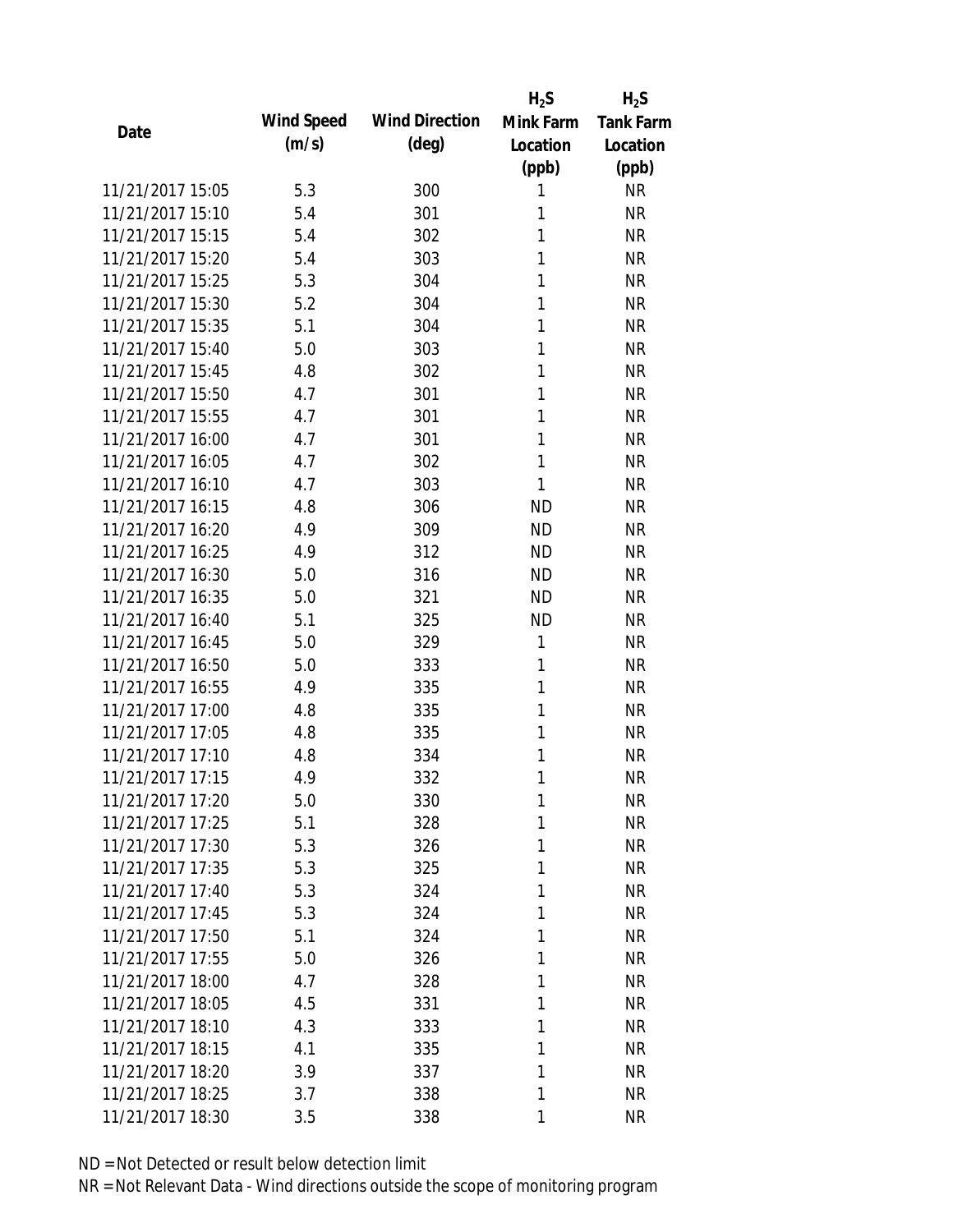|                  |            |                       | $H_2S$         | $H_2S$           |
|------------------|------------|-----------------------|----------------|------------------|
| Date             | Wind Speed | <b>Wind Direction</b> | Mink Farm      | <b>Tank Farm</b> |
|                  | (m/s)      | $(\text{deg})$        | Location       | Location         |
|                  |            |                       | (ppb)          | (ppb)            |
| 11/21/2017 18:35 | 3.4        | 339                   | 1              | <b>NR</b>        |
| 11/21/2017 18:40 | 3.2        | 339                   | 1              | <b>NR</b>        |
| 11/21/2017 18:45 | 3.0        | 340                   | 1              | <b>NR</b>        |
| 11/21/2017 18:50 | 2.9        | 341                   | $\overline{2}$ | <b>NR</b>        |
| 11/21/2017 18:55 | 2.8        | 341                   | $\overline{2}$ | <b>NR</b>        |
| 11/21/2017 19:00 | 2.8        | 341                   | $\overline{2}$ | <b>NR</b>        |
| 11/21/2017 19:05 | 2.8        | 341                   | $\overline{2}$ | <b>NR</b>        |
| 11/21/2017 19:10 | 2.8        | 340                   | $\overline{2}$ | <b>NR</b>        |
| 11/21/2017 19:15 | 2.9        | 340                   | $\overline{2}$ | <b>NR</b>        |
| 11/21/2017 19:20 | 2.9        | 339                   | 1              | <b>NR</b>        |
| 11/21/2017 19:25 | 2.9        | 338                   | 1              | <b>NR</b>        |
| 11/21/2017 19:30 | 2.9        | 338                   | 1              | <b>NR</b>        |
| 11/21/2017 19:35 | 2.9        | 338                   | 1              | <b>NR</b>        |
| 11/21/2017 19:40 | 2.9        | 338                   | 1              | <b>NR</b>        |
| 11/21/2017 19:45 | 2.8        | 338                   | 1              | <b>NR</b>        |
| 11/21/2017 19:50 | 2.8        | 339                   | 1              | <b>NR</b>        |
| 11/21/2017 19:55 | 2.8        | 339                   | 1              | <b>NR</b>        |
| 11/21/2017 20:00 | 2.8        | 339                   | 1              | <b>NR</b>        |
| 11/21/2017 20:05 | 3.0        | 339                   | 1              | <b>NR</b>        |
| 11/21/2017 20:10 | 3.1        | 339                   | 1              | <b>NR</b>        |
| 11/21/2017 20:15 | 3.3        | 338                   | 1              | <b>NR</b>        |
| 11/21/2017 20:20 | 3.6        | 337                   | 1              | <b>NR</b>        |
| 11/21/2017 20:25 | 3.8        | 336                   | 1              | <b>NR</b>        |
| 11/21/2017 20:30 | 4.1        | 335                   | 1              | <b>NR</b>        |
| 11/21/2017 20:35 | 4.3        | 335                   | 1              | <b>NR</b>        |
| 11/21/2017 20:40 | 4.5        | 335                   | 1              | <b>NR</b>        |
| 11/21/2017 20:45 | 4.6        | 335                   | 1              | <b>NR</b>        |
| 11/21/2017 20:50 | 4.6        | 336                   | 1              | <b>NR</b>        |
| 11/21/2017 20:55 | 4.6        | 338                   | 1              | <b>NR</b>        |
| 11/21/2017 21:00 | 4.5        | 339                   | 1              | <b>NR</b>        |
| 11/21/2017 21:05 | 4.4        | 339                   | 1              | <b>NR</b>        |
| 11/21/2017 21:10 | 4.2        | 340                   | 1              | <b>NR</b>        |
| 11/21/2017 21:15 | 4.1        | 339                   | 1              | <b>NR</b>        |
| 11/21/2017 21:20 | 4.1        | 339                   | 1              | <b>NR</b>        |
| 11/21/2017 21:25 | 4.0        | 338                   | 1              | <b>NR</b>        |
| 11/21/2017 21:30 | 3.9        | 338                   | 1              | <b>NR</b>        |
| 11/21/2017 21:35 | 3.8        | 337                   | 1              | <b>NR</b>        |
| 11/21/2017 21:40 | 3.7        | 337                   | 1              | <b>NR</b>        |
| 11/21/2017 21:45 | 3.7        | 338                   | 1              | <b>NR</b>        |
| 11/21/2017 21:50 | 3.6        | 338                   | 1              | <b>NR</b>        |
| 11/21/2017 21:55 | 3.5        | 338                   | 1              | <b>NR</b>        |
| 11/21/2017 22:00 | 3.4        | 338                   | 1              | <b>NR</b>        |
|                  |            |                       |                |                  |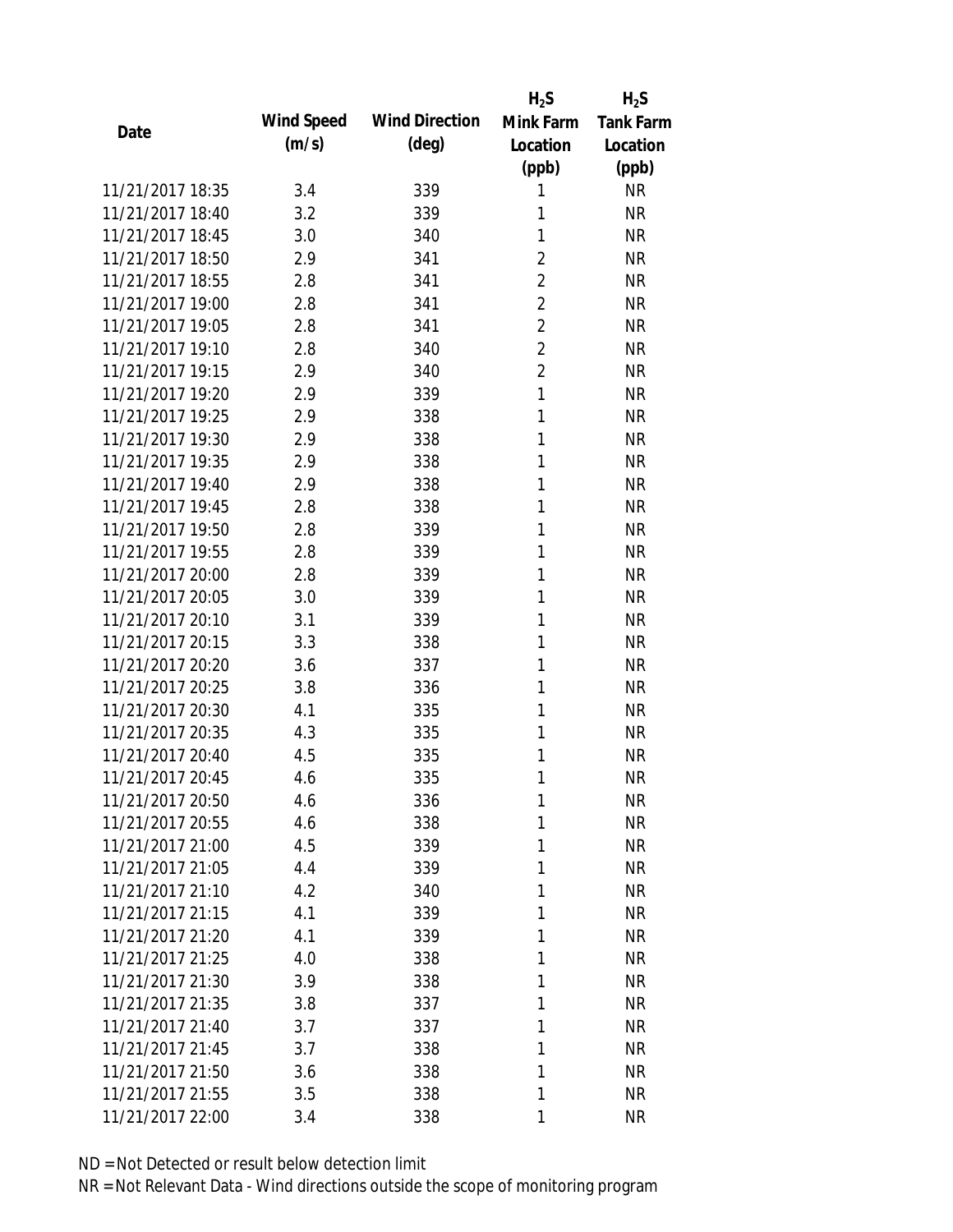|                  |            |                       | $H_2S$    | $H_2S$           |
|------------------|------------|-----------------------|-----------|------------------|
| Date             | Wind Speed | <b>Wind Direction</b> | Mink Farm | <b>Tank Farm</b> |
|                  | (m/s)      | $(\text{deg})$        | Location  | Location         |
|                  |            |                       | (ppb)     | (ppb)            |
| 11/21/2017 22:05 | 3.4        | 338                   | 1         | <b>NR</b>        |
| 11/21/2017 22:10 | 3.4        | 337                   | 1         | <b>NR</b>        |
| 11/21/2017 22:15 | 3.4        | 337                   | 1         | <b>NR</b>        |
| 11/21/2017 22:20 | 3.4        | 336                   | 1         | <b>NR</b>        |
| 11/21/2017 22:25 | 3.5        | 335                   | 1         | <b>NR</b>        |
| 11/21/2017 22:30 | 3.6        | 335                   | 1         | <b>NR</b>        |
| 11/21/2017 22:35 | 3.7        | 335                   | 1         | <b>NR</b>        |
| 11/21/2017 22:40 | 3.7        | 335                   | 1         | <b>NR</b>        |
| 11/21/2017 22:45 | 3.8        | 335                   | 1         | <b>NR</b>        |
| 11/21/2017 22:50 | 3.9        | 336                   | 1         | <b>NR</b>        |
| 11/21/2017 22:55 | 3.9        | 336                   | 1         | <b>NR</b>        |
| 11/21/2017 23:00 | 3.9        | 336                   | 1         | <b>NR</b>        |
| 11/21/2017 23:05 | 3.9        | 336                   | 1         | <b>NR</b>        |
| 11/21/2017 23:10 | 3.9        | 336                   | 1         | <b>NR</b>        |
| 11/21/2017 23:15 | 3.9        | 335                   | 1         | <b>NR</b>        |
| 11/21/2017 23:20 | 3.9        | 335                   | 1         | <b>NR</b>        |
| 11/21/2017 23:25 | 3.9        | 334                   | 1         | <b>NR</b>        |
| 11/21/2017 23:30 | 4.0        | 333                   | <b>ND</b> | <b>NR</b>        |
| 11/21/2017 23:35 | 4.0        | 333                   | <b>ND</b> | <b>NR</b>        |
| 11/21/2017 23:40 | 4.0        | 333                   | <b>ND</b> | <b>NR</b>        |
| 11/21/2017 23:45 | 4.0        | 333                   | 1         | <b>NR</b>        |
| 11/21/2017 23:50 | 3.9        | 334                   | 1         | <b>NR</b>        |
| 11/21/2017 23:55 | 3.8        | 334                   | 1         | <b>NR</b>        |
| 11/21/2017 24:00 | 3.7        | 335                   | 1         | <b>NR</b>        |
| 11/22/2017 00:05 | 3.6        | 335                   | 1         | <b>NR</b>        |
| 11/22/2017 00:10 | 3.5        | 335                   | 1         | <b>NR</b>        |
| 11/22/2017 00:15 | 3.4        | 335                   | 1         | <b>NR</b>        |
| 11/22/2017 00:20 | 3.4        | 335                   | 1         | NR               |
| 11/22/2017 00:25 | 3.4        | 334                   | 1         | <b>NR</b>        |
| 11/22/2017 00:30 | 3.5        | 333                   | 1         | <b>NR</b>        |
| 11/22/2017 00:35 | 3.5        | 333                   | 1         | <b>NR</b>        |
| 11/22/2017 00:40 | 3.7        | 333                   | 1         | <b>NR</b>        |
| 11/22/2017 00:45 | 3.8        | 333                   | 1         | <b>NR</b>        |
| 11/22/2017 00:50 | 3.8        | 333                   | 1         | <b>NR</b>        |
| 11/22/2017 00:55 | 3.9        | 334                   | 1         | <b>NR</b>        |
| 11/22/2017 01:00 | 3.9        | 334                   | 1         | <b>NR</b>        |
| 11/22/2017 01:05 | 3.9        | 335                   | 1         | <b>NR</b>        |
| 11/22/2017 01:10 | 3.9        | 336                   | 1         | <b>NR</b>        |
| 11/22/2017 01:15 | 3.8        | 336                   | 1         | <b>NR</b>        |
| 11/22/2017 01:20 | 3.7        | 336                   | 1         | <b>NR</b>        |
| 11/22/2017 01:25 | 3.7        | 337                   | 1         | <b>NR</b>        |
| 11/22/2017 01:30 | 3.6        | 337                   | 1         | <b>NR</b>        |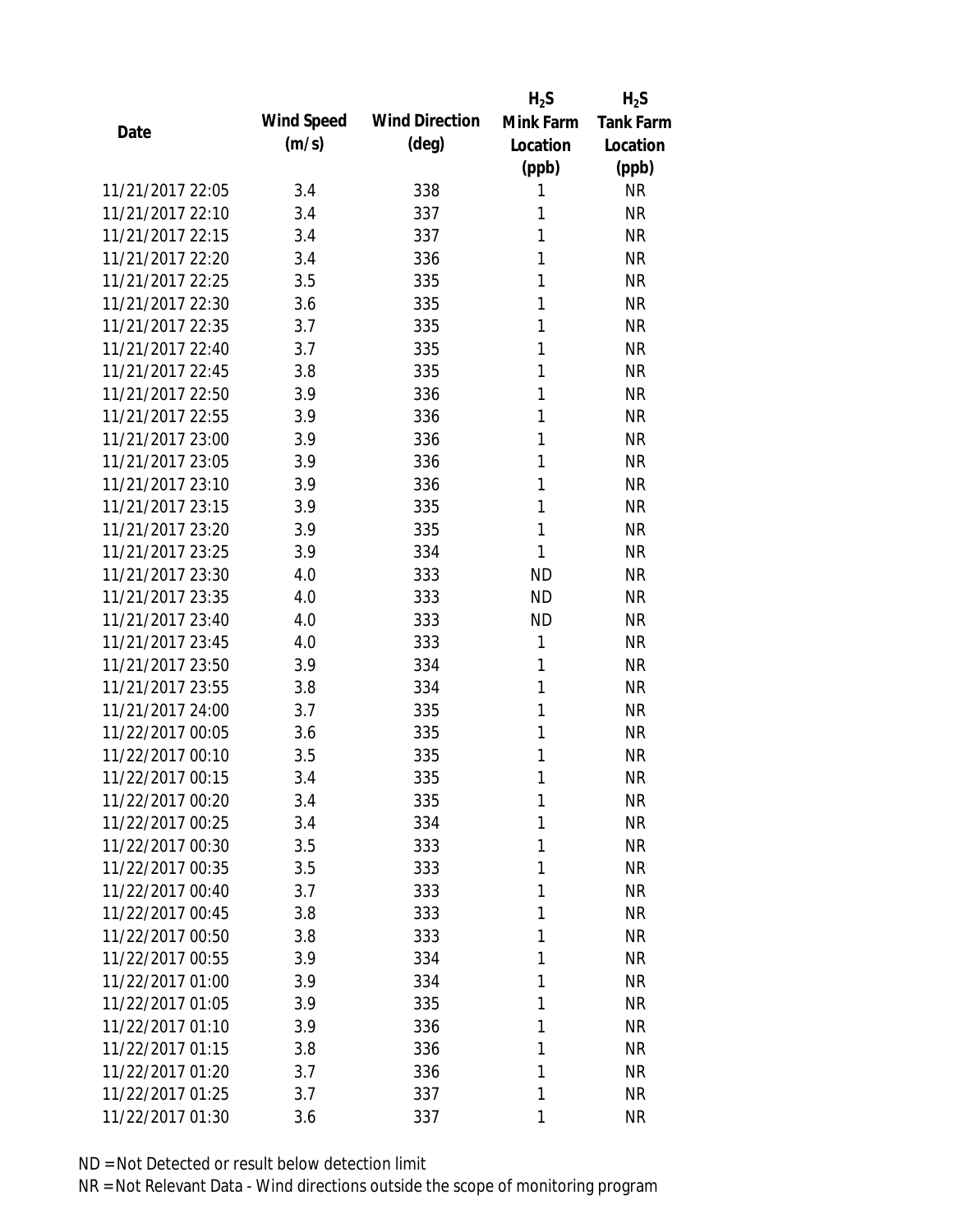|                  |            |                       | $H_2S$    | $H_2S$           |
|------------------|------------|-----------------------|-----------|------------------|
| Date             | Wind Speed | <b>Wind Direction</b> | Mink Farm | <b>Tank Farm</b> |
|                  | (m/s)      | $(\text{deg})$        | Location  | Location         |
|                  |            |                       | (ppb)     | (ppb)            |
| 11/22/2017 01:35 | 3.5        | 336                   | 1         | <b>NR</b>        |
| 11/22/2017 01:40 | 3.4        | 336                   | 1         | <b>NR</b>        |
| 11/22/2017 01:45 | 3.3        | 337                   | 1         | <b>NR</b>        |
| 11/22/2017 01:50 | 3.2        | 337                   | 1         | <b>NR</b>        |
| 11/22/2017 01:55 | 3.2        | 337                   | 1         | <b>NR</b>        |
| 11/22/2017 02:00 | 3.1        | 337                   | 1         | <b>NR</b>        |
| 11/22/2017 02:05 | 3.1        | 337                   | 1         | <b>NR</b>        |
| 11/22/2017 02:10 | 3.1        | 337                   | 1         | <b>NR</b>        |
| 11/22/2017 02:15 | 3.1        | 336                   | 1         | <b>NR</b>        |
| 11/22/2017 02:20 | 3.1        | 336                   | 1         | <b>NR</b>        |
| 11/22/2017 02:25 | 3.0        | 336                   | 1         | <b>NR</b>        |
| 11/22/2017 02:30 | 3.0        | 335                   | 1         | <b>NR</b>        |
| 11/22/2017 02:35 | 3.0        | 334                   | 1         | <b>NR</b>        |
| 11/22/2017 02:40 | 3.1        | 334                   | 1         | <b>NR</b>        |
| 11/22/2017 02:45 | 3.0        | 334                   | 1         | <b>NR</b>        |
| 11/22/2017 02:50 | 3.0        | 333                   | 1         | <b>NR</b>        |
| 11/22/2017 02:55 | 3.0        | 332                   | <b>ND</b> | <b>NR</b>        |
| 11/22/2017 03:00 | 3.1        | 331                   | <b>ND</b> | <b>NR</b>        |
| 11/22/2017 03:05 | 3.1        | 331                   | <b>ND</b> | <b>NR</b>        |
| 11/22/2017 03:10 | 3.2        | 330                   | 1         | <b>NR</b>        |
| 11/22/2017 03:15 | 3.2        | 330                   | 1         | <b>NR</b>        |
| 11/22/2017 03:20 | 3.2        | 330                   | 1         | <b>NR</b>        |
| 11/22/2017 03:25 | 3.2        | 331                   | 1         | <b>NR</b>        |
| 11/22/2017 03:30 | 3.2        | 332                   | 1         | <b>NR</b>        |
| 11/22/2017 03:35 | 3.1        | 332                   | 1         | <b>NR</b>        |
| 11/22/2017 03:40 | 3.0        | 333                   | 1         | <b>NR</b>        |
| 11/22/2017 03:45 | 3.0        | 333                   | 1         | <b>NR</b>        |
| 11/22/2017 03:50 | 3.0        | 334                   | 1         | <b>NR</b>        |
| 11/22/2017 03:55 | 3.0        | 334                   | <b>ND</b> | <b>NR</b>        |
| 11/22/2017 04:00 | 3.1        | 334                   | <b>ND</b> | <b>NR</b>        |
| 11/22/2017 04:05 | 3.2        | 334                   | <b>ND</b> | <b>NR</b>        |
| 11/22/2017 04:10 | 3.3        | 333                   | <b>ND</b> | <b>NR</b>        |
| 11/22/2017 04:15 | 3.4        | 333                   | <b>ND</b> | <b>NR</b>        |
| 11/22/2017 04:20 | 3.5        | 333                   | <b>ND</b> | <b>NR</b>        |
| 11/22/2017 04:25 | 3.5        | 333                   | <b>ND</b> | <b>NR</b>        |
| 11/22/2017 04:30 | 3.5        | 333                   | <b>ND</b> | <b>NR</b>        |
| 11/22/2017 04:35 | 3.5        | 332                   | <b>ND</b> | <b>NR</b>        |
| 11/22/2017 04:40 | 3.4        | 332                   | <b>ND</b> | <b>NR</b>        |
| 11/22/2017 04:45 | 3.4        | 332                   | 1         | <b>NR</b>        |
| 11/22/2017 04:50 | 3.3        | 332                   | 1         | <b>NR</b>        |
| 11/22/2017 04:55 | 3.2        | 332                   | 1         | <b>NR</b>        |
| 11/22/2017 05:00 | 3.1        | 332                   | 1         | <b>NR</b>        |
|                  |            |                       |           |                  |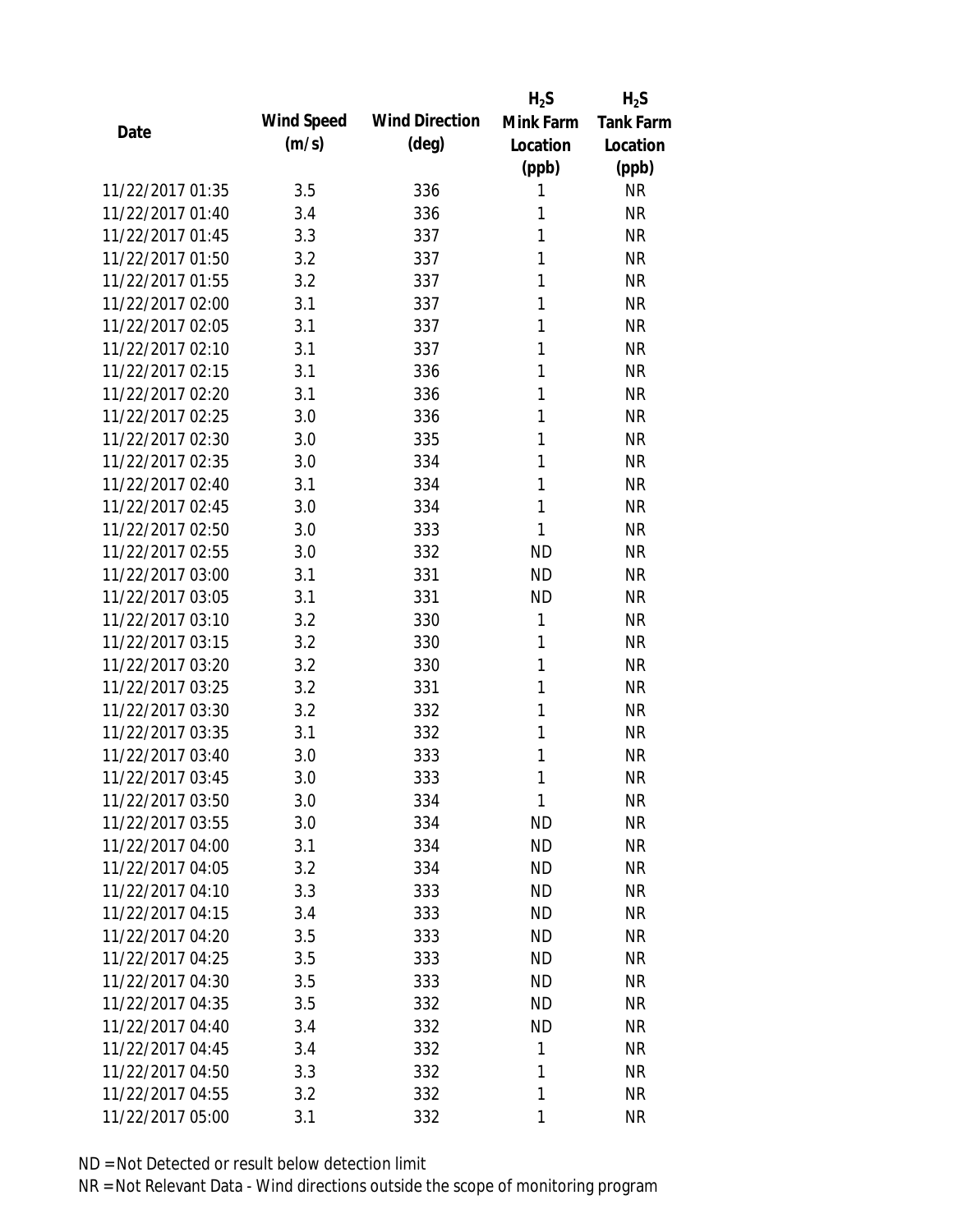|                  |            |                       | $H_2S$       | $H_2S$           |
|------------------|------------|-----------------------|--------------|------------------|
| Date             | Wind Speed | <b>Wind Direction</b> | Mink Farm    | <b>Tank Farm</b> |
|                  | (m/s)      | $(\text{deg})$        | Location     | Location         |
|                  |            |                       | (ppb)        | (ppb)            |
| 11/22/2017 05:05 | 3.1        | 332                   | 1            | <b>NR</b>        |
| 11/22/2017 05:10 | 3.0        | 332                   | 1            | <b>NR</b>        |
| 11/22/2017 05:15 | 3.0        | 333                   | 1            | <b>NR</b>        |
| 11/22/2017 05:20 | 3.0        | 333                   | 1            | <b>NR</b>        |
| 11/22/2017 05:25 | 3.0        | 333                   | 1            | <b>NR</b>        |
| 11/22/2017 05:30 | 3.0        | 332                   | 1            | <b>NR</b>        |
| 11/22/2017 05:35 | 3.1        | 331                   | 1            | <b>NR</b>        |
| 11/22/2017 05:40 | 3.1        | 330                   | 1            | <b>NR</b>        |
| 11/22/2017 05:45 | 3.2        | 328                   | 1            | <b>NR</b>        |
| 11/22/2017 05:50 | 3.3        | 327                   | 1            | <b>NR</b>        |
| 11/22/2017 05:55 | 3.4        | 327                   | 1            | <b>NR</b>        |
| 11/22/2017 06:00 | 3.5        | 327                   | 1            | <b>NR</b>        |
| 11/22/2017 06:05 | 3.6        | 327                   | $\mathbf{1}$ | <b>NR</b>        |
| 11/22/2017 06:10 | 3.6        | 327                   | 1            | <b>NR</b>        |
| 11/22/2017 06:15 | 3.6        | 328                   | <b>ND</b>    | <b>NR</b>        |
| 11/22/2017 06:20 | 3.6        | 329                   | <b>ND</b>    | <b>NR</b>        |
| 11/22/2017 06:25 | 3.6        | 330                   | <b>ND</b>    | <b>NR</b>        |
| 11/22/2017 06:30 | 3.5        | 330                   | <b>ND</b>    | <b>NR</b>        |
| 11/22/2017 06:35 | 3.4        | 331                   | <b>ND</b>    | <b>NR</b>        |
| 11/22/2017 06:40 | 3.3        | 332                   | <b>ND</b>    | <b>NR</b>        |
| 11/22/2017 06:45 | 3.2        | 332                   | <b>ND</b>    | <b>NR</b>        |
| 11/22/2017 06:50 | 3.1        | 333                   | <b>ND</b>    | <b>NR</b>        |
| 11/22/2017 06:55 | 2.9        | 333                   | <b>ND</b>    | <b>NR</b>        |
| 11/22/2017 07:00 | 2.8        | 334                   | <b>ND</b>    | <b>NR</b>        |
| 11/22/2017 07:05 | 2.7        | 335                   | 1            | <b>NR</b>        |
| 11/22/2017 07:10 | 2.6        | 336                   | 1            | <b>NR</b>        |
| 11/22/2017 07:15 | 2.4        | 338                   | 1            | <b>NR</b>        |
| 11/22/2017 07:20 | $2.2\,$    | 340                   | 1            | <b>NR</b>        |
| 11/22/2017 07:25 | 2.1        | 342                   | 1            | <b>NR</b>        |
| 11/22/2017 07:30 | 1.9        | 344                   | 1            | <b>NR</b>        |
| 11/22/2017 07:35 | 1.8        | 344                   | 1            | <b>NR</b>        |
| 11/22/2017 07:40 | 1.8        | 345                   | 1            | <b>NR</b>        |
| 11/22/2017 07:45 | 1.8        | 344                   | 1            | <b>NR</b>        |
| 11/22/2017 07:50 | 1.8        | 344                   | 1            | <b>NR</b>        |
| 11/22/2017 07:55 | 1.8        | 344                   | 1            | <b>NR</b>        |
| 11/22/2017 08:00 | 1.8        | 343                   | 1            | <b>NR</b>        |
| 11/22/2017 08:05 | 1.8        | 345                   | 1            | <b>NR</b>        |
| 11/22/2017 08:10 | 1.8        | 345                   | 1            | <b>NR</b>        |
| 11/22/2017 08:15 | 1.7        | 346                   | 1            | <b>NR</b>        |
| 11/22/2017 08:20 | 1.6        | 347                   | 1            | <b>NR</b>        |
| 11/22/2017 08:25 | 1.6        | 347                   | 1            | <b>NR</b>        |
| 11/22/2017 08:30 | 1.6        | 345                   | 1            | <b>NR</b>        |
|                  |            |                       |              |                  |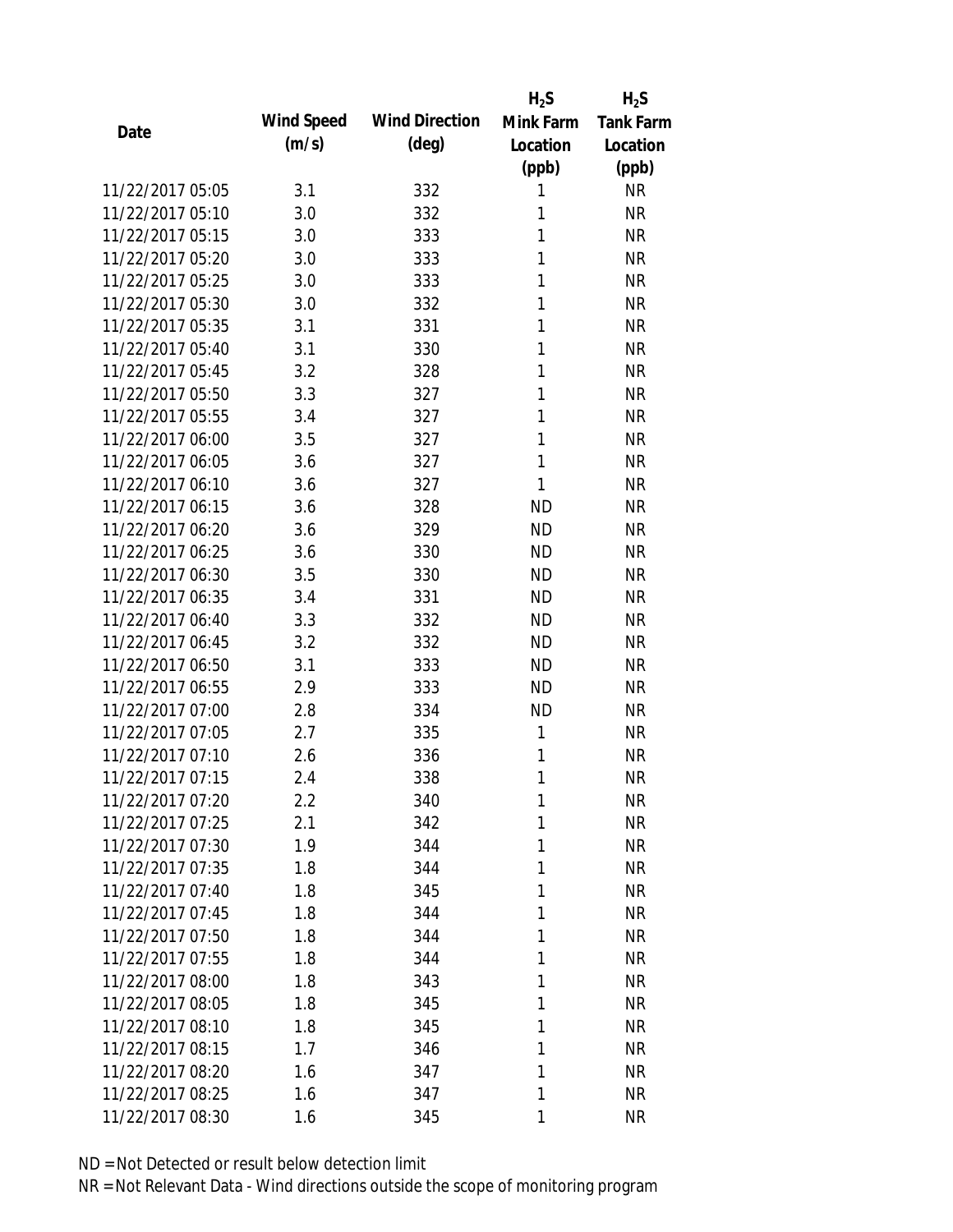|                  |            |                       | $H_2S$    | $H_2S$           |
|------------------|------------|-----------------------|-----------|------------------|
| Date             | Wind Speed | <b>Wind Direction</b> | Mink Farm | <b>Tank Farm</b> |
|                  | (m/s)      | $(\text{deg})$        | Location  | Location         |
|                  |            |                       | (ppb)     | (ppb)            |
| 11/22/2017 08:35 | 1.7        | 343                   | 1         | <b>NR</b>        |
| 11/22/2017 08:40 | 1.8        | 341                   | 1         | <b>NR</b>        |
| 11/22/2017 08:45 | 1.9        | 339                   | 1         | <b>NR</b>        |
| 11/22/2017 08:50 | 2.0        | 336                   | 1         | <b>NR</b>        |
| 11/22/2017 08:55 | 2.1        | 333                   | 1         | <b>NR</b>        |
| 11/22/2017 09:00 | 2.1        | 329                   | 1         | <b>NR</b>        |
| 11/22/2017 09:05 | 2.1        | 325                   | 1         | <b>NR</b>        |
| 11/22/2017 09:10 | 2.1        | 320                   | 1         | <b>NR</b>        |
| 11/22/2017 09:15 | 2.0        | 316                   | 1         | <b>NR</b>        |
| 11/22/2017 09:20 | 1.9        | 313                   | 1         | <b>NR</b>        |
| 11/22/2017 09:25 | 1.8        | 311                   | 1         | <b>NR</b>        |
| 11/22/2017 09:30 | 1.7        | 310                   | 1         | <b>NR</b>        |
| 11/22/2017 09:35 | 1.7        | 311                   | 1         | <b>NR</b>        |
| 11/22/2017 09:40 | 1.6        | 313                   | 1         | <b>NR</b>        |
| 11/22/2017 09:45 | 1.6        | 315                   | 1         | <b>NR</b>        |
| 11/22/2017 09:50 | 1.6        | 317                   | 1         | <b>NR</b>        |
| 11/22/2017 09:55 | 1.6        | 318                   | 1         | <b>NR</b>        |
| 11/22/2017 10:00 | 1.6        | 321                   | 1         | <b>NR</b>        |
| 11/22/2017 10:05 | 1.6        | 325                   | 1         | <b>NR</b>        |
| 11/22/2017 10:10 | 1.6        | 330                   | 1         | <b>NR</b>        |
| 11/22/2017 10:15 | 1.6        | 335                   | 1         | <b>NR</b>        |
| 11/22/2017 10:20 | 1.5        | 341                   | 1         | <b>NR</b>        |
| 11/22/2017 10:25 | 1.5        | 347                   | <b>ND</b> | <b>NR</b>        |
| 11/22/2017 10:30 | 1.4        | 351                   | <b>ND</b> | <b>NR</b>        |
| 11/22/2017 10:35 | 1.3        | 295                   | <b>ND</b> | <b>NR</b>        |
| 11/22/2017 10:40 | 1.3        | 295                   | <b>ND</b> | <b>NR</b>        |
| 11/22/2017 10:45 | 1.2        | 290                   | 1         | <b>NR</b>        |
| 11/22/2017 10:50 | 1.2        | 277                   | 1         | <b>NR</b>        |
| 11/22/2017 10:55 | 1.3        | 262                   | <b>NR</b> | <b>NR</b>        |
| 11/22/2017 11:00 | 1.3        | 244                   | <b>NR</b> | <b>NR</b>        |
| 11/22/2017 11:05 | 1.5        | 286                   | NR        | <b>NR</b>        |
| 11/22/2017 11:10 | 1.7        | 271                   | <b>NR</b> | <b>NR</b>        |
| 11/22/2017 11:15 | 1.9        | 261                   | 1         | 1                |
| 11/22/2017 11:20 | 2.1        | 259                   | 1         | 1                |
| 11/22/2017 11:25 | 2.2        | 259                   | 1         | 1                |
| 11/22/2017 11:30 | 2.3        | 261                   | 1         | 1                |
| 11/22/2017 11:35 | 2.4        | 263                   | 1         | 1                |
| 11/22/2017 11:40 | 2.4        | 263                   | 1         | 1                |
| 11/22/2017 11:45 | 2.4        | 263                   | 1         | 1                |
| 11/22/2017 11:50 | 2.4        | 263                   | 1         | 1                |
| 11/22/2017 11:55 | 2.4        | 264                   | 1         | 1                |
| 11/22/2017 12:00 | 2.5        | 264                   | 1         | 1                |
|                  |            |                       |           |                  |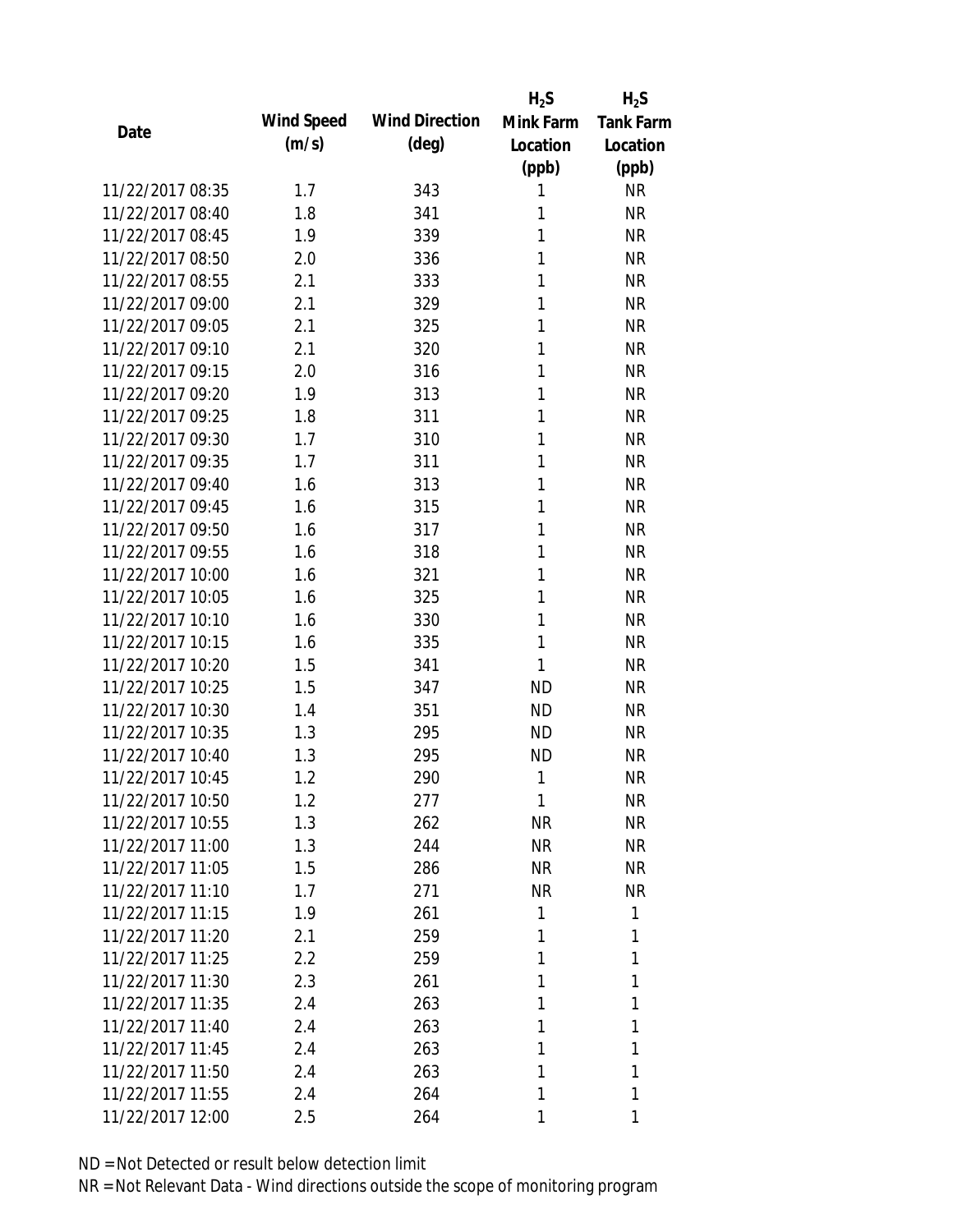|                  |            |                       | $H_2S$    | $H_2S$           |
|------------------|------------|-----------------------|-----------|------------------|
| Date             | Wind Speed | <b>Wind Direction</b> | Mink Farm | <b>Tank Farm</b> |
|                  | (m/s)      | $(\text{deg})$        | Location  | Location         |
|                  |            |                       | (ppb)     | (ppb)            |
| 11/22/2017 12:05 | 2.5        | 266                   | 1         | 1                |
| 11/22/2017 12:10 | 2.6        | 268                   | 1         | 1                |
| 11/22/2017 12:15 | 2.7        | 270                   | 1         | 1                |
| 11/22/2017 12:20 | 2.8        | 271                   | 1         | 1                |
| 11/22/2017 12:25 | 2.9        | 272                   | 1         | 1                |
| 11/22/2017 12:30 | 3.0        | 271                   | 1         | 1                |
| 11/22/2017 12:35 | 3.0        | 270                   | 1         | 1                |
| 11/22/2017 12:40 | 3.0        | 268                   | 1         | 1                |
| 11/22/2017 12:45 | 3.0        | 267                   | 1         | 1                |
| 11/22/2017 12:50 | 3.1        | 267                   | 1         | 1                |
| 11/22/2017 12:55 | 3.1        | 267                   | <b>ND</b> | 1                |
| 11/22/2017 13:00 | 3.2        | 268                   | <b>ND</b> | 1                |
| 11/22/2017 13:05 | 3.2        | 269                   | <b>ND</b> | 1                |
| 11/22/2017 13:10 | 3.2        | 270                   | <b>ND</b> | 1                |
| 11/22/2017 13:15 | 3.3        | 272                   | <b>ND</b> | 1                |
| 11/22/2017 13:20 | 3.3        | 273                   | <b>ND</b> | 1                |
| 11/22/2017 13:25 | 3.3        | 274                   | <b>ND</b> | 1                |
| 11/22/2017 13:30 | 3.2        | 274                   | <b>ND</b> | 1                |
| 11/22/2017 13:35 | 3.2        | 274                   | <b>ND</b> | 1                |
| 11/22/2017 13:40 | 3.2        | 273                   | <b>ND</b> | 1                |
| 11/22/2017 13:45 | 3.3        | 272                   | 1         | 1                |
| 11/22/2017 13:50 | 3.3        | 271                   | 1         | 1                |
| 11/22/2017 13:55 | 3.3        | 272                   | 1         | 1                |
| 11/22/2017 14:00 | 3.4        | 273                   | 1         | 1                |
| 11/22/2017 14:05 | 3.5        | 275                   | 1         | 1                |
| 11/22/2017 14:10 | 3.5        | 277                   | 1         | <b>NR</b>        |
| 11/22/2017 14:15 | 3.6        | 279                   | 1         | <b>NR</b>        |
| 11/22/2017 14:20 | 3.6        | 281                   | 1         | <b>NR</b>        |
| 11/22/2017 14:25 | 3.5        | 281                   | 1         | <b>NR</b>        |
| 11/22/2017 14:30 | 3.4        | 280                   | 1         | <b>NR</b>        |
| 11/22/2017 14:35 | 3.3        | 277                   | 1         | <b>NR</b>        |
| 11/22/2017 14:40 | 3.2        | 274                   | 1         | 1                |
| 11/22/2017 14:45 | 3.0        | 271                   | 1         | 1                |
| 11/22/2017 14:50 | 2.9        | 267                   | 1         | 1                |
| 11/22/2017 14:55 | 2.8        | 265                   | 1         | 1                |
| 11/22/2017 15:00 | 2.7        | 265                   | 1         | 1                |
| 11/22/2017 15:05 | 2.7        | 266                   | 1         | 1                |
| 11/22/2017 15:10 | 2.7        | 268                   | 1         | 1                |
| 11/22/2017 15:15 | 2.7        | 270                   | 1         | 1                |
| 11/22/2017 15:20 | 2.8        | 273                   | 1         | 1                |
| 11/22/2017 15:25 | 2.9        | 274                   | 1         | 1                |
| 11/22/2017 15:30 | 3.0        | 274                   | 1         | 1                |
|                  |            |                       |           |                  |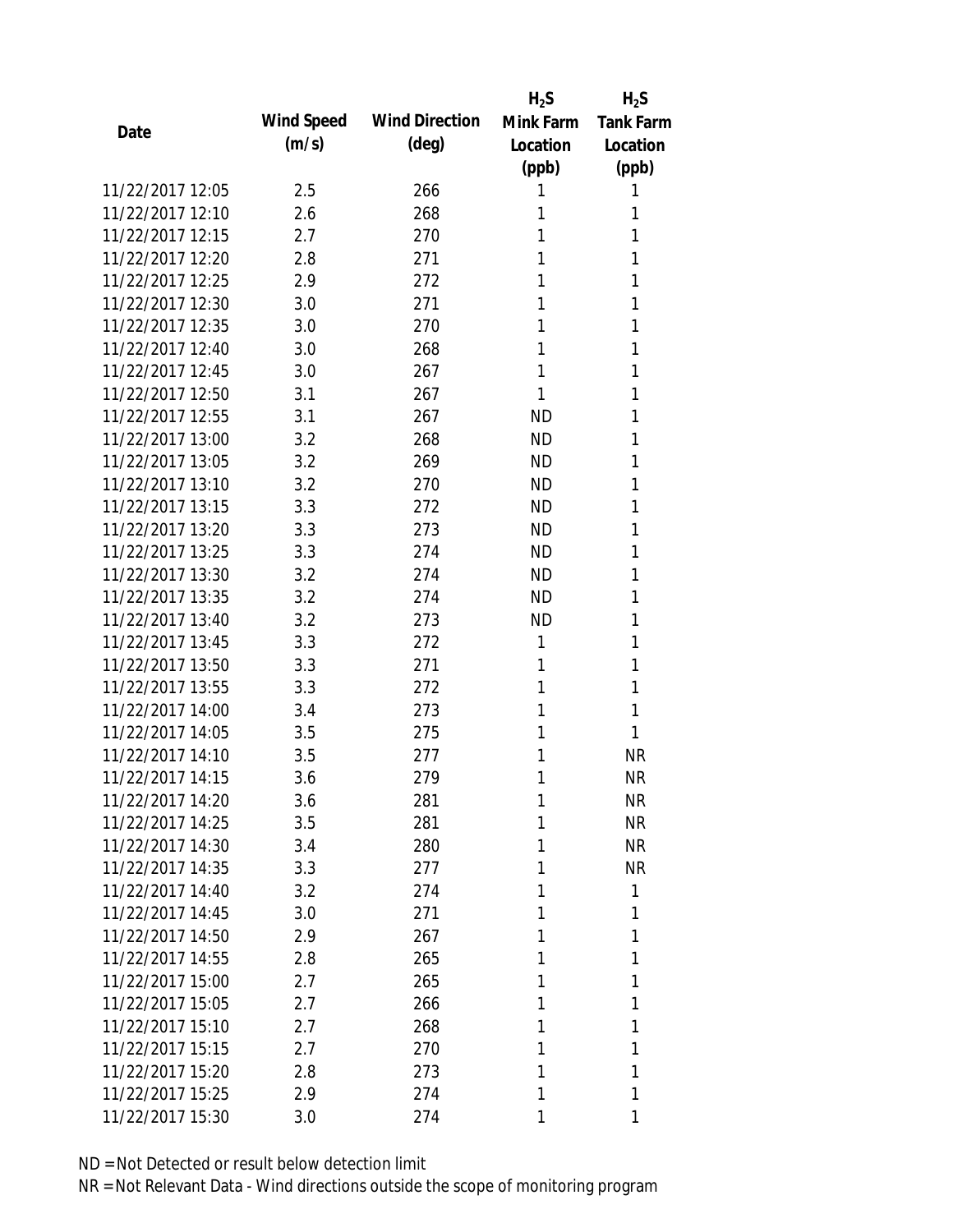|                  |            |                       | $H_2S$    | $H_2S$           |
|------------------|------------|-----------------------|-----------|------------------|
|                  | Wind Speed | <b>Wind Direction</b> | Mink Farm | <b>Tank Farm</b> |
| Date             | (m/s)      | $(\text{deg})$        | Location  | Location         |
|                  |            |                       | (ppb)     | (ppb)            |
| 11/22/2017 15:35 | 3.1        | 273                   | 1         | 1                |
| 11/22/2017 15:40 | 3.2        | 273                   | 1         | 1                |
| 11/22/2017 15:45 | 3.3        | 272                   | 1         | 1                |
| 11/22/2017 15:50 | 3.4        | 272                   | 1         | 1                |
| 11/22/2017 15:55 | 3.4        | 272                   | 1         | 1                |
| 11/22/2017 16:00 | 3.3        | 273                   | 1         | 1                |
| 11/22/2017 16:05 | 3.3        | 275                   | 1         | 1                |
| 11/22/2017 16:10 | 3.2        | 278                   | 1         | <b>NR</b>        |
| 11/22/2017 16:15 | 3.1        | 280                   | 1         | <b>NR</b>        |
| 11/22/2017 16:20 | 3.0        | 280                   | 1         | <b>NR</b>        |
| 11/22/2017 16:25 | 3.0        | 278                   | <b>ND</b> | <b>NR</b>        |
| 11/22/2017 16:30 | 2.9        | 277                   | <b>ND</b> | <b>NR</b>        |
| 11/22/2017 16:35 | 2.9        | 274                   | <b>ND</b> | 1                |
| 11/22/2017 16:40 | 2.9        | 270                   | <b>ND</b> | 1                |
| 11/22/2017 16:45 | 2.9        | 266                   | <b>ND</b> | 1                |
| 11/22/2017 16:50 | 2.9        | 263                   | <b>ND</b> | 1                |
| 11/22/2017 16:55 | 2.9        | 261                   | <b>ND</b> | 1                |
| 11/22/2017 17:00 | 3.0        | 259                   | <b>ND</b> | 1                |
| 11/22/2017 17:05 | 3.0        | 258                   | <b>ND</b> | 1                |
| 11/22/2017 17:10 | 3.0        | 257                   | <b>ND</b> | 1                |
| 11/22/2017 17:15 | 3.1        | 256                   | <b>ND</b> | 1                |
| 11/22/2017 17:20 | 3.1        | 256                   | <b>ND</b> | 1                |
| 11/22/2017 17:25 | 3.1        | 255                   | <b>ND</b> | 1                |
| 11/22/2017 17:30 | 3.1        | 255                   | <b>ND</b> | 1                |
| 11/22/2017 17:35 | 3.1        | 254                   | <b>ND</b> | 1                |
| 11/22/2017 17:40 | 3.1        | 253                   | <b>ND</b> | 1                |
| 11/22/2017 17:45 | 3.1        | 252                   | <b>ND</b> | 1                |
| 11/22/2017 17:50 | 3.0        | 251                   | 1         | 1                |
| 11/22/2017 17:55 | 2.9        | 251                   | 1         | 1                |
| 11/22/2017 18:00 | 2.8        | 250                   | 1         | 1                |
| 11/22/2017 18:05 | 2.8        | 250                   | 1         | 1                |
| 11/22/2017 18:10 | 2.6        | 249                   | 1         | 1                |
| 11/22/2017 18:15 | 2.5        | 246                   | 1         | 1                |
| 11/22/2017 18:20 | 2.4        | 241                   | 1         | 1                |
| 11/22/2017 18:25 | 2.3        | 235                   | 1         | 1                |
| 11/22/2017 18:30 | 2.2        | 227                   | <b>NR</b> | 1                |
| 11/22/2017 18:35 | 2.1        | 222                   | NR        | 1                |
| 11/22/2017 18:40 | 2.1        | 218                   | NR        | 1                |
| 11/22/2017 18:45 | 2.0        | 216                   | <b>NR</b> | 1                |
| 11/22/2017 18:50 | 2.0        | 217                   | <b>NR</b> | 1                |
| 11/22/2017 18:55 | 2.0        | 221                   | NR        | 1                |
| 11/22/2017 19:00 | 2.1        | 227                   | NR        | 1                |
|                  |            |                       |           |                  |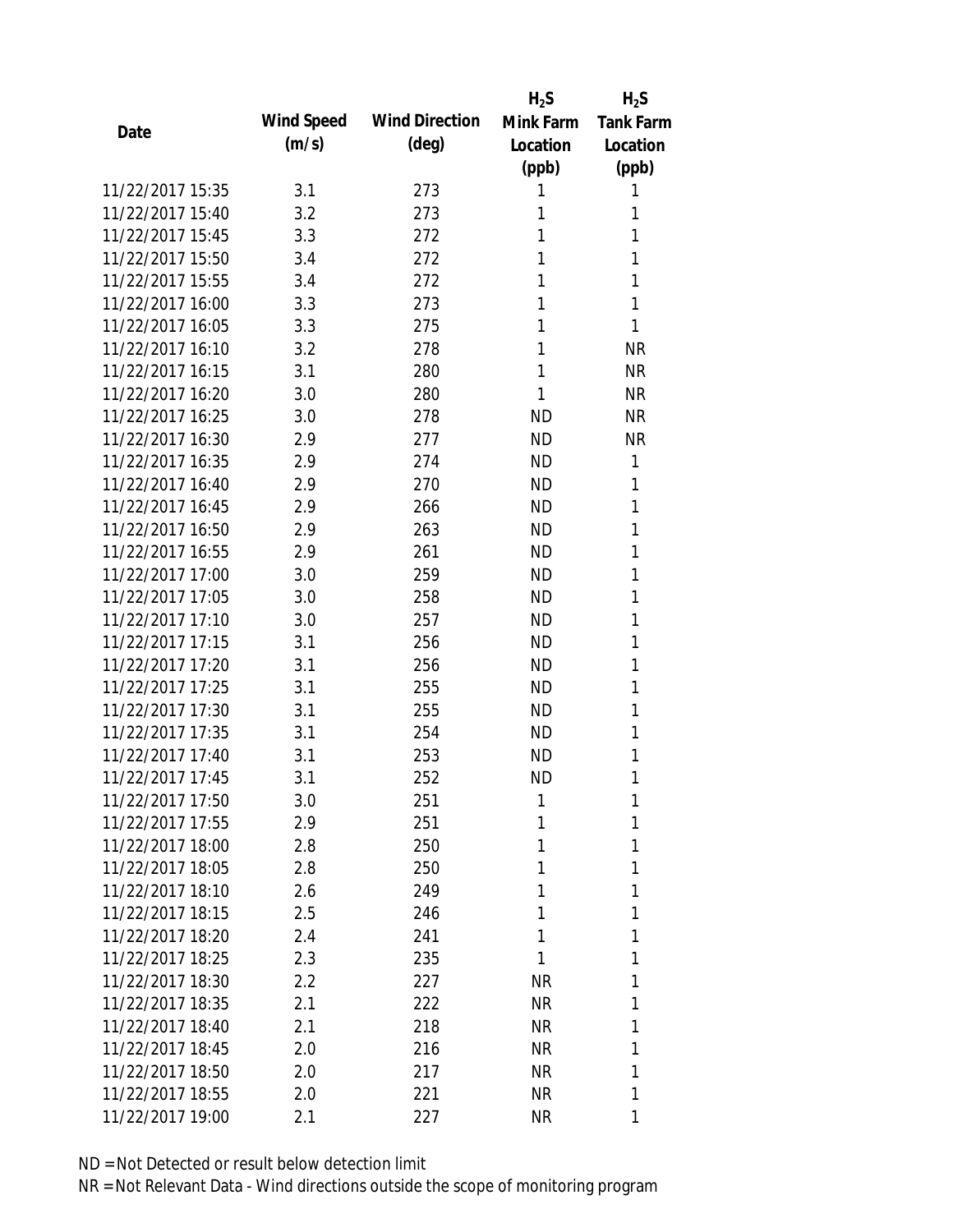|                  |                   |                       | $H_2S$    | $H_2S$           |
|------------------|-------------------|-----------------------|-----------|------------------|
|                  | <b>Wind Speed</b> | <b>Wind Direction</b> | Mink Farm | <b>Tank Farm</b> |
| Date             | (m/s)             | $(\text{deg})$        | Location  | Location         |
|                  |                   |                       | (ppb)     | (ppb)            |
| 11/22/2017 19:05 | 2.2               | 232                   | 1         | 1                |
| 11/22/2017 19:10 | 2.3               | 238                   | 1         | 1                |
| 11/22/2017 19:15 | 2.4               | 245                   | 1         | 1                |
| 11/22/2017 19:20 | 2.5               | 251                   | 1         | 1                |
| 11/22/2017 19:25 | 2.6               | 256                   | 1         | 1                |
| 11/22/2017 19:30 | 2.6               | 260                   | 1         | 1                |
| 11/22/2017 19:35 | 2.7               | 264                   | 1         | 1                |
| 11/22/2017 19:40 | 2.6               | 267                   | 1         | 1                |
| 11/22/2017 19:45 | 2.6               | 268                   | 1         | 1                |
| 11/22/2017 19:50 | 2.6               | 269                   | 1         | 1                |
| 11/22/2017 19:55 | 2.5               | 270                   | 1         | 1                |
| 11/22/2017 20:00 | 2.4               | 269                   | 1         | 1                |
| 11/22/2017 20:05 | 2.4               | 268                   | 1         | 1                |
| 11/22/2017 20:10 | 2.3               | 265                   | 1         | 1                |
| 11/22/2017 20:15 | 2.1               | 260                   | <b>ND</b> | 1                |
| 11/22/2017 20:20 | 2.0               | 253                   | 1         | 1                |
| 11/22/2017 20:25 | 1.8               | 241                   | 1         | 1                |
| 11/22/2017 20:30 | 1.5               | 229                   | <b>NR</b> | 1                |
| 11/22/2017 20:35 | 1.3               | 219                   | NR        | 1                |
| 11/22/2017 20:40 | 1.2               | 210                   | <b>NR</b> | 1                |
| 11/22/2017 20:45 | 1.1               | 203                   | NR        | 1                |
| 11/22/2017 20:50 | 1.1               | 197                   | <b>NR</b> | 1                |
| 11/22/2017 20:55 | 1.1               | 195                   | <b>NR</b> | 1                |
| 11/22/2017 21:00 | 1.2               | 195                   | <b>NR</b> | 1                |
| 11/22/2017 21:05 | 1.4               | 194                   | NR        | 1                |
| 11/22/2017 21:10 | 1.6               | 196                   | <b>NR</b> | 1                |
| 11/22/2017 21:15 | 1.7               | 199                   | <b>NR</b> | 1                |
| 11/22/2017 21:20 | 1.9               | 205                   | NR        | 1                |
| 11/22/2017 21:25 | 1.9               | 210                   | <b>NR</b> | 1                |
| 11/22/2017 21:30 | 1.9               | 214                   | NR        | 1                |
| 11/22/2017 21:35 | 1.9               | 216                   | <b>NR</b> | 1                |
| 11/22/2017 21:40 | 1.9               | 214                   | <b>NR</b> | 1                |
| 11/22/2017 21:45 | 1.8               | 209                   | NR        | 1                |
| 11/22/2017 21:50 | 1.9               | 202                   | <b>NR</b> | 1                |
| 11/22/2017 21:55 | 2.0               | 194                   | NR        | $\overline{2}$   |
| 11/22/2017 22:00 | 2.2               | 187                   | <b>NR</b> | $\overline{2}$   |
| 11/22/2017 22:05 | 2.4               | 183                   | NR        | $\overline{2}$   |
| 11/22/2017 22:10 | 2.5               | 180                   | NR        | $\overline{2}$   |
| 11/22/2017 22:15 | 2.6               | 178                   | NR        | $\overline{2}$   |
| 11/22/2017 22:20 | 2.6               | 177                   | NR        | $\overline{2}$   |
| 11/22/2017 22:25 | 2.6               | 177                   | <b>NR</b> | 1                |
| 11/22/2017 22:30 | 2.6               | 177                   | <b>NR</b> | 1                |
|                  |                   |                       |           |                  |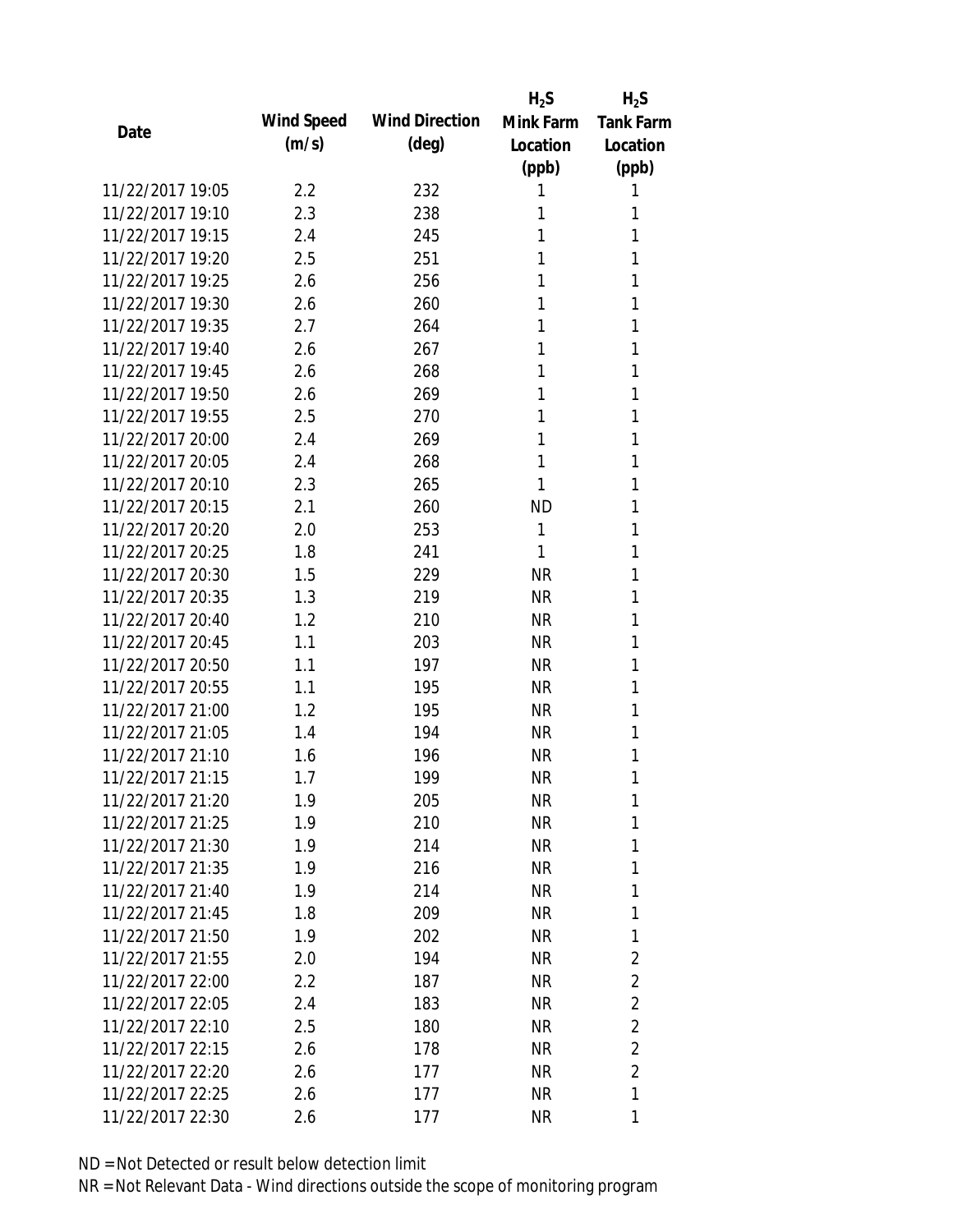|                  |            |                       | $H_2S$    | $H_2S$           |
|------------------|------------|-----------------------|-----------|------------------|
|                  | Wind Speed | <b>Wind Direction</b> | Mink Farm | <b>Tank Farm</b> |
| Date             | (m/s)      | $(\text{deg})$        | Location  | Location         |
|                  |            |                       | (ppb)     | (ppb)            |
| 11/22/2017 22:35 | 2.5        | 178                   | <b>NR</b> | 1                |
| 11/22/2017 22:40 | 2.4        | 181                   | NR        | 1                |
| 11/22/2017 22:45 | 2.3        | 184                   | <b>NR</b> | 1                |
| 11/22/2017 22:50 | 2.2        | 187                   | NR        | 1                |
| 11/22/2017 22:55 | 2.2        | 190                   | <b>NR</b> | 1                |
| 11/22/2017 23:00 | 2.3        | 192                   | <b>NR</b> | 1                |
| 11/22/2017 23:05 | 2.3        | 191                   | <b>NR</b> | 1                |
| 11/22/2017 23:10 | 2.4        | 190                   | <b>NR</b> | 1                |
| 11/22/2017 23:15 | 2.5        | 187                   | <b>NR</b> | 1                |
| 11/22/2017 23:20 | 2.6        | 185                   | <b>NR</b> | 1                |
| 11/22/2017 23:25 | 2.7        | 182                   | <b>NR</b> | 1                |
| 11/22/2017 23:30 | 2.7        | 181                   | <b>NR</b> | 1                |
| 11/22/2017 23:35 | 2.7        | 180                   | <b>NR</b> | 1                |
| 11/22/2017 23:40 | 2.8        | 180                   | <b>NR</b> | 1                |
| 11/22/2017 23:45 | 2.8        | 180                   | <b>NR</b> | 1                |
| 11/22/2017 23:50 | 2.8        | 181                   | NR        | 1                |
| 11/22/2017 23:55 | 2.9        | 182                   | <b>NR</b> | 1                |
| 11/22/2017 24:00 | 2.9        | 183                   | <b>NR</b> | 1                |
| 11/23/2017 00:05 | 3.0        | 183                   | <b>NR</b> | 1                |
| 11/23/2017 00:10 | 3.0        | 184                   | <b>NR</b> | 1                |
| 11/23/2017 00:15 | 3.0        | 185                   | NR        | 1                |
| 11/23/2017 00:20 | 3.0        | 185                   | <b>NR</b> | 1                |
| 11/23/2017 00:25 | 3.0        | 185                   | <b>NR</b> | 1                |
| 11/23/2017 00:30 | 3.1        | 186                   | <b>NR</b> | 1                |
| 11/23/2017 00:35 | 3.1        | 187                   | <b>NR</b> | 1                |
| 11/23/2017 00:40 | 3.2        | 189                   | <b>NR</b> | 1                |
| 11/23/2017 00:45 | 3.2        | 191                   | <b>NR</b> | 1                |
| 11/23/2017 00:50 | 3.3        | 192                   | <b>NR</b> | 1                |
| 11/23/2017 00:55 | 3.3        | 193                   | <b>NR</b> | 1                |
| 11/23/2017 01:00 | 3.3        | 194                   | NR        | 1                |
| 11/23/2017 01:05 | 3.3        | 194                   | NR        | 1                |
| 11/23/2017 01:10 | 3.3        | 194                   | <b>NR</b> | 1                |
| 11/23/2017 01:15 | 3.4        | 194                   | NR        | 1                |
| 11/23/2017 01:20 | 3.4        | 195                   | <b>NR</b> | 1                |
| 11/23/2017 01:25 | 3.4        | 195                   | NR        | 1                |
| 11/23/2017 01:30 | 3.4        | 196                   | <b>NR</b> | 1                |
| 11/23/2017 01:35 | 3.4        | 198                   | NR        | 1                |
| 11/23/2017 01:40 | 3.5        | 199                   | NR        | 1                |
| 11/23/2017 01:45 | 3.5        | 200                   | NR        | 1                |
| 11/23/2017 01:50 | 3.6        | 201                   | NR        | 1                |
| 11/23/2017 01:55 | 3.7        | 203                   | <b>NR</b> | 1                |
| 11/23/2017 02:00 | 3.7        | 204                   | <b>NR</b> | 1                |
|                  |            |                       |           |                  |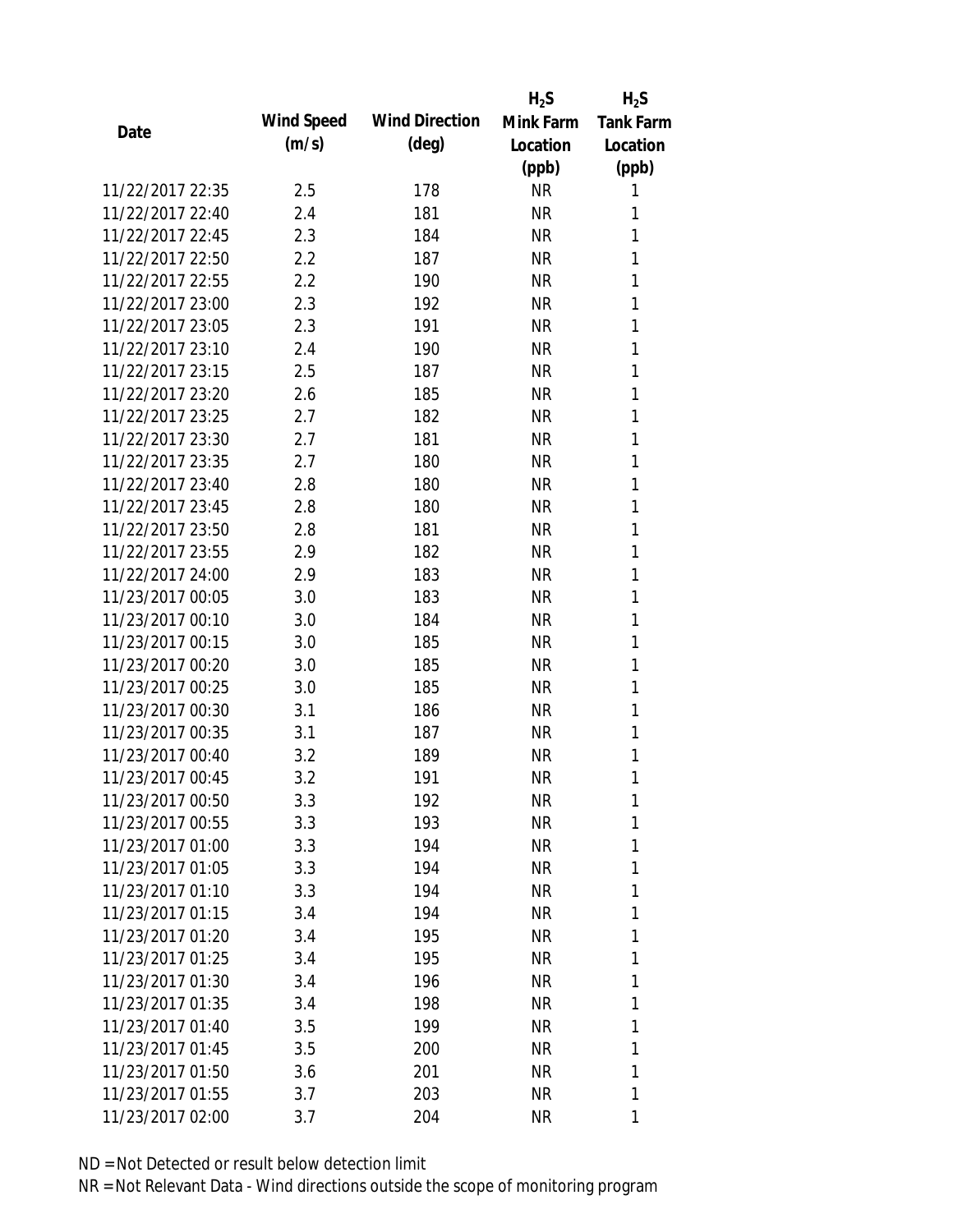|                  |                   |                       | $H_2S$    | $H_2S$           |
|------------------|-------------------|-----------------------|-----------|------------------|
|                  | <b>Wind Speed</b> | <b>Wind Direction</b> | Mink Farm | <b>Tank Farm</b> |
| Date             | (m/s)             | $(\text{deg})$        | Location  | Location         |
|                  |                   |                       | (ppb)     | (ppb)            |
| 11/23/2017 02:05 | 3.8               | 205                   | <b>NR</b> | 1                |
| 11/23/2017 02:10 | 3.7               | 207                   | NR        | 1                |
| 11/23/2017 02:15 | 3.8               | 208                   | <b>NR</b> | 1                |
| 11/23/2017 02:20 | 3.8               | 209                   | <b>NR</b> | 1                |
| 11/23/2017 02:25 | 3.8               | 210                   | <b>NR</b> | 1                |
| 11/23/2017 02:30 | 3.8               | 210                   | <b>NR</b> | 1                |
| 11/23/2017 02:35 | 3.8               | 209                   | <b>NR</b> | 1                |
| 11/23/2017 02:40 | 3.9               | 209                   | <b>NR</b> | 1                |
| 11/23/2017 02:45 | 3.9               | 208                   | <b>NR</b> | 1                |
| 11/23/2017 02:50 | 3.8               | 207                   | <b>NR</b> | 1                |
| 11/23/2017 02:55 | 3.8               | 207                   | <b>NR</b> | 1                |
| 11/23/2017 03:00 | 3.7               | 206                   | <b>NR</b> | 1                |
| 11/23/2017 03:05 | 3.7               | 205                   | <b>NR</b> | 1                |
| 11/23/2017 03:10 | 3.7               | 203                   | <b>NR</b> | 1                |
| 11/23/2017 03:15 | 3.7               | 202                   | <b>NR</b> | 1                |
| 11/23/2017 03:20 | 3.7               | 201                   | <b>NR</b> | 1                |
| 11/23/2017 03:25 | 3.7               | 201                   | <b>NR</b> | 1                |
| 11/23/2017 03:30 | 3.7               | 201                   | <b>NR</b> | 1                |
| 11/23/2017 03:35 | 3.8               | 202                   | <b>NR</b> | 1                |
| 11/23/2017 03:40 | 3.8               | 203                   | <b>NR</b> | 1                |
| 11/23/2017 03:45 | 3.9               | 204                   | <b>NR</b> | 1                |
| 11/23/2017 03:50 | 3.9               | 205                   | <b>NR</b> | 1                |
| 11/23/2017 03:55 | 3.9               | 205                   | <b>NR</b> | 1                |
| 11/23/2017 04:00 | 3.9               | 205                   | <b>NR</b> | 1                |
| 11/23/2017 04:05 | 3.9               | 204                   | <b>NR</b> | 1                |
| 11/23/2017 04:10 | 3.8               | 203                   | <b>NR</b> | 1                |
| 11/23/2017 04:15 | 3.8               | 201                   | <b>NR</b> | 1                |
| 11/23/2017 04:20 | 3.7               | 199                   | NR        | 1                |
| 11/23/2017 04:25 | 3.6               | 198                   | <b>NR</b> | 1                |
| 11/23/2017 04:30 | 3.6               | 196                   | NR        | 1                |
| 11/23/2017 04:35 | 3.6               | 195                   | NR        | 1                |
| 11/23/2017 04:40 | 3.6               | 195                   | <b>NR</b> | 1                |
| 11/23/2017 04:45 | 3.6               | 194                   | NR        | 1                |
| 11/23/2017 04:50 | 3.7               | 193                   | <b>NR</b> | 1                |
| 11/23/2017 04:55 | 3.8               | 193                   | NR        | 1                |
| 11/23/2017 05:00 | 3.9               | 192                   | <b>NR</b> | 1                |
| 11/23/2017 05:05 | 3.9               | 192                   | NR        | 1                |
| 11/23/2017 05:10 | 4.0               | 192                   | NR        | 1                |
| 11/23/2017 05:15 | 4.1               | 191                   | NR        | 1                |
| 11/23/2017 05:20 | 4.2               | 192                   | NR        | 1                |
| 11/23/2017 05:25 | 4.3               | 192                   | <b>NR</b> | 1                |
| 11/23/2017 05:30 | 4.3               | 193                   | <b>NR</b> | 1                |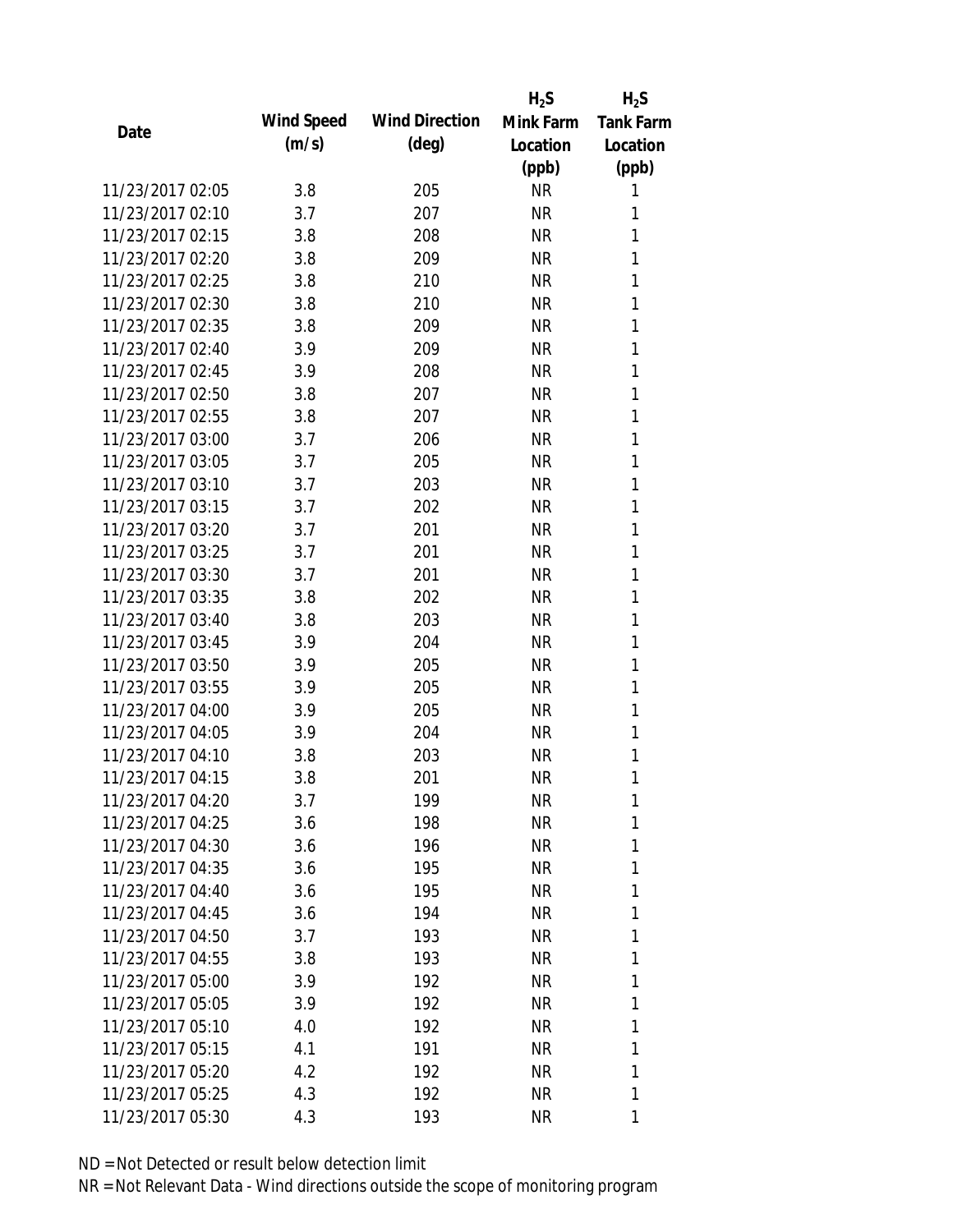|                  |            |                       | $H_2S$    | $H_2S$           |
|------------------|------------|-----------------------|-----------|------------------|
| Date             | Wind Speed | <b>Wind Direction</b> | Mink Farm | <b>Tank Farm</b> |
|                  | (m/s)      | $(\text{deg})$        | Location  | Location         |
|                  |            |                       | (ppb)     | (ppb)            |
| 11/23/2017 05:35 | 4.4        | 194                   | <b>NR</b> | 1                |
| 11/23/2017 05:40 | 4.4        | 195                   | <b>NR</b> | 1                |
| 11/23/2017 05:45 | 4.4        | 196                   | <b>NR</b> | 1                |
| 11/23/2017 05:50 | 4.4        | 197                   | <b>NR</b> | 1                |
| 11/23/2017 05:55 | 4.4        | 197                   | <b>NR</b> | 1                |
| 11/23/2017 06:00 | 4.3        | 197                   | <b>NR</b> | 1                |
| 11/23/2017 06:05 | 4.3        | 196                   | <b>NR</b> | 1                |
| 11/23/2017 06:10 | 4.2        | 196                   | <b>NR</b> | 1                |
| 11/23/2017 06:15 | 4.1        | 195                   | <b>NR</b> | 1                |
| 11/23/2017 06:20 | 4.1        | 194                   | <b>NR</b> | 1                |
| 11/23/2017 06:25 | 4.1        | 193                   | <b>NR</b> | 1                |
| 11/23/2017 06:30 | 4.1        | 193                   | <b>NR</b> | 1                |
| 11/23/2017 06:35 | 4.0        | 193                   | <b>NR</b> | 1                |
| 11/23/2017 06:40 | 4.0        | 194                   | <b>NR</b> | 1                |
| 11/23/2017 06:45 | 4.0        | 195                   | <b>NR</b> | $\overline{2}$   |
| 11/23/2017 06:50 | 3.9        | 197                   | <b>NR</b> | $\overline{2}$   |
| 11/23/2017 06:55 | 3.8        | 198                   | <b>NR</b> | $\overline{2}$   |
| 11/23/2017 07:00 | 3.7        | 199                   | <b>NR</b> | $\overline{2}$   |
| 11/23/2017 07:05 | 3.6        | 201                   | <b>NR</b> | $\overline{2}$   |
| 11/23/2017 07:10 | 3.6        | 201                   | <b>NR</b> | $\overline{2}$   |
| 11/23/2017 07:15 | 3.5        | 202                   | <b>NR</b> | 1                |
| 11/23/2017 07:20 | 3.5        | 202                   | <b>NR</b> | 1                |
| 11/23/2017 07:25 | 3.5        | 202                   | <b>NR</b> | 1                |
| 11/23/2017 07:30 | 3.5        | 202                   | <b>NR</b> | 1                |
| 11/23/2017 07:35 | 3.4        | 201                   | <b>NR</b> | 1                |
| 11/23/2017 07:40 | 3.4        | 201                   | <b>NR</b> | 1                |
| 11/23/2017 07:45 | 3.3        | 200                   | <b>NR</b> | 1                |
| 11/23/2017 07:50 | 3.2        | 200                   | <b>NR</b> | 1                |
| 11/23/2017 07:55 | 3.2        | 198                   | <b>NR</b> | 1                |
| 11/23/2017 08:00 | 3.1        | 197                   | <b>NR</b> | 1                |
| 11/23/2017 08:05 | 3.1        | 195                   | NR        | 1                |
| 11/23/2017 08:10 | 3.0        | 194                   | <b>NR</b> | 1                |
| 11/23/2017 08:15 | 3.0        | 192                   | NR        | 1                |
| 11/23/2017 08:20 | 3.0        | 190                   | <b>NR</b> | 1                |
| 11/23/2017 08:25 | 3.0        | 188                   | NR        | 1                |
| 11/23/2017 08:30 | 3.1        | 187                   | <b>NR</b> | 1                |
| 11/23/2017 08:35 | 3.1        | 186                   | NR        | 1                |
| 11/23/2017 08:40 | 3.1        | 185                   | NR        | 1                |
| 11/23/2017 08:45 | 3.1        | 185                   | NR        | 1                |
| 11/23/2017 08:50 | 3.1        | 185                   | NR        | 1                |
| 11/23/2017 08:55 | 3.1        | 185                   | <b>NR</b> | 1                |
| 11/23/2017 09:00 | 3.2        | 186                   | <b>NR</b> | 1                |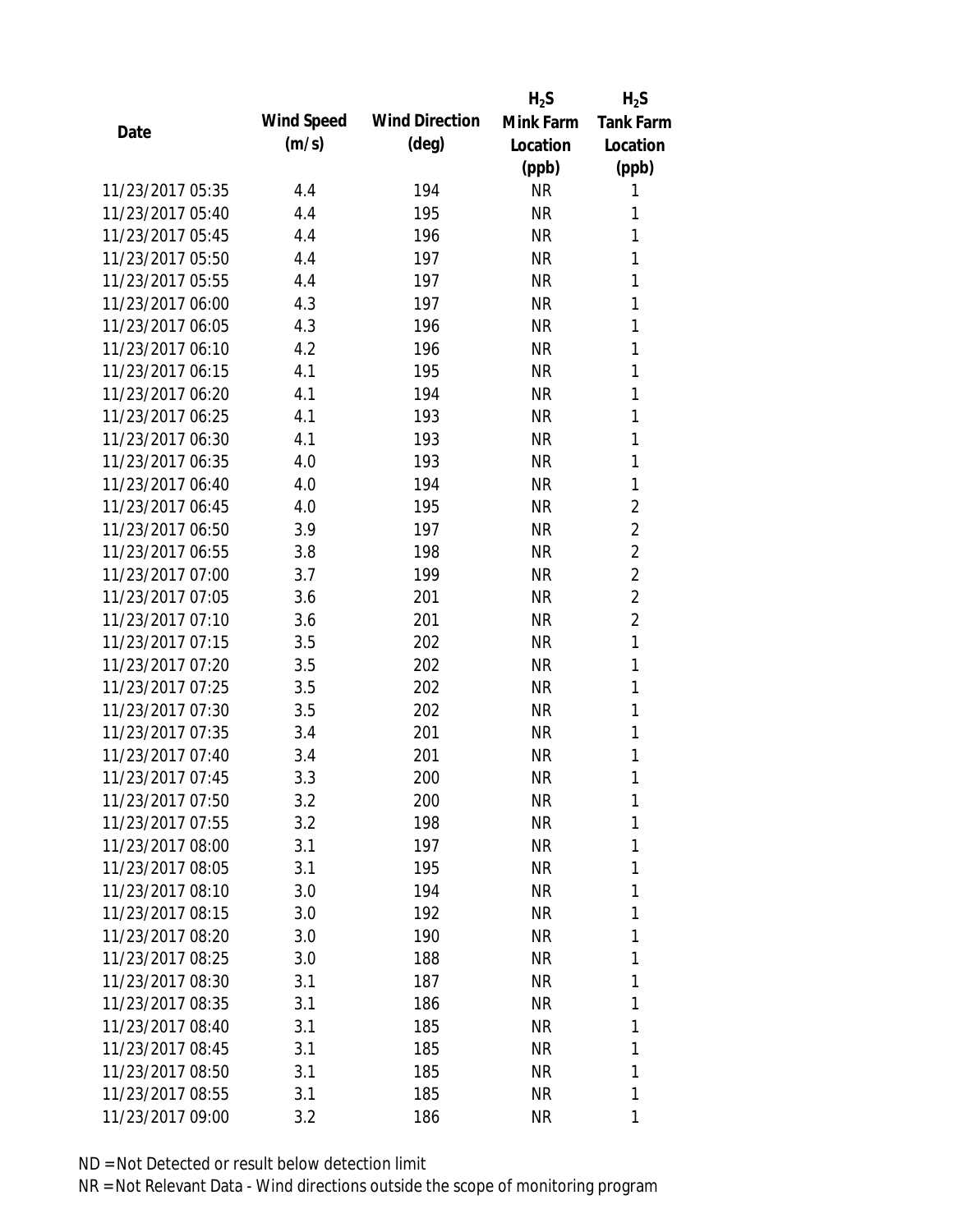|                  |            |                       | $H_2S$    | $H_2S$           |
|------------------|------------|-----------------------|-----------|------------------|
|                  | Wind Speed | <b>Wind Direction</b> | Mink Farm | <b>Tank Farm</b> |
| Date             | (m/s)      | $(\text{deg})$        | Location  | Location         |
|                  |            |                       | (ppb)     | (ppb)            |
| 11/23/2017 09:05 | 3.2        | 186                   | <b>NR</b> | 1                |
| 11/23/2017 09:10 | 3.2        | 186                   | <b>NR</b> | 1                |
| 11/23/2017 09:15 | 3.2        | 186                   | <b>NR</b> | 1                |
| 11/23/2017 09:20 | 3.2        | 185                   | <b>NR</b> | 1                |
| 11/23/2017 09:25 | 3.3        | 184                   | <b>NR</b> | 1                |
| 11/23/2017 09:30 | 3.3        | 184                   | <b>NR</b> | 1                |
| 11/23/2017 09:35 | 3.4        | 184                   | <b>NR</b> | 1                |
| 11/23/2017 09:40 | 3.5        | 184                   | <b>NR</b> | 1                |
| 11/23/2017 09:45 | 3.6        | 186                   | <b>NR</b> | 1                |
| 11/23/2017 09:50 | 3.7        | 188                   | <b>NR</b> | 1                |
| 11/23/2017 09:55 | 3.8        | 190                   | <b>NR</b> | 1                |
| 11/23/2017 10:00 | 3.9        | 191                   | <b>NR</b> | 1                |
| 11/23/2017 10:05 | 3.9        | 192                   | <b>NR</b> | 1                |
| 11/23/2017 10:10 | 4.0        | 193                   | <b>NR</b> | 1                |
| 11/23/2017 10:15 | 4.1        | 194                   | <b>NR</b> | 1                |
| 11/23/2017 10:20 | 4.1        | 194                   | <b>NR</b> | 1                |
| 11/23/2017 10:25 | 4.1        | 195                   | <b>NR</b> | 1                |
| 11/23/2017 10:30 | 4.2        | 195                   | <b>NR</b> | 1                |
| 11/23/2017 10:35 | 4.2        | 195                   | <b>NR</b> | 1                |
| 11/23/2017 10:40 | 4.2        | 196                   | <b>NR</b> | 1                |
| 11/23/2017 10:45 | 4.3        | 197                   | <b>NR</b> | 1                |
| 11/23/2017 10:50 | 4.3        | 199                   | <b>NR</b> | 1                |
| 11/23/2017 10:55 | 4.5        | 201                   | <b>NR</b> | 1                |
| 11/23/2017 11:00 | 4.6        | 204                   | <b>NR</b> | 1                |
| 11/23/2017 11:05 | 4.7        | 207                   | <b>NR</b> | 1                |
| 11/23/2017 11:10 | 4.8        | 210                   | <b>NR</b> | 1                |
| 11/23/2017 11:15 | 5.0        | 212                   | <b>NR</b> | 1                |
| 11/23/2017 11:20 | 5.1        | 213                   | <b>NR</b> | 1                |
| 11/23/2017 11:25 | 5.1        | 214                   | <b>NR</b> | 1                |
| 11/23/2017 11:30 | 5.2        | 215                   | <b>NR</b> | 1                |
| 11/23/2017 11:35 | 5.4        | 215                   | NR        | 1                |
| 11/23/2017 11:40 | 5.4        | 215                   | <b>NR</b> | 1                |
| 11/23/2017 11:45 | 5.5        | 216                   | NR        | 1                |
| 11/23/2017 11:50 | 5.6        | 216                   | <b>NR</b> | 1                |
| 11/23/2017 11:55 | 5.5        | 216                   | NR        | 1                |
| 11/23/2017 12:00 | 5.5        | 216                   | NR        | $\overline{2}$   |
| 11/23/2017 12:05 | 5.5        | 216                   | NR        | $\overline{2}$   |
| 11/23/2017 12:10 | 5.4        | 215                   | NR        | $\overline{2}$   |
| 11/23/2017 12:15 | 5.3        | 215                   | <b>NR</b> | $\overline{2}$   |
| 11/23/2017 12:20 | 5.3        | 216                   | <b>NR</b> | $\overline{2}$   |
| 11/23/2017 12:25 | 5.3        | 217                   | <b>NR</b> | $\overline{2}$   |
| 11/23/2017 12:30 | 5.3        | 218                   | <b>NR</b> | $\overline{2}$   |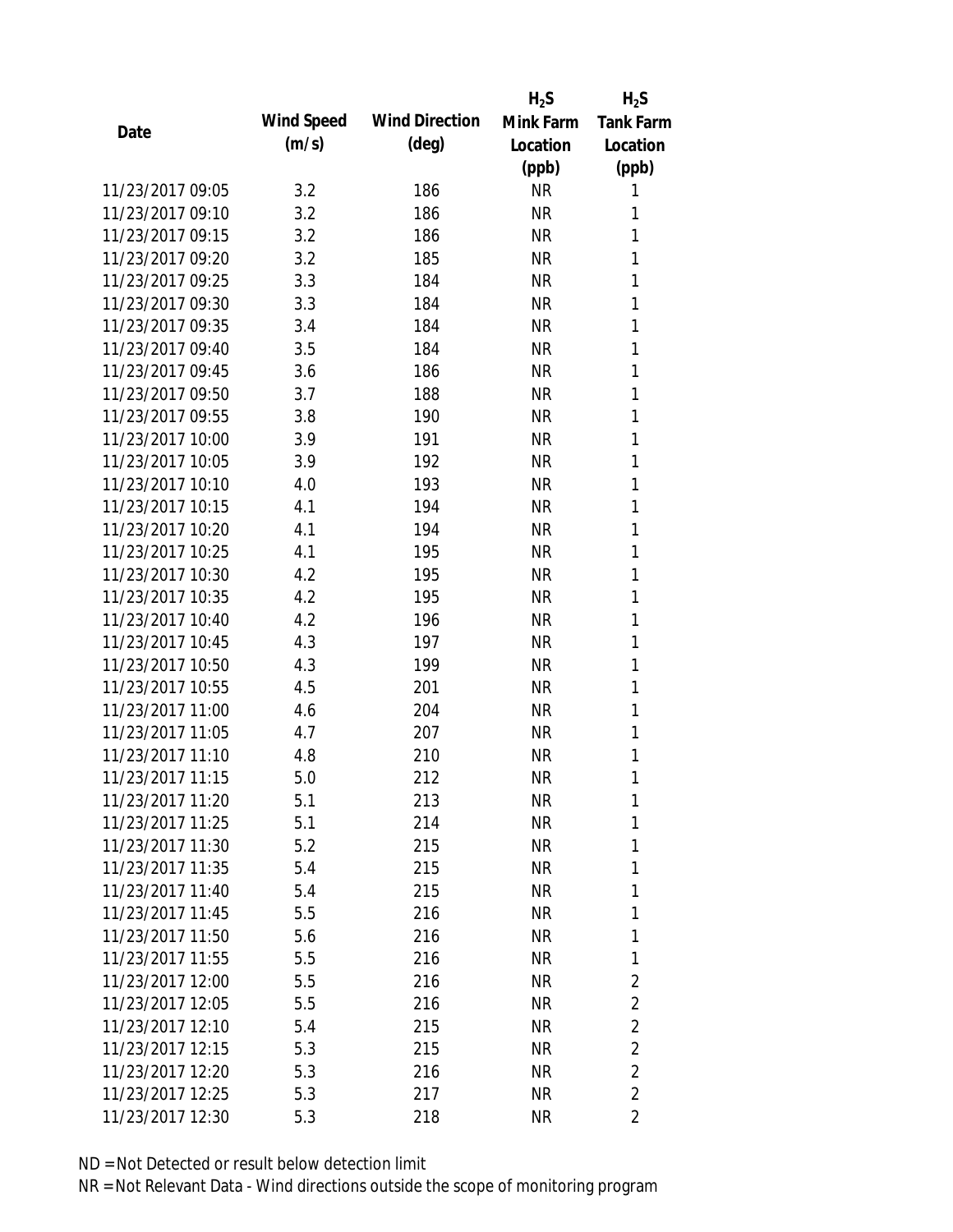|                  |            |                       | $H_2S$    | $H_2S$           |
|------------------|------------|-----------------------|-----------|------------------|
| Date             | Wind Speed | <b>Wind Direction</b> | Mink Farm | <b>Tank Farm</b> |
|                  | (m/s)      | $(\text{deg})$        | Location  | Location         |
|                  |            |                       | (ppb)     | (ppb)            |
| 11/23/2017 12:35 | 5.3        | 221                   | <b>NR</b> | 2                |
| 11/23/2017 12:40 | 5.2        | 224                   | <b>NR</b> | $\overline{2}$   |
| 11/23/2017 12:45 | 5.1        | 226                   | <b>NR</b> | $\overline{2}$   |
| 11/23/2017 12:50 | 5.0        | 228                   | <b>NR</b> | $\overline{2}$   |
| 11/23/2017 12:55 | 5.0        | 229                   | <b>NR</b> | $\overline{2}$   |
| 11/23/2017 13:00 | 4.9        | 229                   | <b>NR</b> | $\overline{2}$   |
| 11/23/2017 13:05 | 4.9        | 227                   | <b>NR</b> | $\overline{2}$   |
| 11/23/2017 13:10 | 4.8        | 224                   | <b>NR</b> | $\overline{2}$   |
| 11/23/2017 13:15 | 4.8        | 222                   | <b>NR</b> | $\overline{2}$   |
| 11/23/2017 13:20 | 4.7        | 219                   | <b>NR</b> | $\overline{2}$   |
| 11/23/2017 13:25 | 4.6        | 217                   | <b>NR</b> | $\overline{2}$   |
| 11/23/2017 13:30 | 4.6        | 215                   | <b>NR</b> | $\overline{2}$   |
| 11/23/2017 13:35 | 4.5        | 215                   | <b>NR</b> | $\overline{2}$   |
| 11/23/2017 13:40 | 4.5        | 216                   | <b>NR</b> | $\overline{2}$   |
| 11/23/2017 13:45 | 4.4        | 219                   | <b>NR</b> | 1                |
| 11/23/2017 13:50 | 4.4        | 223                   | <b>NR</b> | 1                |
| 11/23/2017 13:55 | 4.3        | 227                   | <b>NR</b> | 1                |
| 11/23/2017 14:00 | 4.2        | 231                   | 1         | 1                |
| 11/23/2017 14:05 | 4.1        | 233                   | 1         | 1                |
| 11/23/2017 14:10 | 4.1        | 235                   | 1         | 1                |
| 11/23/2017 14:15 | 4.0        | 234                   | 1         | 1                |
| 11/23/2017 14:20 | 4.0        | 232                   | 1         | 1                |
| 11/23/2017 14:25 | 4.0        | 229                   | <b>NR</b> | 1                |
| 11/23/2017 14:30 | 4.0        | 227                   | <b>NR</b> | 1                |
| 11/23/2017 14:35 | 4.0        | 225                   | <b>NR</b> | 1                |
| 11/23/2017 14:40 | 4.0        | 225                   | <b>NR</b> | 1                |
| 11/23/2017 14:45 | 4.1        | 226                   | <b>NR</b> | 1                |
| 11/23/2017 14:50 | 4.1        | 229                   | <b>NR</b> | 1                |
| 11/23/2017 14:55 | 4.0        | 232                   | 1         | 1                |
| 11/23/2017 15:00 | 4.0        | 236                   | 1         | 1                |
| 11/23/2017 15:05 | 3.9        | 240                   | 1         | 1                |
| 11/23/2017 15:10 | 3.9        | 243                   | 1         | 1                |
| 11/23/2017 15:15 | 3.9        | 247                   | 1         | 1                |
| 11/23/2017 15:20 | 3.9        | 250                   | 1         | 1                |
| 11/23/2017 15:25 | 4.0        | 251                   | 1         | 1                |
| 11/23/2017 15:30 | 4.0        | 251                   | 1         | $\overline{2}$   |
| 11/23/2017 15:35 | 3.9        | 249                   | 1         | $\overline{2}$   |
| 11/23/2017 15:40 | 3.9        | 247                   | 1         | $\overline{2}$   |
| 11/23/2017 15:45 | 3.7        | 242                   | 1         | $\overline{2}$   |
| 11/23/2017 15:50 | 3.6        | 238                   | 1         | $\overline{2}$   |
| 11/23/2017 15:55 | 3.5        | 236                   | 1         | $\mathbf{1}$     |
| 11/23/2017 16:00 | 3.3        | 235                   | 1         | 1                |
|                  |            |                       |           |                  |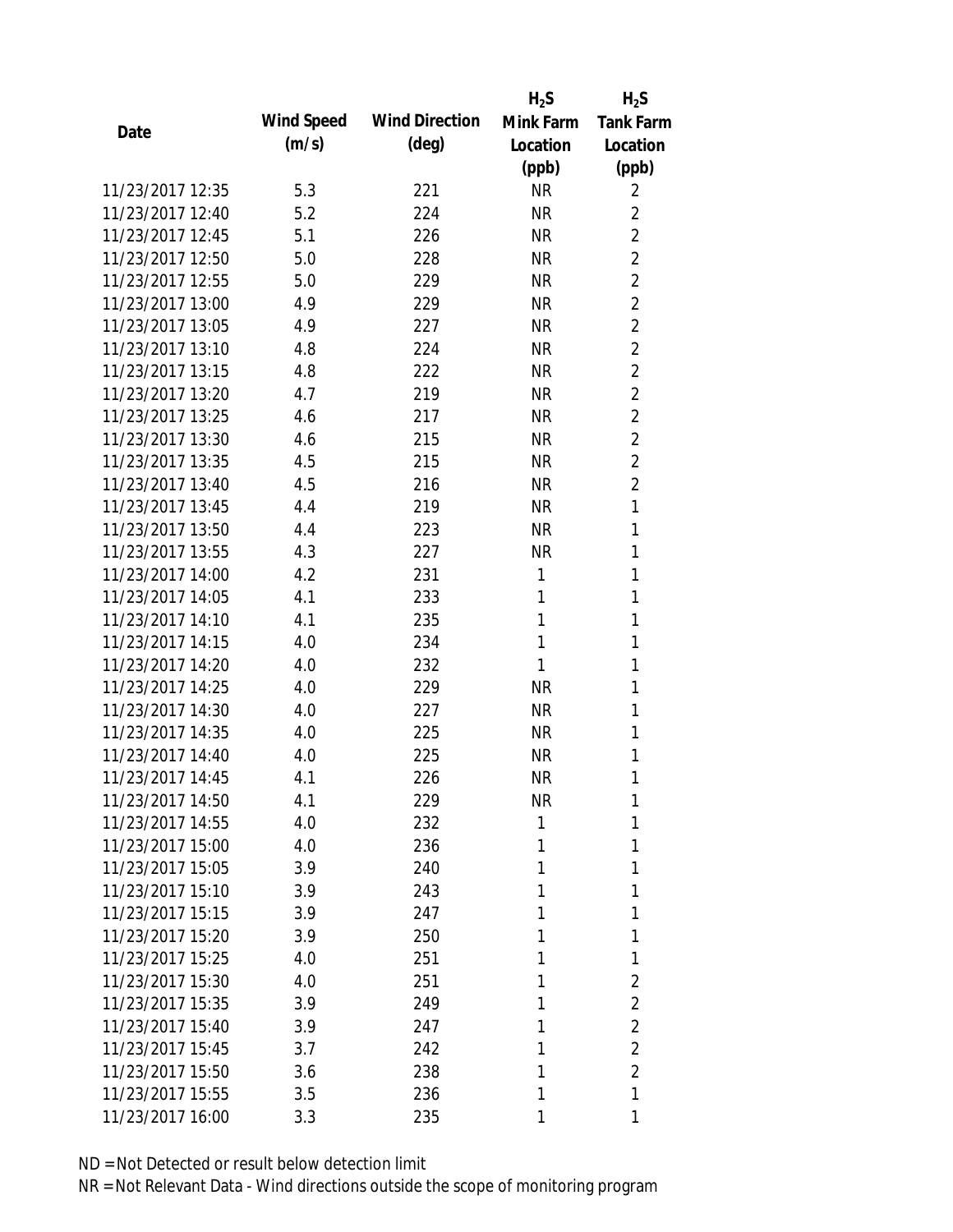|                  |            |                       | $H_2S$    | $H_2S$           |
|------------------|------------|-----------------------|-----------|------------------|
| Date             | Wind Speed | <b>Wind Direction</b> | Mink Farm | <b>Tank Farm</b> |
|                  | (m/s)      | $(\text{deg})$        | Location  | Location         |
|                  |            |                       | (ppb)     | (ppb)            |
| 11/23/2017 16:05 | 3.2        | 234                   | 1         | 1                |
| 11/23/2017 16:10 | 3.2        | 235                   | 1         | 1                |
| 11/23/2017 16:15 | 3.2        | 236                   | 1         | 1                |
| 11/23/2017 16:20 | 3.2        | 236                   | 1         | 1                |
| 11/23/2017 16:25 | 3.2        | 236                   | 1         | 1                |
| 11/23/2017 16:30 | 3.3        | 235                   | 1         | 1                |
| 11/23/2017 16:35 | 3.4        | 233                   | 1         | 1                |
| 11/23/2017 16:40 | 3.4        | 233                   | 1         | 1                |
| 11/23/2017 16:45 | 3.4        | 233                   | <b>ND</b> | 1                |
| 11/23/2017 16:50 | 3.4        | 232                   | <b>ND</b> | 1                |
| 11/23/2017 16:55 | 3.5        | 230                   | <b>ND</b> | 1                |
| 11/23/2017 17:00 | 3.4        | 229                   | <b>NR</b> | 1                |
| 11/23/2017 17:05 | 3.3        | 229                   | <b>NR</b> | 1                |
| 11/23/2017 17:10 | 3.2        | 229                   | <b>NR</b> | 1                |
| 11/23/2017 17:15 | 3.1        | 229                   | <b>NR</b> | 1                |
| 11/23/2017 17:20 | 3.1        | 231                   | 1         | 1                |
| 11/23/2017 17:25 | 3.0        | 234                   | 1         | 1                |
| 11/23/2017 17:30 | 2.9        | 238                   | 1         | 1                |
| 11/23/2017 17:35 | 2.9        | 242                   | 1         | 1                |
| 11/23/2017 17:40 | 2.9        | 247                   | 1         | 1                |
| 11/23/2017 17:45 | 2.9        | 252                   | 1         | 1                |
| 11/23/2017 17:50 | 2.9        | 257                   | 1         | 1                |
| 11/23/2017 17:55 | 2.9        | 261                   | 1         | 1                |
| 11/23/2017 18:00 | 2.9        | 265                   | 1         | 1                |
| 11/23/2017 18:05 | 2.9        | 267                   | 1         | 1                |
| 11/23/2017 18:10 | 2.9        | 269                   | 1         | 1                |
| 11/23/2017 18:15 | 2.9        | 270                   | 1         | 1                |
| 11/23/2017 18:20 | 2.9        | 270                   | 1         | 1                |
| 11/23/2017 18:25 | 2.9        | 269                   | 1         | 1                |
| 11/23/2017 18:30 | 2.8        | 269                   | 1         | 1                |
| 11/23/2017 18:35 | 2.8        | 268                   | 1         | 1                |
| 11/23/2017 18:40 | 2.8        | 267                   | 1         | 1                |
| 11/23/2017 18:45 | 2.7        | 267                   | 1         | 1                |
| 11/23/2017 18:50 | 2.7        | 267                   | 1         | 1                |
| 11/23/2017 18:55 | 2.7        | 267                   | 1         | 1                |
| 11/23/2017 19:00 | 2.7        | 267                   | 1         | 1                |
| 11/23/2017 19:05 | 2.6        | 268                   | 1         | 1                |
| 11/23/2017 19:10 | 2.6        | 268                   | 1         | 1                |
| 11/23/2017 19:15 | 2.6        | 268                   | 1         | 1                |
| 11/23/2017 19:20 | 2.6        | 267                   | 1         | 1                |
| 11/23/2017 19:25 | 2.5        | 266                   | 1         | 1                |
| 11/23/2017 19:30 | 2.5        | 262                   | 1         | 1                |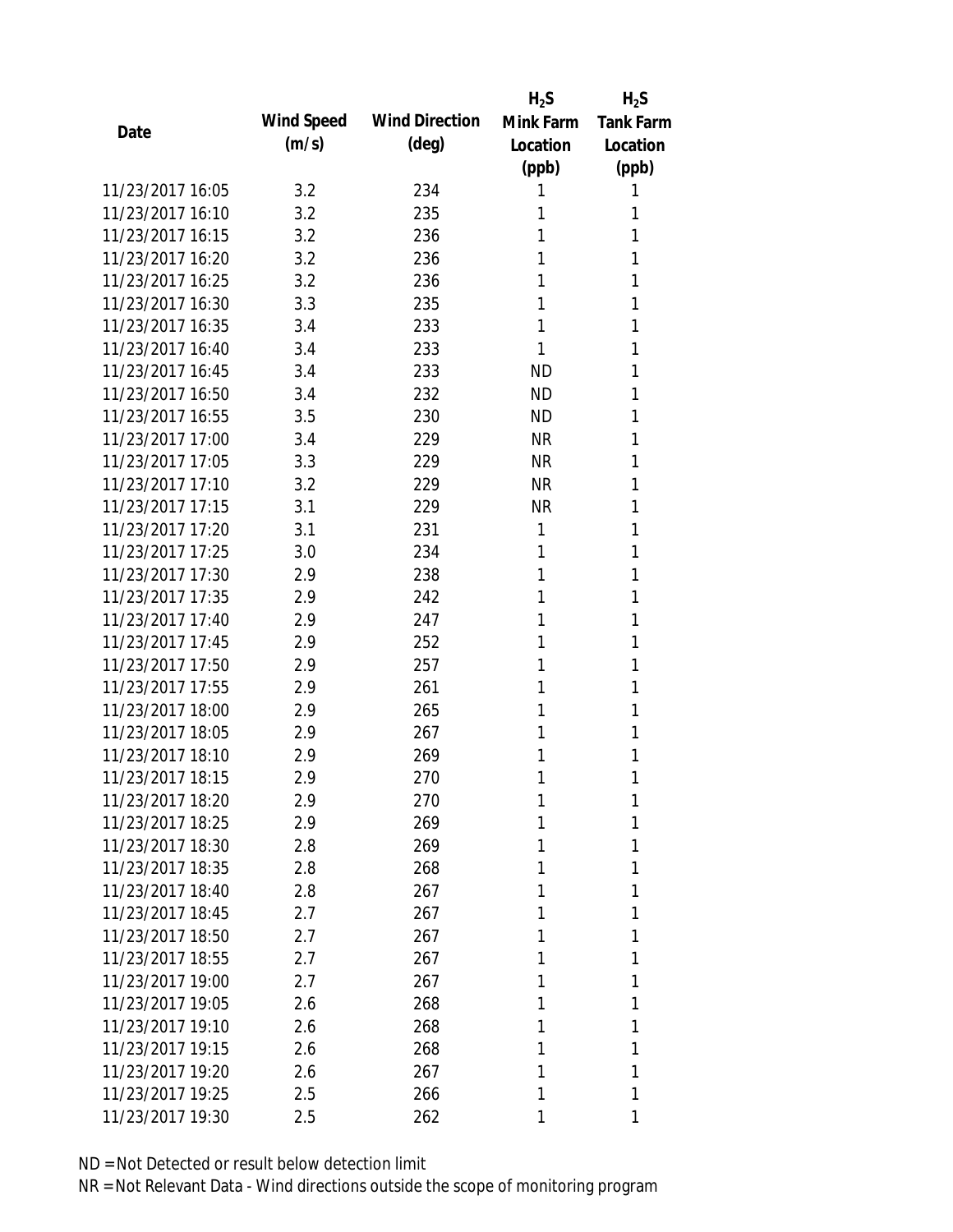|                  |            |                       | $H_2S$    | $H_2S$           |
|------------------|------------|-----------------------|-----------|------------------|
|                  | Wind Speed | <b>Wind Direction</b> | Mink Farm | <b>Tank Farm</b> |
| Date             | (m/s)      | $(\text{deg})$        | Location  | Location         |
|                  |            |                       | (ppb)     | (ppb)            |
| 11/23/2017 19:35 | 2.4        | 258                   | 1         | 1                |
| 11/23/2017 19:40 | 2.3        | 252                   | 1         | 1                |
| 11/23/2017 19:45 | 2.2        | 244                   | 1         | $\overline{2}$   |
| 11/23/2017 19:50 | 2.1        | 235                   | 1         | $\overline{2}$   |
| 11/23/2017 19:55 | 2.0        | 225                   | <b>NR</b> | $\overline{2}$   |
| 11/23/2017 20:00 | 1.8        | 216                   | <b>NR</b> | $\overline{2}$   |
| 11/23/2017 20:05 | 1.8        | 207                   | <b>NR</b> | $\overline{2}$   |
| 11/23/2017 20:10 | 1.8        | 199                   | <b>NR</b> | $\overline{2}$   |
| 11/23/2017 20:15 | 1.8        | 194                   | <b>NR</b> | $\overline{2}$   |
| 11/23/2017 20:20 | 1.8        | 191                   | <b>NR</b> | 1                |
| 11/23/2017 20:25 | 1.8        | 190                   | <b>NR</b> | 1                |
| 11/23/2017 20:30 | 1.8        | 190                   | <b>NR</b> | 1                |
| 11/23/2017 20:35 | 1.8        | 191                   | <b>NR</b> | 1                |
| 11/23/2017 20:40 | 1.8        | 193                   | <b>NR</b> | 1                |
| 11/23/2017 20:45 | 1.8        | 194                   | <b>NR</b> | 1                |
| 11/23/2017 20:50 | 1.8        | 196                   | <b>NR</b> | 1                |
| 11/23/2017 20:55 | 1.8        | 197                   | <b>NR</b> | 1                |
| 11/23/2017 21:00 | 1.7        | 199                   | <b>NR</b> | 1                |
| 11/23/2017 21:05 | 1.6        | 201                   | <b>NR</b> | 1                |
| 11/23/2017 21:10 | 1.6        | 204                   | <b>NR</b> | 1                |
| 11/23/2017 21:15 | 1.5        | 208                   | <b>NR</b> | 1                |
| 11/23/2017 21:20 | 1.4        | 212                   | <b>NR</b> | 1                |
| 11/23/2017 21:25 | 1.3        | 215                   | <b>NR</b> | 1                |
| 11/23/2017 21:30 | 1.3        | 218                   | <b>NR</b> | 1                |
| 11/23/2017 21:35 | 1.3        | 219                   | <b>NR</b> | 1                |
| 11/23/2017 21:40 | 1.3        | 220                   | <b>NR</b> | 1                |
| 11/23/2017 21:45 | 1.3        | 219                   | <b>NR</b> | 1                |
| 11/23/2017 21:50 | 1.3        | 217                   | <b>NR</b> | 2                |
| 11/23/2017 21:55 | 1.4        | 214                   | <b>NR</b> | 2                |
| 11/23/2017 22:00 | 1.5        | 211                   | NR        | $\overline{2}$   |
| 11/23/2017 22:05 | 1.7        | 208                   | NR        | $\overline{2}$   |
| 11/23/2017 22:10 | 1.8        | 205                   | <b>NR</b> | $\overline{2}$   |
| 11/23/2017 22:15 | 2.0        | 203                   | NR        | $\overline{2}$   |
| 11/23/2017 22:20 | 2.2        | 201                   | <b>NR</b> | 1                |
| 11/23/2017 22:25 | 2.3        | 202                   | NR        | 1                |
| 11/23/2017 22:30 | 2.4        | 203                   | NR        | 1                |
| 11/23/2017 22:35 | 2.6        | 205                   | NR        | 1                |
| 11/23/2017 22:40 | 2.8        | 207                   | NR        | 2                |
| 11/23/2017 22:45 | 2.9        | 208                   | <b>NR</b> | $\overline{2}$   |
| 11/23/2017 22:50 | 3.0        | 208                   | <b>NR</b> | $\overline{2}$   |
| 11/23/2017 22:55 | 3.1        | 208                   | <b>NR</b> | $\overline{2}$   |
| 11/23/2017 23:00 | 3.2        | 206                   | <b>NR</b> | 2                |
|                  |            |                       |           |                  |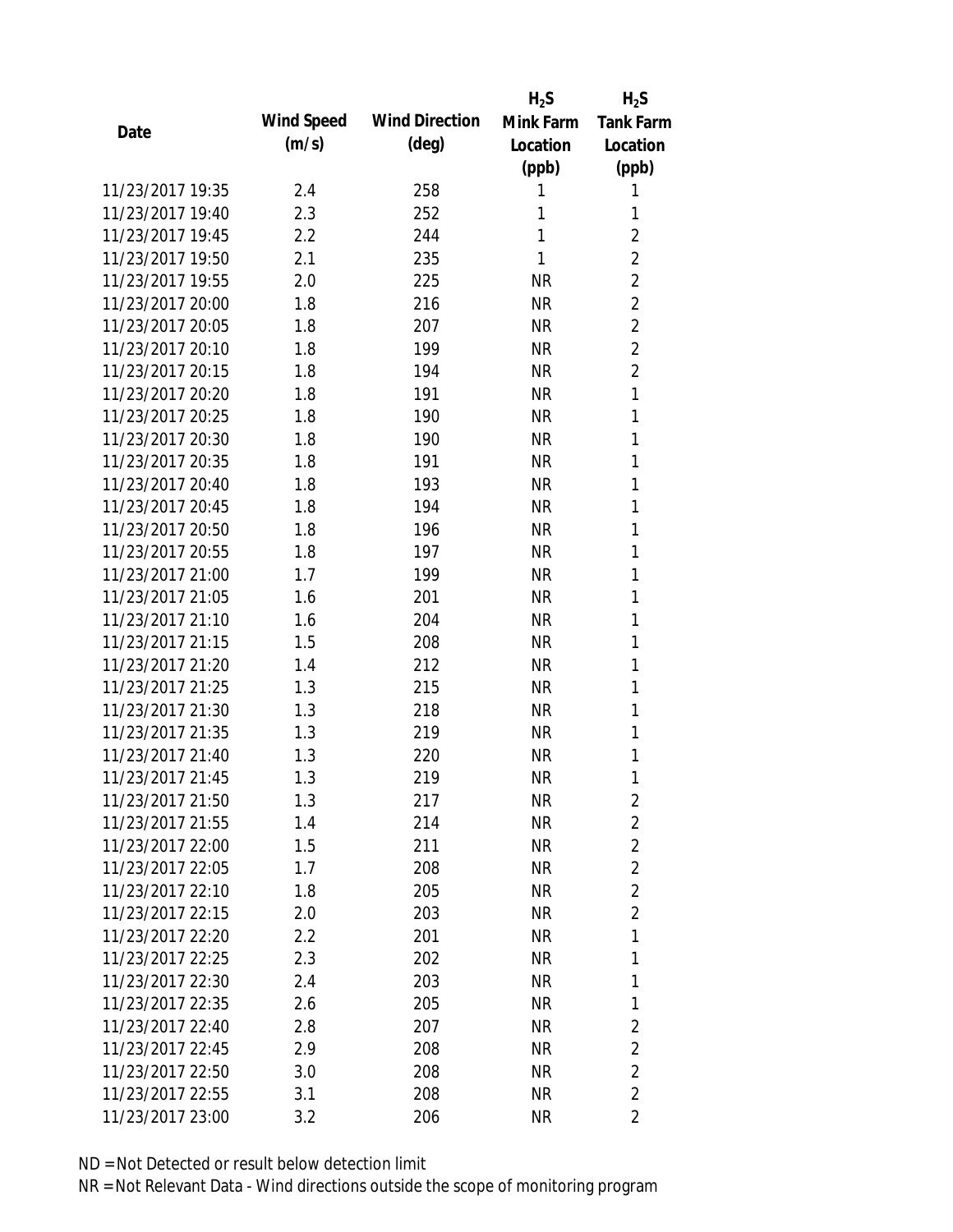|                  |            |                       | $H_2S$    | $H_2S$           |
|------------------|------------|-----------------------|-----------|------------------|
| Date             | Wind Speed | <b>Wind Direction</b> | Mink Farm | <b>Tank Farm</b> |
|                  | (m/s)      | $(\text{deg})$        | Location  | Location         |
|                  |            |                       | (ppb)     | (ppb)            |
| 11/23/2017 23:05 | 3.2        | 204                   | <b>NR</b> | 2                |
| 11/23/2017 23:10 | 3.2        | 202                   | <b>NR</b> | 1                |
| 11/23/2017 23:15 | 3.1        | 199                   | <b>NR</b> | 1                |
| 11/23/2017 23:20 | 3.1        | 196                   | <b>NR</b> | 1                |
| 11/23/2017 23:25 | 3.1        | 192                   | <b>NR</b> | 1                |
| 11/23/2017 23:30 | 3.1        | 189                   | <b>NR</b> | 1                |
| 11/23/2017 23:35 | 3.1        | 186                   | <b>NR</b> | 1                |
| 11/23/2017 23:40 | 3.1        | 184                   | <b>NR</b> | 1                |
| 11/23/2017 23:45 | 3.2        | 182                   | <b>NR</b> | $\overline{2}$   |
| 11/23/2017 23:50 | 3.2        | 182                   | <b>NR</b> | $\overline{2}$   |
| 11/23/2017 23:55 | 3.2        | 183                   | <b>NR</b> | $\overline{2}$   |
| 11/23/2017 24:00 | 3.2        | 185                   | <b>NR</b> | $\overline{2}$   |
| 11/24/2017 00:05 | 3.2        | 188                   | <b>NR</b> | $\overline{2}$   |
| 11/24/2017 00:10 | 3.1        | 191                   | <b>NR</b> | 1                |
| 11/24/2017 00:15 | 3.1        | 194                   | <b>NR</b> | 1                |
| 11/24/2017 00:20 | 3.0        | 195                   | <b>NR</b> | 1                |
| 11/24/2017 00:25 | 2.9        | 196                   | <b>NR</b> | 1                |
| 11/24/2017 00:30 | 2.9        | 195                   | <b>NR</b> | 1                |
| 11/24/2017 00:35 | 2.8        | 194                   | <b>NR</b> | 1                |
| 11/24/2017 00:40 | 2.8        | 192                   | <b>NR</b> | 1                |
| 11/24/2017 00:45 | 2.7        | 191                   | <b>NR</b> | 1                |
| 11/24/2017 00:50 | 2.7        | 189                   | <b>NR</b> | 1                |
| 11/24/2017 00:55 | 2.7        | 187                   | <b>NR</b> | $\overline{2}$   |
| 11/24/2017 01:00 | 2.6        | 186                   | <b>NR</b> | $\overline{2}$   |
| 11/24/2017 01:05 | 2.7        | 184                   | <b>NR</b> | $\overline{2}$   |
| 11/24/2017 01:10 | 2.7        | 182                   | <b>NR</b> | $\overline{2}$   |
| 11/24/2017 01:15 | 2.8        | 180                   | <b>NR</b> | $\overline{2}$   |
| 11/24/2017 01:20 | 2.9        | 178                   | <b>NR</b> | $\overline{2}$   |
| 11/24/2017 01:25 | 2.9        | 176                   | <b>NR</b> | $\overline{2}$   |
| 11/24/2017 01:30 | 3.1        | 174                   | NR        | $\overline{2}$   |
| 11/24/2017 01:35 | 3.2        | 173                   | <b>NR</b> | $\overline{2}$   |
| 11/24/2017 01:40 | 3.3        | 172                   | <b>NR</b> | $\overline{2}$   |
| 11/24/2017 01:45 | 3.4        | 171                   | <b>NR</b> | $\overline{2}$   |
| 11/24/2017 01:50 | 3.6        | 170                   | <b>NR</b> | $\overline{2}$   |
| 11/24/2017 01:55 | 3.7        | 169                   | <b>NR</b> | NR               |
| 11/24/2017 02:00 | 3.8        | 168                   | <b>NR</b> | <b>NR</b>        |
| 11/24/2017 02:05 | 3.9        | 167                   | NR        | <b>NR</b>        |
| 11/24/2017 02:10 | 4.0        | 167                   | NR        | <b>NR</b>        |
| 11/24/2017 02:15 | 4.1        | 166                   | <b>NR</b> | <b>NR</b>        |
| 11/24/2017 02:20 | 4.1        | 166                   | <b>NR</b> | <b>NR</b>        |
| 11/24/2017 02:25 | 4.1        | 166                   | <b>NR</b> | <b>NR</b>        |
| 11/24/2017 02:30 | 4.0        | 166                   | <b>NR</b> | <b>NR</b>        |
|                  |            |                       |           |                  |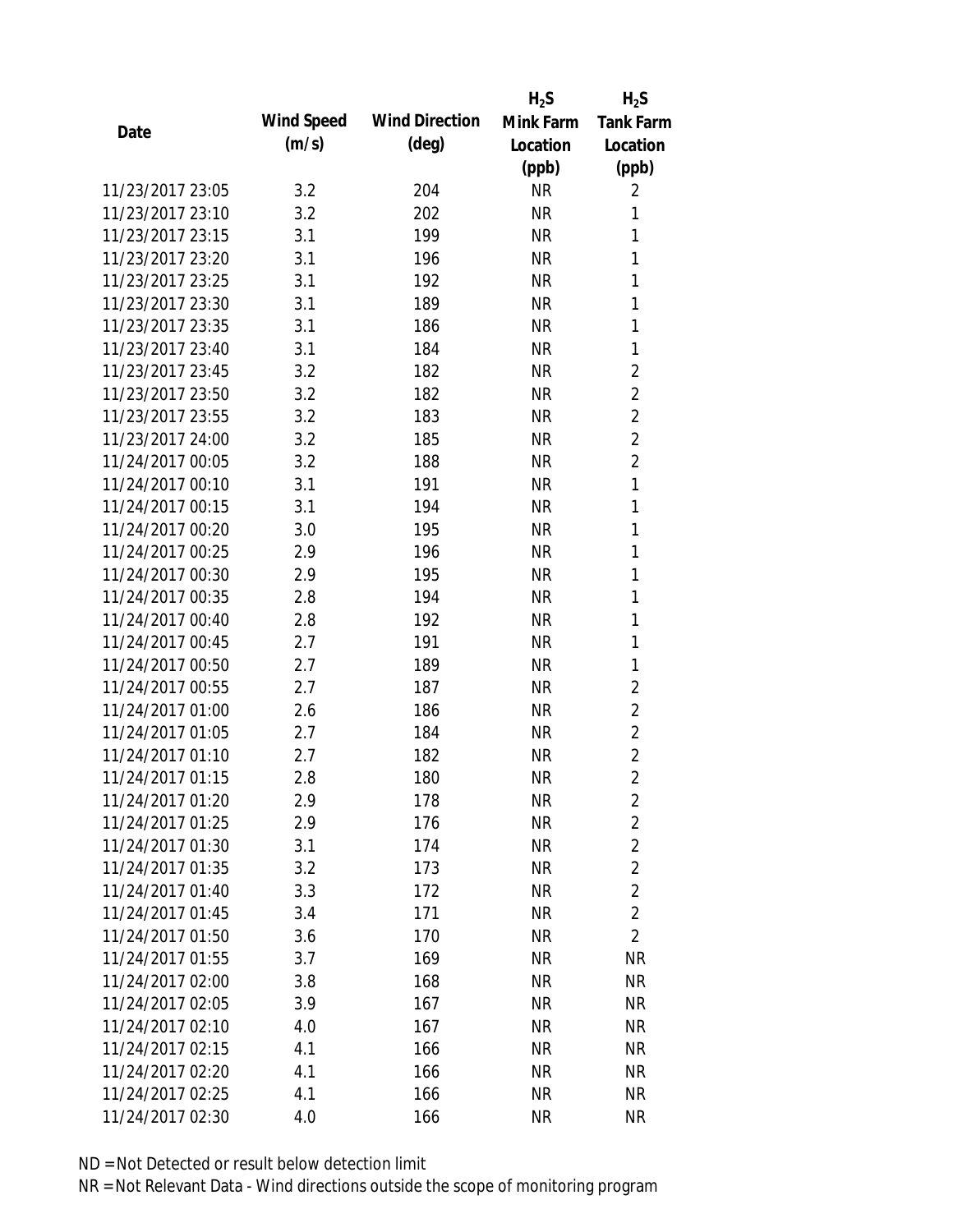|                  |            |                       | $H_2S$    | $H_2S$                  |
|------------------|------------|-----------------------|-----------|-------------------------|
|                  | Wind Speed | <b>Wind Direction</b> | Mink Farm | <b>Tank Farm</b>        |
| Date             | (m/s)      | $(\text{deg})$        | Location  | Location                |
|                  |            |                       | (ppb)     | (ppb)                   |
| 11/24/2017 02:35 | 4.0        | 167                   | <b>NR</b> | <b>NR</b>               |
| 11/24/2017 02:40 | 3.8        | 168                   | <b>NR</b> | <b>NR</b>               |
| 11/24/2017 02:45 | 3.7        | 169                   | <b>NR</b> | <b>NR</b>               |
| 11/24/2017 02:50 | 3.7        | 171                   | <b>NR</b> | 1                       |
| 11/24/2017 02:55 | 3.6        | 174                   | <b>NR</b> | 1                       |
| 11/24/2017 03:00 | 3.6        | 176                   | <b>NR</b> | 1                       |
| 11/24/2017 03:05 | 3.6        | 179                   | <b>NR</b> | 1                       |
| 11/24/2017 03:10 | 3.7        | 181                   | <b>NR</b> | 1                       |
| 11/24/2017 03:15 | 3.8        | 183                   | <b>NR</b> | 1                       |
| 11/24/2017 03:20 | 3.9        | 185                   | <b>NR</b> | 1                       |
| 11/24/2017 03:25 | 3.9        | 186                   | <b>NR</b> | 1                       |
| 11/24/2017 03:30 | 4.0        | 187                   | <b>NR</b> | 1                       |
| 11/24/2017 03:35 | 4.0        | 187                   | <b>NR</b> | 1                       |
| 11/24/2017 03:40 | 4.1        | 188                   | <b>NR</b> | 1                       |
| 11/24/2017 03:45 | 4.1        | 188                   | <b>NR</b> | 1                       |
| 11/24/2017 03:50 | 4.2        | 188                   | <b>NR</b> | 1                       |
| 11/24/2017 03:55 | 4.3        | 188                   | <b>NR</b> | 1                       |
| 11/24/2017 04:00 | 4.4        | 187                   | <b>NR</b> | 1                       |
| 11/24/2017 04:05 | 4.5        | 187                   | <b>NR</b> | 1                       |
| 11/24/2017 04:10 | 4.5        | 186                   | <b>NR</b> | 1                       |
| 11/24/2017 04:15 | 4.6        | 186                   | <b>NR</b> | 1                       |
| 11/24/2017 04:20 | 4.6        | 186                   | <b>NR</b> | 1                       |
| 11/24/2017 04:25 | 4.6        | 187                   | <b>NR</b> | 1                       |
| 11/24/2017 04:30 | 4.5        | 187                   | <b>NR</b> | 1                       |
| 11/24/2017 04:35 | 4.4        | 187                   | <b>NR</b> | 1                       |
| 11/24/2017 04:40 | 4.4        | 187                   | <b>NR</b> | 1                       |
| 11/24/2017 04:45 | 4.3        | 187                   | <b>NR</b> | 1                       |
| 11/24/2017 04:50 | 4.3        | 187                   | NR        | 1                       |
| 11/24/2017 04:55 | 4.3        | 186                   | <b>NR</b> | 1                       |
| 11/24/2017 05:00 | 4.3        | 186                   | NR        | 1                       |
| 11/24/2017 05:05 | 4.3        | 186                   | NR        | 1                       |
| 11/24/2017 05:10 | 4.3        | 187                   | <b>NR</b> | 1                       |
| 11/24/2017 05:15 | 4.3        | 189                   | NR        | 1                       |
| 11/24/2017 05:20 | 4.3        | 191                   | <b>NR</b> | 1                       |
| 11/24/2017 05:25 | 4.2        | 193                   | NR        | 1                       |
| 11/24/2017 05:30 | 4.1        | 195                   | <b>NR</b> | $\overline{2}$          |
| 11/24/2017 05:35 | 4.1        | 196                   | NR        | $\overline{2}$          |
| 11/24/2017 05:40 | 4.1        | 196                   | NR        | $\overline{2}$          |
| 11/24/2017 05:45 | 4.2        | 195                   | NR        | $\overline{2}$          |
| 11/24/2017 05:50 | 4.2        | 195                   | NR        | $\overline{2}$          |
| 11/24/2017 05:55 | 4.2        | 195                   | <b>NR</b> | $\overline{2}$          |
| 11/24/2017 06:00 | 4.2        | 194                   | <b>NR</b> | $\overline{\mathbf{c}}$ |
|                  |            |                       |           |                         |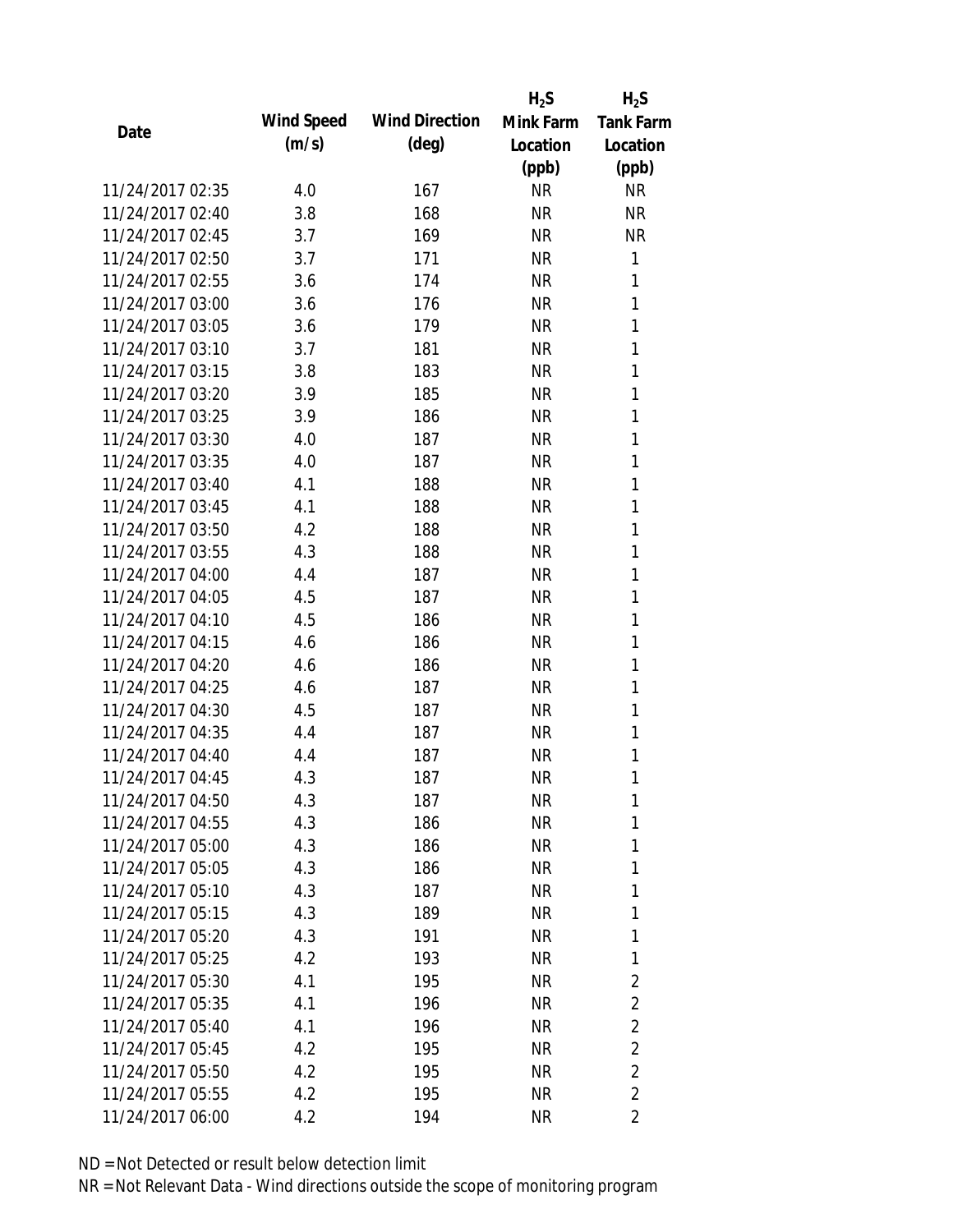|                  |            |                       | $H_2S$    | $H_2S$           |
|------------------|------------|-----------------------|-----------|------------------|
| Date             | Wind Speed | <b>Wind Direction</b> | Mink Farm | <b>Tank Farm</b> |
|                  | (m/s)      | $(\text{deg})$        | Location  | Location         |
|                  |            |                       | (ppb)     | (ppb)            |
| 11/24/2017 06:05 | 4.2        | 194                   | <b>NR</b> | 2                |
| 11/24/2017 06:10 | 4.1        | 195                   | <b>NR</b> | $\overline{2}$   |
| 11/24/2017 06:15 | 4.1        | 195                   | <b>NR</b> | $\overline{2}$   |
| 11/24/2017 06:20 | 4.2        | 195                   | <b>NR</b> | $\overline{2}$   |
| 11/24/2017 06:25 | 4.3        | 194                   | <b>NR</b> | $\mathbf{1}$     |
| 11/24/2017 06:30 | 4.4        | 192                   | <b>NR</b> | 1                |
| 11/24/2017 06:35 | 4.5        | 191                   | <b>NR</b> | 1                |
| 11/24/2017 06:40 | 4.7        | 189                   | <b>NR</b> | 1                |
| 11/24/2017 06:45 | 4.8        | 187                   | <b>NR</b> | 1                |
| 11/24/2017 06:50 | 4.9        | 187                   | <b>NR</b> | 1                |
| 11/24/2017 06:55 | 4.9        | 187                   | <b>NR</b> | 1                |
| 11/24/2017 07:00 | 5.0        | 186                   | <b>NR</b> | $\overline{c}$   |
| 11/24/2017 07:05 | 5.1        | 186                   | <b>NR</b> | $\overline{2}$   |
| 11/24/2017 07:10 | 5.1        | 186                   | <b>NR</b> | $\overline{2}$   |
| 11/24/2017 07:15 | 5.1        | 186                   | <b>NR</b> | $\overline{2}$   |
| 11/24/2017 07:20 | 5.2        | 186                   | <b>NR</b> | $\overline{2}$   |
| 11/24/2017 07:25 | 5.2        | 186                   | <b>NR</b> | $\overline{2}$   |
| 11/24/2017 07:30 | 5.1        | 186                   | <b>NR</b> | $\overline{2}$   |
| 11/24/2017 07:35 | 5.1        | 186                   | <b>NR</b> | $\mathbf{1}$     |
| 11/24/2017 07:40 | 5.1        | 186                   | <b>NR</b> | 1                |
| 11/24/2017 07:45 | 5.0        | 186                   | <b>NR</b> | 1                |
| 11/24/2017 07:50 | 4.9        | 186                   | <b>NR</b> | 1                |
| 11/24/2017 07:55 | 4.9        | 186                   | <b>NR</b> | 1                |
| 11/24/2017 08:00 | 4.8        | 186                   | <b>NR</b> | 1                |
| 11/24/2017 08:05 | 4.8        | 185                   | <b>NR</b> | 1                |
| 11/24/2017 08:10 | 4.7        | 184                   | <b>NR</b> | 1                |
| 11/24/2017 08:15 | 4.6        | 184                   | <b>NR</b> | 1                |
| 11/24/2017 08:20 | 4.6        | 184                   | NR        | 1                |
| 11/24/2017 08:25 | 4.5        | 183                   | <b>NR</b> | 1                |
| 11/24/2017 08:30 | 4.4        | 183                   | NR        | 1                |
| 11/24/2017 08:35 | 4.4        | 182                   | NR        | 1                |
| 11/24/2017 08:40 | 4.4        | 182                   | <b>NR</b> | 1                |
| 11/24/2017 08:45 | 4.4        | 182                   | NR        | 1                |
| 11/24/2017 08:50 | 4.5        | 181                   | <b>NR</b> | 1                |
| 11/24/2017 08:55 | 4.5        | 181                   | NR        | 1                |
| 11/24/2017 09:00 | 4.5        | 181                   | NR        | 1                |
| 11/24/2017 09:05 | 4.5        | 182                   | NR        | 1                |
| 11/24/2017 09:10 | 4.6        | 182                   | NR        | 1                |
| 11/24/2017 09:15 | 4.6        | 183                   | NR        | 1                |
| 11/24/2017 09:20 | 4.7        | 183                   | NR        | 1                |
| 11/24/2017 09:25 | 4.8        | 183                   | <b>NR</b> | 1                |
| 11/24/2017 09:30 | 4.8        | 183                   | <b>NR</b> | 1                |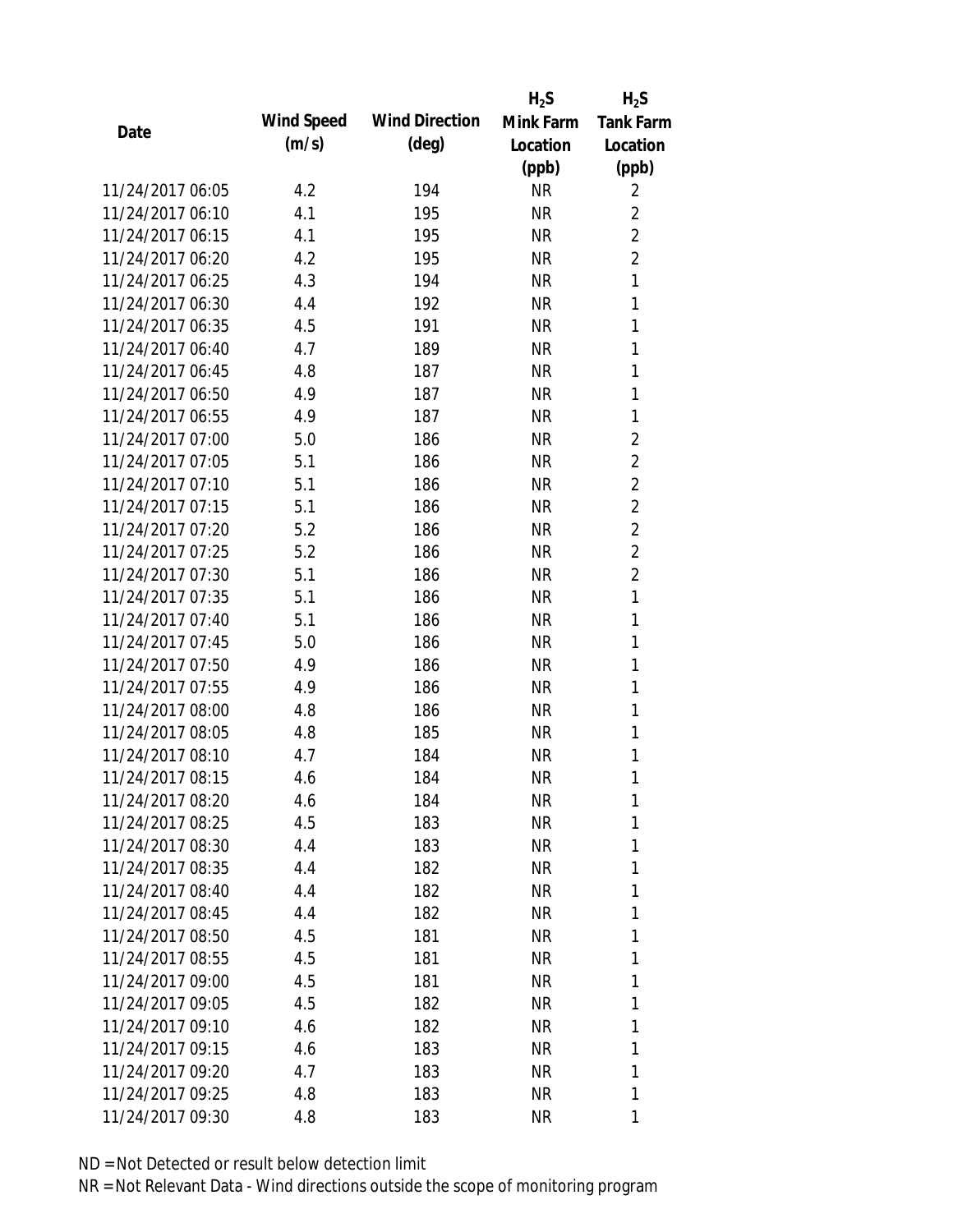|                  |            |                       | $H_2S$    | $H_2S$           |
|------------------|------------|-----------------------|-----------|------------------|
|                  | Wind Speed | <b>Wind Direction</b> | Mink Farm | <b>Tank Farm</b> |
| Date             | (m/s)      | $(\text{deg})$        | Location  | Location         |
|                  |            |                       | (ppb)     | (ppb)            |
| 11/24/2017 09:35 | 4.9        | 183                   | <b>NR</b> | 1                |
| 11/24/2017 09:40 | 5.0        | 183                   | <b>NR</b> | 1                |
| 11/24/2017 09:45 | 5.0        | 183                   | <b>NR</b> | 1                |
| 11/24/2017 09:50 | 5.1        | 183                   | <b>NR</b> | 1                |
| 11/24/2017 09:55 | 5.1        | 184                   | <b>NR</b> | 1                |
| 11/24/2017 10:00 | 5.1        | 184                   | <b>NR</b> | 1                |
| 11/24/2017 10:05 | 5.1        | 184                   | <b>NR</b> | 1                |
| 11/24/2017 10:10 | 5.1        | 184                   | <b>NR</b> | 1                |
| 11/24/2017 10:15 | 5.2        | 184                   | <b>NR</b> | 1                |
| 11/24/2017 10:20 | 5.2        | 184                   | <b>NR</b> | 1                |
| 11/24/2017 10:25 | 5.3        | 184                   | <b>NR</b> | 1                |
| 11/24/2017 10:30 | 5.3        | 185                   | <b>NR</b> | 1                |
| 11/24/2017 10:35 | 5.4        | 185                   | <b>NR</b> | 1                |
| 11/24/2017 10:40 | 5.3        | 185                   | <b>NR</b> | 1                |
| 11/24/2017 10:45 | 5.4        | 185                   | <b>NR</b> | 1                |
| 11/24/2017 10:50 | 5.4        | 185                   | <b>NR</b> | 1                |
| 11/24/2017 10:55 | 5.4        | 185                   | <b>NR</b> | 1                |
| 11/24/2017 11:00 | 5.5        | 184                   | <b>NR</b> | 1                |
| 11/24/2017 11:05 | 5.5        | 184                   | <b>NR</b> | 1                |
| 11/24/2017 11:10 | 5.6        | 183                   | <b>NR</b> | 1                |
| 11/24/2017 11:15 | 5.7        | 183                   | <b>NR</b> | 1                |
| 11/24/2017 11:20 | 5.7        | 182                   | <b>NR</b> | 1                |
| 11/24/2017 11:25 | 5.6        | 182                   | <b>NR</b> | 1                |
| 11/24/2017 11:30 | 5.6        | 182                   | <b>NR</b> | 1                |
| 11/24/2017 11:35 | 5.5        | 181                   | <b>NR</b> | 1                |
| 11/24/2017 11:40 | 5.4        | 181                   | <b>NR</b> | 1                |
| 11/24/2017 11:45 | 5.3        | 181                   | <b>NR</b> | 1                |
| 11/24/2017 11:50 | 5.3        | 181                   | <b>NR</b> | 1                |
| 11/24/2017 11:55 | 5.4        | 180                   | <b>NR</b> | 1                |
| 11/24/2017 12:00 | 5.5        | 180                   | NR        | 1                |
| 11/24/2017 12:05 | 5.6        | 180                   | NR        | 1                |
| 11/24/2017 12:10 | 5.7        | 180                   | <b>NR</b> | 1                |
| 11/24/2017 12:15 | 5.8        | 181                   | NR        | 1                |
| 11/24/2017 12:20 | 6.0        | 181                   | <b>NR</b> | 1                |
| 11/24/2017 12:25 | 6.0        | 182                   | <b>NR</b> | 1                |
| 11/24/2017 12:30 | 6.1        | 183                   | NR        | 1                |
| 11/24/2017 12:35 | 6.2        | 183                   | NR        | 1                |
| 11/24/2017 12:40 | 6.3        | 183                   | NR        | 1                |
| 11/24/2017 12:45 | 6.4        | 183                   | <b>NR</b> | 1                |
| 11/24/2017 12:50 | 6.4        | 183                   | <b>NR</b> | 1                |
| 11/24/2017 12:55 | 6.4        | 184                   | <b>NR</b> | 1                |
| 11/24/2017 13:00 | 6.3        | 185                   | <b>NR</b> | 1                |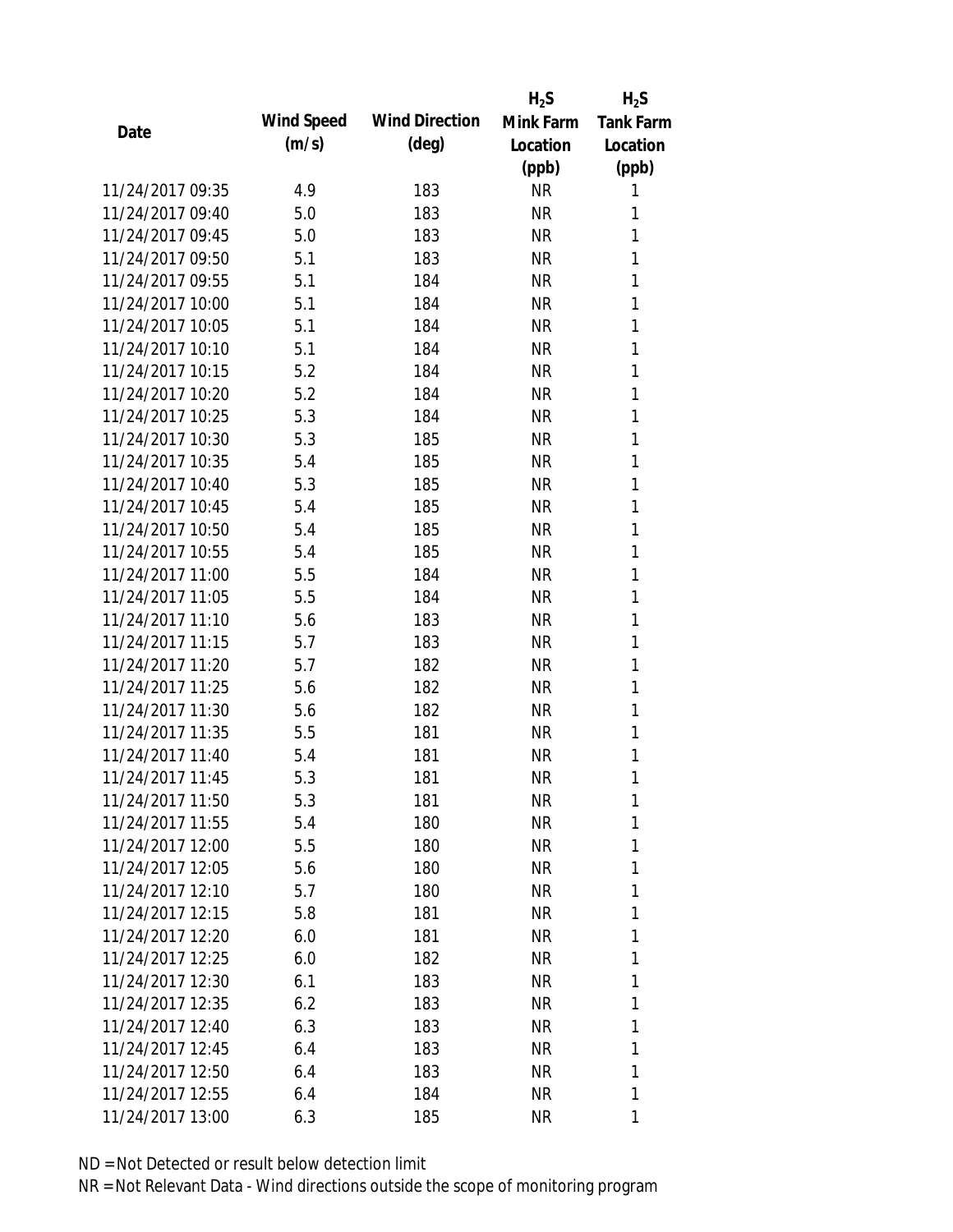|                  |            |                       | $H_2S$    | $H_2S$           |
|------------------|------------|-----------------------|-----------|------------------|
|                  | Wind Speed | <b>Wind Direction</b> | Mink Farm | <b>Tank Farm</b> |
| Date             | (m/s)      | $(\text{deg})$        | Location  | Location         |
|                  |            |                       | (ppb)     | (ppb)            |
| 11/24/2017 13:05 | 6.3        | 186                   | <b>NR</b> | 1                |
| 11/24/2017 13:10 | 6.3        | 187                   | <b>NR</b> | 1                |
| 11/24/2017 13:15 | 6.2        | 188                   | <b>NR</b> | 1                |
| 11/24/2017 13:20 | 6.1        | 189                   | <b>NR</b> | 1                |
| 11/24/2017 13:25 | 6.1        | 190                   | <b>NR</b> | 1                |
| 11/24/2017 13:30 | 6.0        | 190                   | <b>NR</b> | 1                |
| 11/24/2017 13:35 | 6.0        | 191                   | <b>NR</b> | 1                |
| 11/24/2017 13:40 | 5.9        | 191                   | <b>NR</b> | 1                |
| 11/24/2017 13:45 | 5.9        | 191                   | <b>NR</b> | 1                |
| 11/24/2017 13:50 | 6.0        | 190                   | <b>NR</b> | 1                |
| 11/24/2017 13:55 | 6.1        | 191                   | <b>NR</b> | 1                |
| 11/24/2017 14:00 | 6.2        | 191                   | <b>NR</b> | 1                |
| 11/24/2017 14:05 | 6.5        | 191                   | <b>NR</b> | 1                |
| 11/24/2017 14:10 | 6.6        | 191                   | <b>NR</b> | 1                |
| 11/24/2017 14:15 | 6.8        | 192                   | <b>NR</b> | 1                |
| 11/24/2017 14:20 | 6.9        | 192                   | <b>NR</b> | 1                |
| 11/24/2017 14:25 | 7.0        | 192                   | <b>NR</b> | 1                |
| 11/24/2017 14:30 | 7.1        | 192                   | <b>NR</b> | 1                |
| 11/24/2017 14:35 | 7.0        | 192                   | <b>NR</b> | 1                |
| 11/24/2017 14:40 | 7.1        | 192                   | <b>NR</b> | 1                |
| 11/24/2017 14:45 | 7.1        | 192                   | <b>NR</b> | 1                |
| 11/24/2017 14:50 | 7.0        | 192                   | <b>NR</b> | 1                |
| 11/24/2017 14:55 | 7.0        | 193                   | <b>NR</b> | $\overline{2}$   |
| 11/24/2017 15:00 | 7.1        | 194                   | <b>NR</b> | $\overline{2}$   |
| 11/24/2017 15:05 | 7.1        | 195                   | <b>NR</b> | $\overline{2}$   |
| 11/24/2017 15:10 | 7.2        | 195                   | <b>NR</b> | $\overline{2}$   |
| 11/24/2017 15:15 | 7.3        | 194                   | <b>NR</b> | $\overline{2}$   |
| 11/24/2017 15:20 | 7.4        | 193                   | <b>NR</b> | 2                |
| 11/24/2017 15:25 | 7.5        | 192                   | <b>NR</b> | $\overline{c}$   |
| 11/24/2017 15:30 | 7.5        | 191                   | <b>NR</b> | 1                |
| 11/24/2017 15:35 | 7.4        | 190                   | <b>NR</b> | 1                |
| 11/24/2017 15:40 | 7.5        | 190                   | <b>NR</b> | 1                |
| 11/24/2017 15:45 | 7.4        | 189                   | <b>NR</b> | 1                |
| 11/24/2017 15:50 | 7.4        | 188                   | <b>NR</b> | 1                |
| 11/24/2017 15:55 | 7.3        | 188                   | <b>NR</b> | 1                |
| 11/24/2017 16:00 | 7.3        | 188                   | NR        | 1                |
| 11/24/2017 16:05 | 7.3        | 188                   | NR        | 1                |
| 11/24/2017 16:10 | 7.2        | 188                   | NR        | 1                |
| 11/24/2017 16:15 | 7.2        | 188                   | <b>NR</b> | 1                |
| 11/24/2017 16:20 | 7.1        | 188                   | <b>NR</b> | 1                |
| 11/24/2017 16:25 | 7.1        | 188                   | <b>NR</b> | 1                |
| 11/24/2017 16:30 | 7.1        | 188                   | <b>NR</b> | 1                |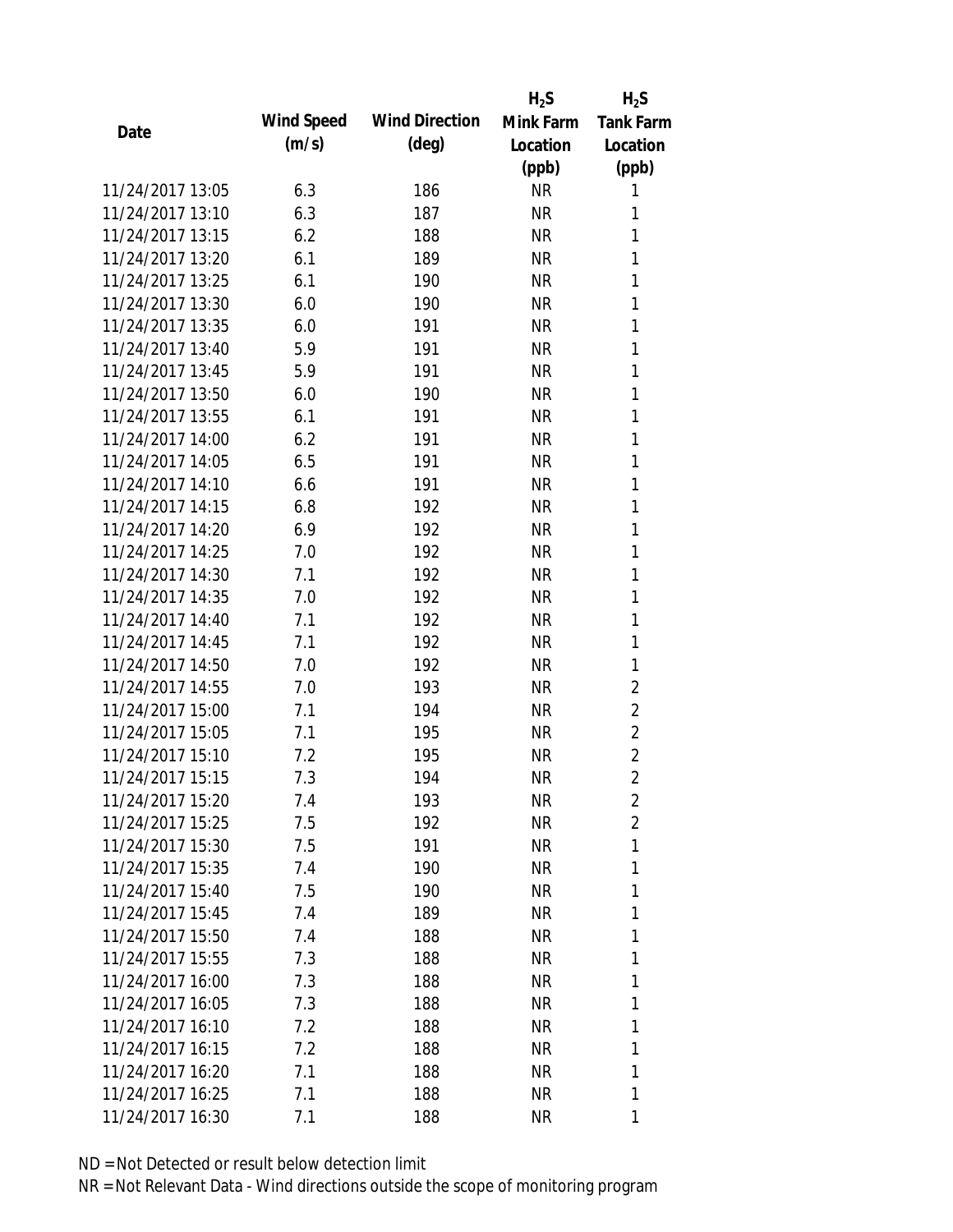|                  |            |                       | $H_2S$    | $H_2S$           |
|------------------|------------|-----------------------|-----------|------------------|
|                  | Wind Speed | <b>Wind Direction</b> | Mink Farm | <b>Tank Farm</b> |
| Date             | (m/s)      | $(\text{deg})$        | Location  | Location         |
|                  |            |                       | (ppb)     | (ppb)            |
| 11/24/2017 16:35 | 7.0        | 188                   | <b>NR</b> | 1                |
| 11/24/2017 16:40 | 6.8        | 188                   | <b>NR</b> | 1                |
| 11/24/2017 16:45 | 6.8        | 189                   | <b>NR</b> | 1                |
| 11/24/2017 16:50 | 6.7        | 189                   | <b>NR</b> | 1                |
| 11/24/2017 16:55 | 6.5        | 189                   | <b>NR</b> | 1                |
| 11/24/2017 17:00 | 6.4        | 188                   | <b>NR</b> | 1                |
| 11/24/2017 17:05 | 6.4        | 187                   | <b>NR</b> | 1                |
| 11/24/2017 17:10 | 6.5        | 186                   | <b>NR</b> | 1                |
| 11/24/2017 17:15 | 6.6        | 184                   | <b>NR</b> | 1                |
| 11/24/2017 17:20 | 6.6        | 183                   | <b>NR</b> | 1                |
| 11/24/2017 17:25 | 6.7        | 182                   | <b>NR</b> | 1                |
| 11/24/2017 17:30 | 6.9        | 182                   | <b>NR</b> | 1                |
| 11/24/2017 17:35 | 7.0        | 181                   | <b>NR</b> | 1                |
| 11/24/2017 17:40 | 7.1        | 181                   | <b>NR</b> | 1                |
| 11/24/2017 17:45 | 7.1        | 181                   | <b>NR</b> | 1                |
| 11/24/2017 17:50 | 7.2        | 181                   | <b>NR</b> | 1                |
| 11/24/2017 17:55 | 7.2        | 181                   | <b>NR</b> | 1                |
| 11/24/2017 18:00 | 7.1        | 182                   | <b>NR</b> | 1                |
| 11/24/2017 18:05 | 7.0        | 182                   | <b>NR</b> | 1                |
| 11/24/2017 18:10 | 6.9        | 183                   | <b>NR</b> | 1                |
| 11/24/2017 18:15 | 6.8        | 184                   | <b>NR</b> | 1                |
| 11/24/2017 18:20 | 6.7        | 186                   | <b>NR</b> | 1                |
| 11/24/2017 18:25 | 6.5        | 187                   | <b>NR</b> | 1                |
| 11/24/2017 18:30 | 6.3        | 188                   | <b>NR</b> | 1                |
| 11/24/2017 18:35 | 6.2        | 189                   | <b>NR</b> | 1                |
| 11/24/2017 18:40 | 6.1        | 190                   | <b>NR</b> | 1                |
| 11/24/2017 18:45 | 5.9        | 191                   | <b>NR</b> | 1                |
| 11/24/2017 18:50 | 5.8        | 191                   | <b>NR</b> | 1                |
| 11/24/2017 18:55 | 5.8        | 192                   | <b>NR</b> | 1                |
| 11/24/2017 19:00 | 5.7        | 192                   | <b>NR</b> | 1                |
| 11/24/2017 19:05 | 5.6        | 192                   | NR        | 1                |
| 11/24/2017 19:10 | 5.6        | 192                   | <b>NR</b> | 1                |
| 11/24/2017 19:15 | 5.6        | 192                   | <b>NR</b> | 1                |
| 11/24/2017 19:20 | 5.5        | 193                   | <b>NR</b> | 1                |
| 11/24/2017 19:25 | 5.5        | 193                   | <b>NR</b> | 1                |
| 11/24/2017 19:30 | 5.4        | 193                   | <b>NR</b> | 1                |
| 11/24/2017 19:35 | 5.4        | 194                   | NR        | 1                |
| 11/24/2017 19:40 | 5.5        | 195                   | NR        | 1                |
| 11/24/2017 19:45 | 5.6        | 196                   | <b>NR</b> | 1                |
| 11/24/2017 19:50 | 5.7        | 196                   | <b>NR</b> | 1                |
| 11/24/2017 19:55 | 5.9        | 197                   | <b>NR</b> | 1                |
| 11/24/2017 20:00 | 5.9        | 197                   | <b>NR</b> | 2                |
|                  |            |                       |           |                  |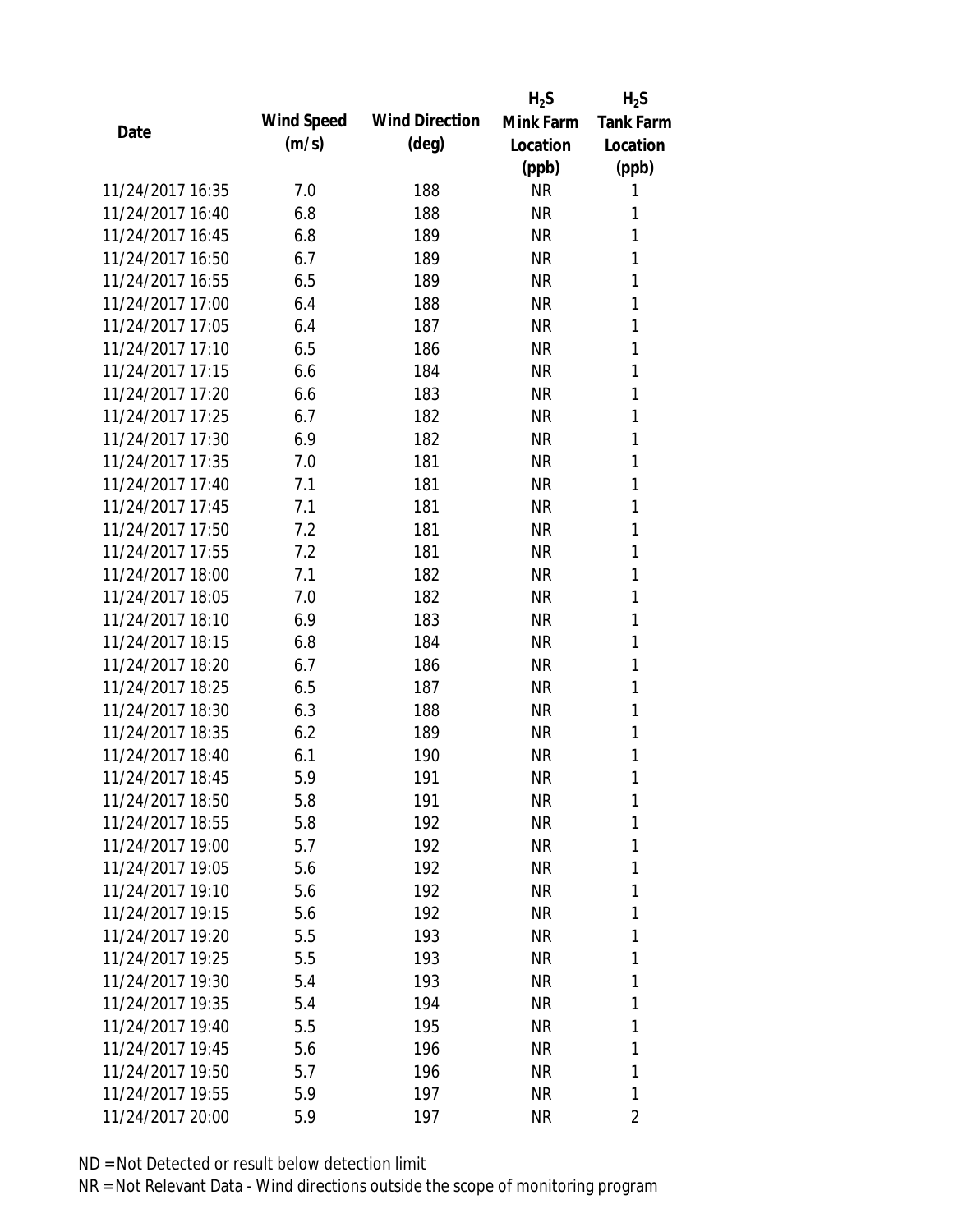|                  |            |                       | $H_2S$    | $H_2S$           |
|------------------|------------|-----------------------|-----------|------------------|
|                  | Wind Speed | <b>Wind Direction</b> | Mink Farm | <b>Tank Farm</b> |
| Date             | (m/s)      | $(\text{deg})$        | Location  | Location         |
|                  |            |                       | (ppb)     | (ppb)            |
| 11/24/2017 20:05 | 6.0        | 198                   | <b>NR</b> | 2                |
| 11/24/2017 20:10 | 6.0        | 199                   | <b>NR</b> | $\overline{2}$   |
| 11/24/2017 20:15 | 5.9        | 200                   | <b>NR</b> | $\overline{2}$   |
| 11/24/2017 20:20 | 5.8        | 202                   | <b>NR</b> | $\overline{2}$   |
| 11/24/2017 20:25 | 5.7        | 204                   | <b>NR</b> | $\overline{2}$   |
| 11/24/2017 20:30 | 5.7        | 206                   | <b>NR</b> | $\overline{2}$   |
| 11/24/2017 20:35 | 5.6        | 208                   | <b>NR</b> | 1                |
| 11/24/2017 20:40 | 5.6        | 209                   | <b>NR</b> | 1                |
| 11/24/2017 20:45 | 5.7        | 210                   | <b>NR</b> | 1                |
| 11/24/2017 20:50 | 5.7        | 210                   | <b>NR</b> | 1                |
| 11/24/2017 20:55 | 5.8        | 211                   | <b>NR</b> | 1                |
| 11/24/2017 21:00 | 5.9        | 211                   | <b>NR</b> | 1                |
| 11/24/2017 21:05 | 6.0        | 212                   | <b>NR</b> | 1                |
| 11/24/2017 21:10 | 6.1        | 212                   | <b>NR</b> | 1                |
| 11/24/2017 21:15 | 6.1        | 213                   | <b>NR</b> | 1                |
| 11/24/2017 21:20 | 6.1        | 214                   | <b>NR</b> | 1                |
| 11/24/2017 21:25 | 6.2        | 215                   | <b>NR</b> | 1                |
| 11/24/2017 21:30 | 6.2        | 216                   | <b>NR</b> | 1                |
| 11/24/2017 21:35 | 6.1        | 216                   | <b>NR</b> | 1                |
| 11/24/2017 21:40 | 6.0        | 216                   | <b>NR</b> | 1                |
| 11/24/2017 21:45 | 5.9        | 216                   | <b>NR</b> | 1                |
| 11/24/2017 21:50 | 5.8        | 216                   | <b>NR</b> | 1                |
| 11/24/2017 21:55 | 5.7        | 215                   | <b>NR</b> | 1                |
| 11/24/2017 22:00 | 5.5        | 215                   | <b>NR</b> | 1                |
| 11/24/2017 22:05 | 5.4        | 215                   | <b>NR</b> | 1                |
| 11/24/2017 22:10 | 5.2        | 216                   | <b>NR</b> | 1                |
| 11/24/2017 22:15 | 5.0        | 217                   | <b>NR</b> | 1                |
| 11/24/2017 22:20 | 4.8        | 219                   | <b>NR</b> | 1                |
| 11/24/2017 22:25 | 4.6        | 222                   | <b>NR</b> | 1                |
| 11/24/2017 22:30 | 4.4        | 225                   | NR        | 1                |
| 11/24/2017 22:35 | 4.4        | 228                   | <b>NR</b> | 1                |
| 11/24/2017 22:40 | 4.4        | 232                   | 1         | 1                |
| 11/24/2017 22:45 | 4.5        | 236                   | 1         | 1                |
| 11/24/2017 22:50 | 4.6        | 239                   | 1         | 1                |
| 11/24/2017 22:55 | 4.7        | 240                   | 1         | 1                |
| 11/24/2017 23:00 | 4.7        | 241                   | 1         | 1                |
| 11/24/2017 23:05 | 4.7        | 241                   | 1         | 1                |
| 11/24/2017 23:10 | 4.6        | 241                   | 1         | 1                |
| 11/24/2017 23:15 | 4.4        | 241                   | 1         | 1                |
| 11/24/2017 23:20 | 4.1        | 243                   | 1         | 1                |
| 11/24/2017 23:25 | 3.9        | 245                   | 1         | 1                |
| 11/24/2017 23:30 | 3.7        | 248                   | <b>ND</b> | 1                |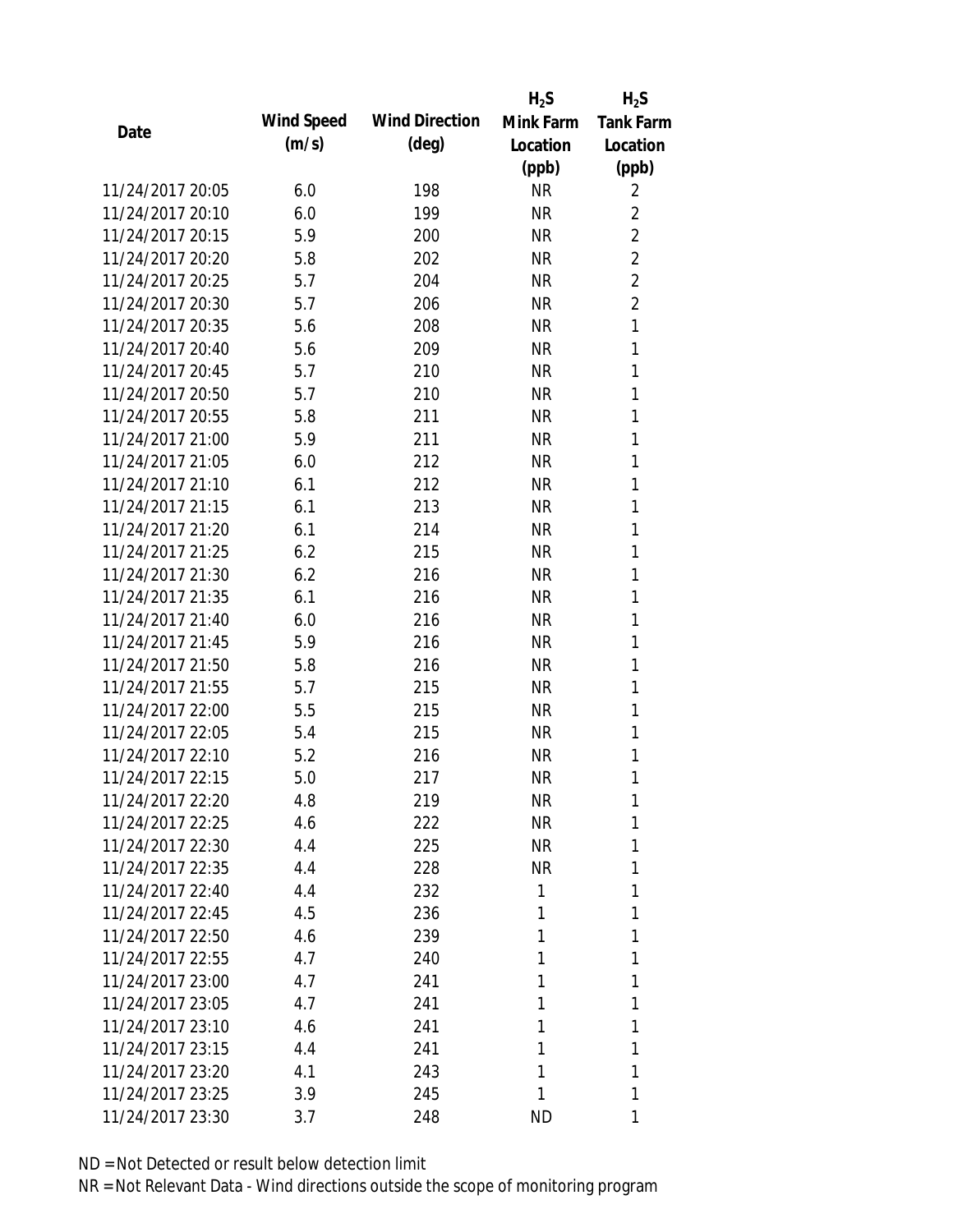|                  |            |                       | $H_2S$         | $H_2S$           |
|------------------|------------|-----------------------|----------------|------------------|
| Date             | Wind Speed | <b>Wind Direction</b> | Mink Farm      | <b>Tank Farm</b> |
|                  | (m/s)      | $(\text{deg})$        | Location       | Location         |
|                  |            |                       | (ppb)          | (ppb)            |
| 11/24/2017 23:35 | 3.5        | 250                   | 1              | 1                |
| 11/24/2017 23:40 | 3.3        | 253                   | 1              | 1                |
| 11/24/2017 23:45 | 3.2        | 256                   | 1              | 1                |
| 11/24/2017 23:50 | 3.1        | 260                   | 1              | 1                |
| 11/24/2017 23:55 | 3.1        | 263                   | 1              | 1                |
| 11/24/2017 24:00 | 3.1        | 266                   | 1              | 1                |
| 11/25/2017 00:05 | 3.2        | 271                   | 1              | 1                |
| 11/25/2017 00:10 | 3.2        | 275                   | 1              | 1                |
| 11/25/2017 00:15 | 3.3        | 279                   | 1              | <b>NR</b>        |
| 11/25/2017 00:20 | 3.4        | 283                   | 1              | <b>NR</b>        |
| 11/25/2017 00:25 | 3.5        | 287                   | 1              | <b>NR</b>        |
| 11/25/2017 00:30 | 3.6        | 290                   | 1              | <b>NR</b>        |
| 11/25/2017 00:35 | 3.7        | 293                   | 1              | <b>NR</b>        |
| 11/25/2017 00:40 | 3.8        | 295                   | $\overline{2}$ | <b>NR</b>        |
| 11/25/2017 00:45 | 3.9        | 296                   | $\overline{2}$ | <b>NR</b>        |
| 11/25/2017 00:50 | 3.9        | 298                   | $\overline{2}$ | <b>NR</b>        |
| 11/25/2017 00:55 | 4.0        | 299                   | $\overline{2}$ | <b>NR</b>        |
| 11/25/2017 01:00 | 4.1        | 299                   | 1              | <b>NR</b>        |
| 11/25/2017 01:05 | 4.2        | 299                   | 1              | <b>NR</b>        |
| 11/25/2017 01:10 | 4.2        | 299                   | 1              | <b>NR</b>        |
| 11/25/2017 01:15 | 4.2        | 298                   | 1              | <b>NR</b>        |
| 11/25/2017 01:20 | 4.1        | 296                   | 1              | <b>NR</b>        |
| 11/25/2017 01:25 | 3.9        | 294                   | 1              | <b>NR</b>        |
| 11/25/2017 01:30 | 3.8        | 292                   | 1              | <b>NR</b>        |
| 11/25/2017 01:35 | 3.7        | 291                   | 1              | <b>NR</b>        |
| 11/25/2017 01:40 | 3.7        | 290                   | 1              | <b>NR</b>        |
| 11/25/2017 01:45 | 3.7        | 289                   | 1              | <b>NR</b>        |
| 11/25/2017 01:50 | 3.8        | 290                   | 1              | NR               |
| 11/25/2017 01:55 | 3.9        | 290                   | 1              | <b>NR</b>        |
| 11/25/2017 02:00 | 4.0        | 291                   | 1              | <b>NR</b>        |
| 11/25/2017 02:05 | 4.1        | 290                   | 1              | <b>NR</b>        |
| 11/25/2017 02:10 | 4.2        | 291                   | 1              | <b>NR</b>        |
| 11/25/2017 02:15 | 4.3        | 292                   | 1              | <b>NR</b>        |
| 11/25/2017 02:20 | 4.3        | 293                   | 1              | <b>NR</b>        |
| 11/25/2017 02:25 | 4.3        | 294                   | 1              | <b>NR</b>        |
| 11/25/2017 02:30 | 4.4        | 296                   | 1              | <b>NR</b>        |
| 11/25/2017 02:35 | 4.4        | 298                   | 1              | <b>NR</b>        |
| 11/25/2017 02:40 | 4.4        | 301                   | 1              | <b>NR</b>        |
| 11/25/2017 02:45 | 4.4        | 303                   | 1              | <b>NR</b>        |
| 11/25/2017 02:50 | 4.4        | 305                   | 1              | <b>NR</b>        |
| 11/25/2017 02:55 | 4.4        | 307                   | 1              | <b>NR</b>        |
| 11/25/2017 03:00 | 4.4        | 310                   | 1              | <b>NR</b>        |
|                  |            |                       |                |                  |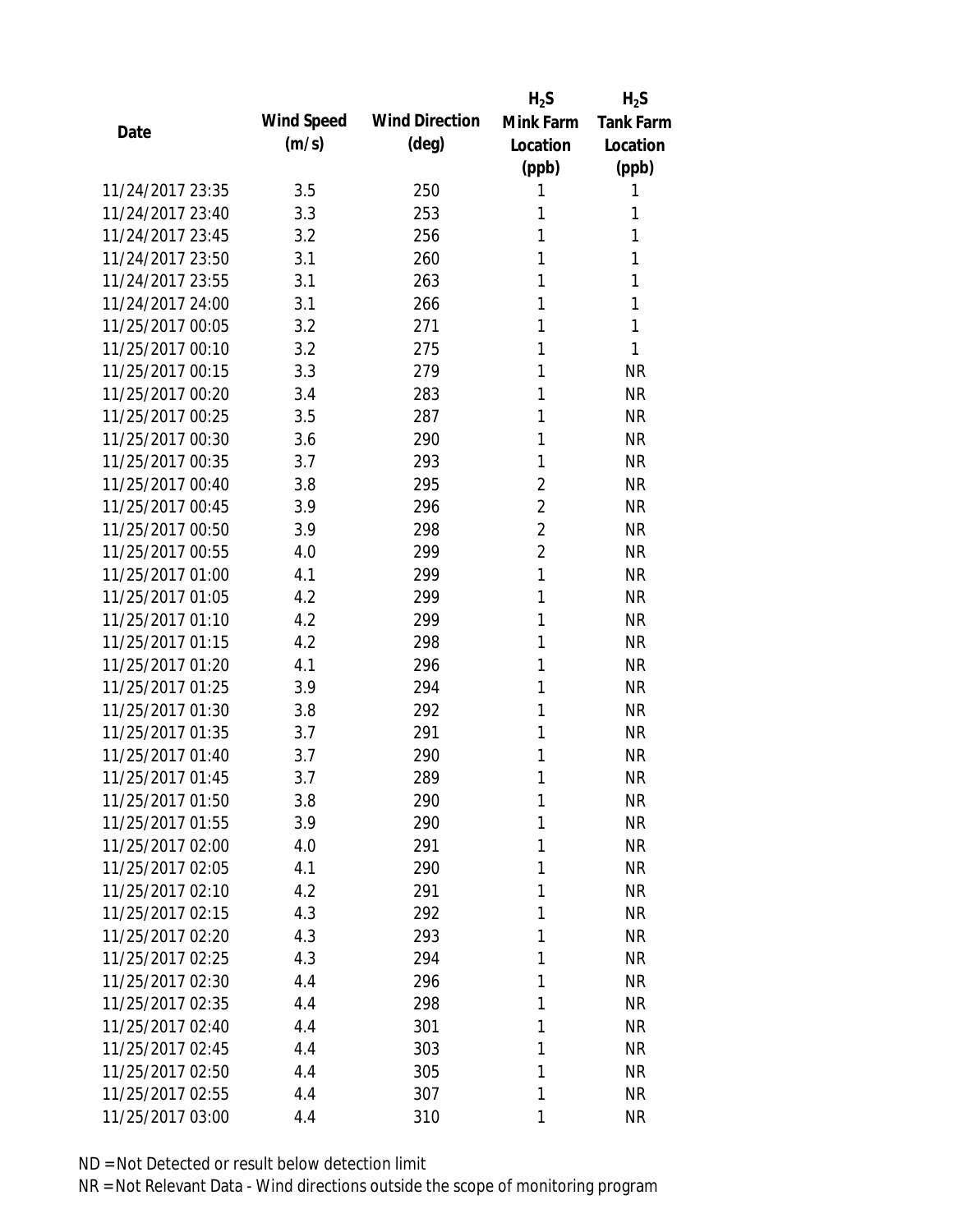|                  |            |                       | $H_2S$         | $H_2S$           |
|------------------|------------|-----------------------|----------------|------------------|
| Date             | Wind Speed | <b>Wind Direction</b> | Mink Farm      | <b>Tank Farm</b> |
|                  | (m/s)      | $(\text{deg})$        | Location       | Location         |
|                  |            |                       | (ppb)          | (ppb)            |
| 11/25/2017 03:05 | 4.3        | 313                   | 1              | <b>NR</b>        |
| 11/25/2017 03:10 | 4.3        | 315                   | 1              | <b>NR</b>        |
| 11/25/2017 03:15 | 4.2        | 316                   | <b>ND</b>      | <b>NR</b>        |
| 11/25/2017 03:20 | 4.2        | 317                   | <b>ND</b>      | <b>NR</b>        |
| 11/25/2017 03:25 | 4.2        | 317                   | <b>ND</b>      | <b>NR</b>        |
| 11/25/2017 03:30 | 4.2        | 317                   | <b>ND</b>      | <b>NR</b>        |
| 11/25/2017 03:35 | 4.3        | 316                   | <b>ND</b>      | <b>NR</b>        |
| 11/25/2017 03:40 | 4.5        | 316                   | <b>ND</b>      | <b>NR</b>        |
| 11/25/2017 03:45 | 4.6        | 317                   | <b>ND</b>      | <b>NR</b>        |
| 11/25/2017 03:50 | 4.7        | 318                   | <b>ND</b>      | <b>NR</b>        |
| 11/25/2017 03:55 | 4.8        | 320                   | <b>ND</b>      | <b>NR</b>        |
| 11/25/2017 04:00 | 4.9        | 322                   | <b>ND</b>      | <b>NR</b>        |
| 11/25/2017 04:05 | 4.9        | 324                   | <b>ND</b>      | <b>NR</b>        |
| 11/25/2017 04:10 | 4.8        | 325                   | <b>ND</b>      | <b>NR</b>        |
| 11/25/2017 04:15 | 4.7        | 325                   | <b>ND</b>      | <b>NR</b>        |
| 11/25/2017 04:20 | 4.6        | 324                   | <b>ND</b>      | <b>NR</b>        |
| 11/25/2017 04:25 | 4.5        | 322                   | <b>ND</b>      | <b>NR</b>        |
| 11/25/2017 04:30 | 4.4        | 320                   | <b>ND</b>      | <b>NR</b>        |
| 11/25/2017 04:35 | 4.4        | 318                   | <b>ND</b>      | <b>NR</b>        |
| 11/25/2017 04:40 | 4.4        | 317                   | <b>ND</b>      | <b>NR</b>        |
| 11/25/2017 04:45 | 4.3        | 315                   | 1              | <b>NR</b>        |
| 11/25/2017 04:50 | 4.2        | 314                   | 1              | <b>NR</b>        |
| 11/25/2017 04:55 | 4.1        | 312                   | $\mathbf{1}$   | <b>NR</b>        |
| 11/25/2017 05:00 | 4.1        | 310                   | 1              | <b>NR</b>        |
| 11/25/2017 05:05 | 4.0        | 308                   | 1              | <b>NR</b>        |
| 11/25/2017 05:10 | 3.9        | 306                   | 1              | <b>NR</b>        |
| 11/25/2017 05:15 | 3.8        | 303                   | 1              | <b>NR</b>        |
| 11/25/2017 05:20 | 3.7        | 301                   | 1              | <b>NR</b>        |
| 11/25/2017 05:25 | 3.6        | 298                   | 1              | <b>NR</b>        |
| 11/25/2017 05:30 | 3.4        | 295                   | 1              | <b>NR</b>        |
| 11/25/2017 05:35 | 3.3        | 291                   | 1              | <b>NR</b>        |
| 11/25/2017 05:40 | 3.2        | 287                   | 1              | <b>NR</b>        |
| 11/25/2017 05:45 | 3.1        | 283                   | 1              | <b>NR</b>        |
| 11/25/2017 05:50 | 3.0        | 280                   | 1              | <b>NR</b>        |
| 11/25/2017 05:55 | 3.0        | 276                   | 1              | <b>NR</b>        |
| 11/25/2017 06:00 | 3.1        | 273                   | $\overline{2}$ | 1                |
| 11/25/2017 06:05 | 3.1        | 272                   | $\overline{2}$ | 1                |
| 11/25/2017 06:10 | 3.2        | 272                   | $\overline{2}$ | 1                |
| 11/25/2017 06:15 | 3.3        | 272                   | 3              | 1                |
| 11/25/2017 06:20 | 3.4        | 274                   | 3              | 1                |
| 11/25/2017 06:25 | 3.5        | 276                   | 3              | <b>NR</b>        |
| 11/25/2017 06:30 | 3.7        | 278                   | 3              | <b>NR</b>        |
|                  |            |                       |                |                  |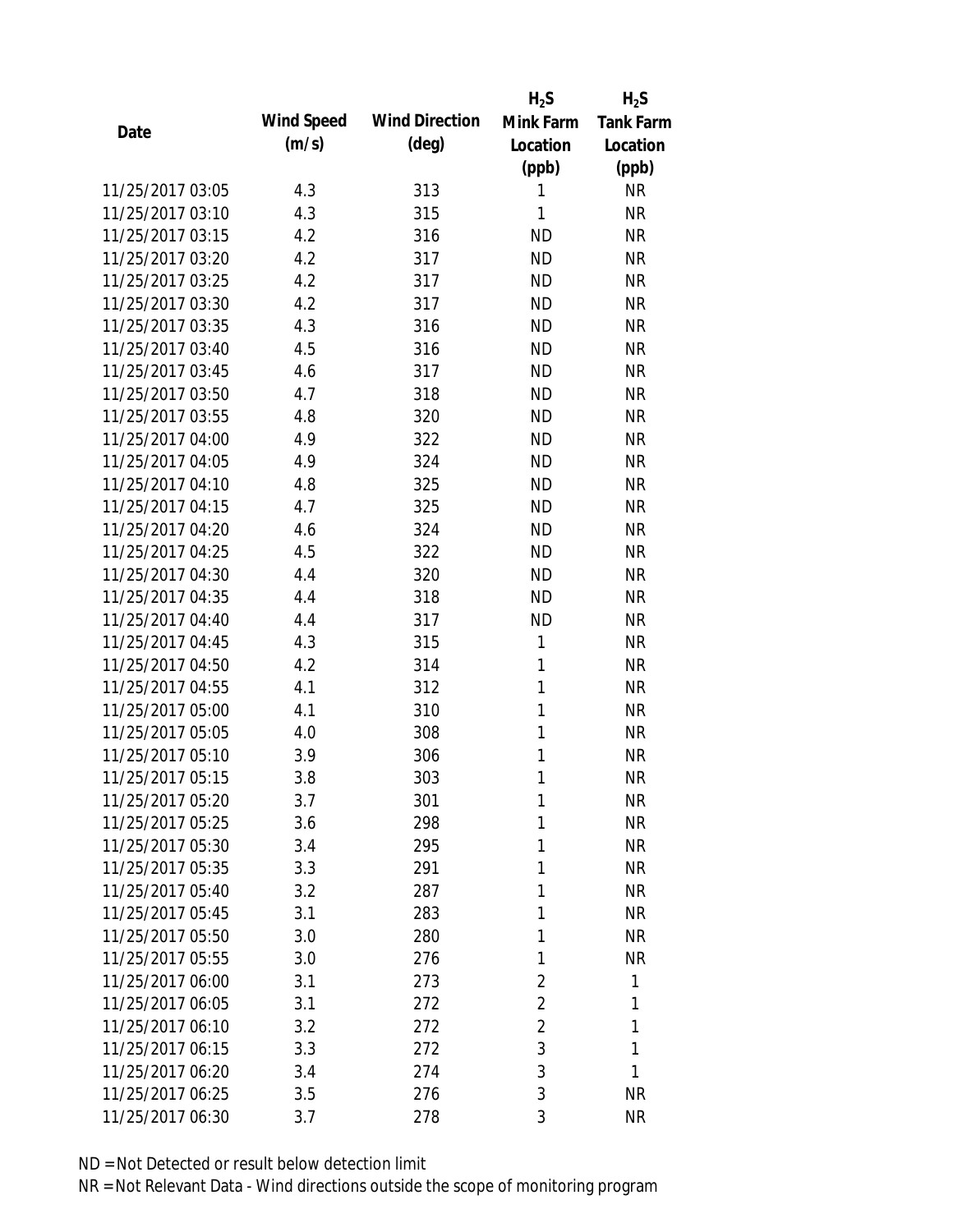|                  |            |                       | $H_2S$         | $H_2S$           |
|------------------|------------|-----------------------|----------------|------------------|
| Date             | Wind Speed | <b>Wind Direction</b> | Mink Farm      | <b>Tank Farm</b> |
|                  | (m/s)      | $(\text{deg})$        | Location       | Location         |
|                  |            |                       | (ppb)          | (ppb)            |
| 11/25/2017 06:35 | 3.8        | 281                   | $\overline{2}$ | <b>NR</b>        |
| 11/25/2017 06:40 | 4.0        | 283                   | $\overline{2}$ | <b>NR</b>        |
| 11/25/2017 06:45 | 4.1        | 285                   | $\overline{2}$ | <b>NR</b>        |
| 11/25/2017 06:50 | 4.3        | 287                   | $\overline{2}$ | <b>NR</b>        |
| 11/25/2017 06:55 | 4.4        | 288                   | $\overline{2}$ | <b>NR</b>        |
| 11/25/2017 07:00 | 4.4        | 289                   | 1              | <b>NR</b>        |
| 11/25/2017 07:05 | 4.3        | 290                   | 1              | <b>NR</b>        |
| 11/25/2017 07:10 | 4.2        | 290                   | 1              | <b>NR</b>        |
| 11/25/2017 07:15 | 4.1        | 290                   | 1              | <b>NR</b>        |
| 11/25/2017 07:20 | 4.0        | 290                   | 1              | <b>NR</b>        |
| 11/25/2017 07:25 | 4.0        | 289                   | 1              | <b>NR</b>        |
| 11/25/2017 07:30 | 3.9        | 289                   | 1              | <b>NR</b>        |
| 11/25/2017 07:35 | 3.9        | 288                   | $\overline{2}$ | <b>NR</b>        |
| 11/25/2017 07:40 | 4.0        | 287                   | $\overline{2}$ | <b>NR</b>        |
| 11/25/2017 07:45 | 4.0        | 287                   | $\overline{2}$ | <b>NR</b>        |
| 11/25/2017 07:50 | 4.0        | 287                   | 3              | <b>NR</b>        |
| 11/25/2017 07:55 | 4.1        | 287                   | 3              | <b>NR</b>        |
| 11/25/2017 08:00 | 4.1        | 287                   | 3              | <b>NR</b>        |
| 11/25/2017 08:05 | 4.1        | 288                   | 3              | <b>NR</b>        |
| 11/25/2017 08:10 | 4.2        | 288                   | $\overline{2}$ | <b>NR</b>        |
| 11/25/2017 08:15 | 4.2        | 288                   | $\overline{2}$ | <b>NR</b>        |
| 11/25/2017 08:20 | 4.3        | 288                   | $\overline{2}$ | <b>NR</b>        |
| 11/25/2017 08:25 | 4.3        | 288                   | 1              | <b>NR</b>        |
| 11/25/2017 08:30 | 4.3        | 288                   | 1              | <b>NR</b>        |
| 11/25/2017 08:35 | 4.3        | 287                   | 1              | <b>NR</b>        |
| 11/25/2017 08:40 | 4.3        | 287                   | 1              | <b>NR</b>        |
| 11/25/2017 08:45 | 4.3        | 287                   | 1              | <b>NR</b>        |
| 11/25/2017 08:50 | 4.4        | 288                   | 1              | <b>NR</b>        |
| 11/25/2017 08:55 | 4.4        | 288                   | 1              | <b>NR</b>        |
| 11/25/2017 09:00 | 4.4        | 289                   | 1              | <b>NR</b>        |
| 11/25/2017 09:05 | 4.4        | 290                   | 1              | <b>NR</b>        |
| 11/25/2017 09:10 | 4.5        | 291                   | 1              | <b>NR</b>        |
| 11/25/2017 09:15 | 4.5        | 292                   | 1              | <b>NR</b>        |
| 11/25/2017 09:20 | 4.4        | 292                   | 1              | <b>NR</b>        |
| 11/25/2017 09:25 | 4.5        | 293                   | 1              | <b>NR</b>        |
| 11/25/2017 09:30 | 4.5        | 293                   | 1              | <b>NR</b>        |
| 11/25/2017 09:35 | 4.6        | 293                   | 1              | <b>NR</b>        |
| 11/25/2017 09:40 | 4.6        | 293                   | 1              | <b>NR</b>        |
| 11/25/2017 09:45 | 4.7        | 293                   | 1              | <b>NR</b>        |
| 11/25/2017 09:50 | 4.8        | 294                   | 1              | <b>NR</b>        |
| 11/25/2017 09:55 | 4.8        | 294                   | 1              | <b>NR</b>        |
| 11/25/2017 10:00 | 4.7        | 295                   | 1              | <b>NR</b>        |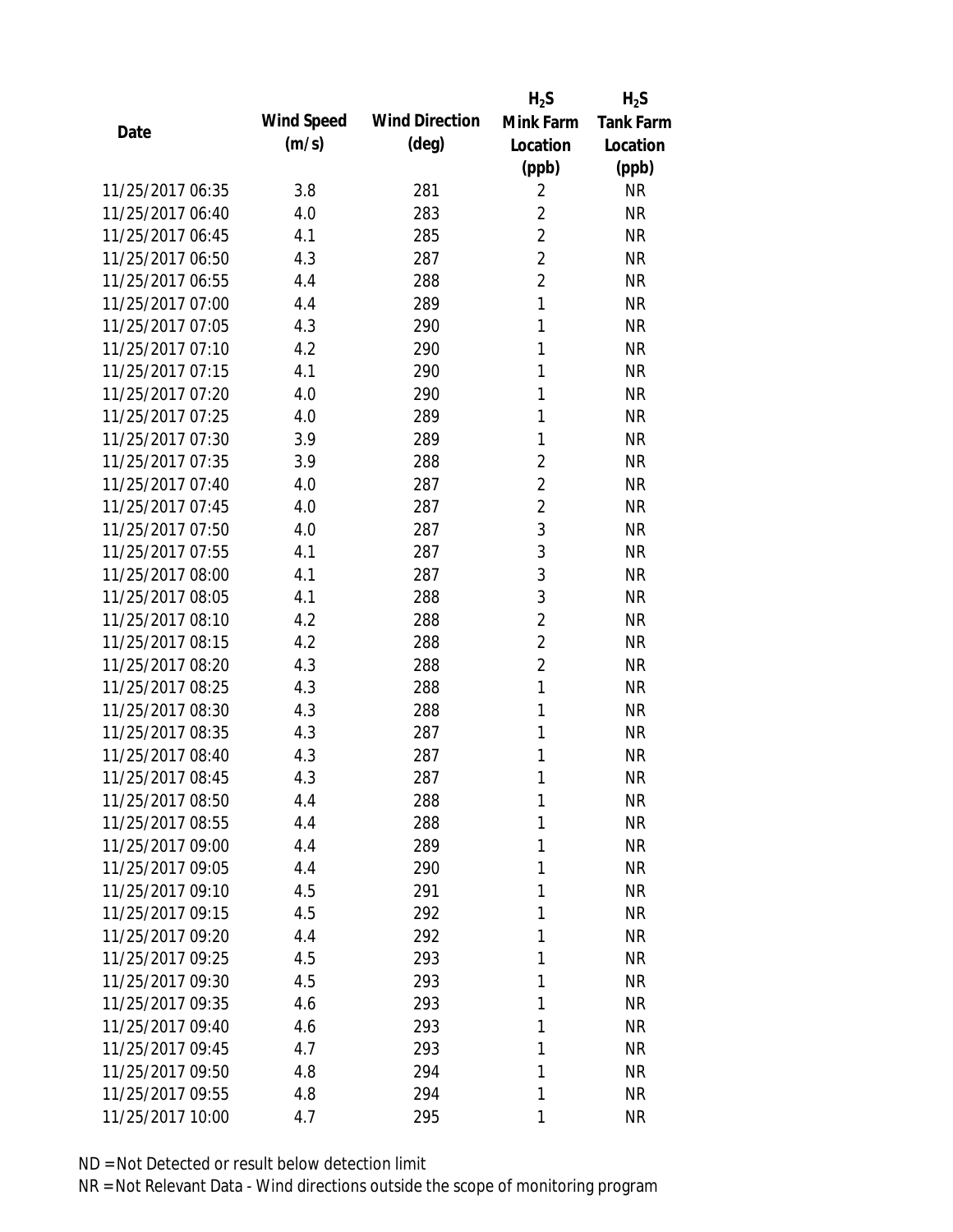|                  |            |                       | $H_2S$    | $H_2S$           |
|------------------|------------|-----------------------|-----------|------------------|
| Date             | Wind Speed | <b>Wind Direction</b> | Mink Farm | <b>Tank Farm</b> |
|                  | (m/s)      | $(\text{deg})$        | Location  | Location         |
|                  |            |                       | (ppb)     | (ppb)            |
| 11/25/2017 10:05 | 4.8        | 297                   | 1         | <b>NR</b>        |
| 11/25/2017 10:10 | 4.8        | 298                   | 1         | <b>NR</b>        |
| 11/25/2017 10:15 | 4.9        | 300                   | 1         | <b>NR</b>        |
| 11/25/2017 10:20 | 5.1        | 302                   | 1         | <b>NR</b>        |
| 11/25/2017 10:25 | 5.3        | 303                   | 1         | <b>NR</b>        |
| 11/25/2017 10:30 | 5.4        | 304                   | 1         | <b>NR</b>        |
| 11/25/2017 10:35 | 5.6        | 305                   | 1         | <b>NR</b>        |
| 11/25/2017 10:40 | 5.7        | 306                   | 1         | <b>NR</b>        |
| 11/25/2017 10:45 | 5.8        | 307                   | 1         | <b>NR</b>        |
| 11/25/2017 10:50 | 5.8        | 307                   | 1         | <b>NR</b>        |
| 11/25/2017 10:55 | 5.7        | 307                   | 1         | <b>NR</b>        |
| 11/25/2017 11:00 | 5.6        | 307                   | 1         | <b>NR</b>        |
| 11/25/2017 11:05 | 5.6        | 306                   | 1         | <b>NR</b>        |
| 11/25/2017 11:10 | 5.5        | 305                   | 1         | <b>NR</b>        |
| 11/25/2017 11:15 | 5.4        | 304                   | 1         | <b>NR</b>        |
| 11/25/2017 11:20 | 5.4        | 304                   | 1         | <b>NR</b>        |
| 11/25/2017 11:25 | 5.4        | 304                   | 1         | <b>NR</b>        |
| 11/25/2017 11:30 | 5.4        | 305                   | 1         | <b>NR</b>        |
| 11/25/2017 11:35 | 5.4        | 305                   | 1         | <b>NR</b>        |
| 11/25/2017 11:40 | 5.6        | 306                   | 1         | <b>NR</b>        |
| 11/25/2017 11:45 | 5.7        | 307                   | 1         | <b>NR</b>        |
| 11/25/2017 11:50 | 5.9        | 308                   | 1         | <b>NR</b>        |
| 11/25/2017 11:55 | 6.0        | 309                   | 1         | <b>NR</b>        |
| 11/25/2017 12:00 | 6.0        | 309                   | 1         | <b>NR</b>        |
| 11/25/2017 12:05 | 6.0        | 310                   | 1         | <b>NR</b>        |
| 11/25/2017 12:10 | 5.9        | 311                   | 1         | <b>NR</b>        |
| 11/25/2017 12:15 | 5.7        | 311                   | 1         | <b>NR</b>        |
| 11/25/2017 12:20 | 5.5        | 312                   | 1         | NR               |
| 11/25/2017 12:25 | 5.3        | 312                   | 1         | <b>NR</b>        |
| 11/25/2017 12:30 | 5.2        | 312                   | 1         | <b>NR</b>        |
| 11/25/2017 12:35 | 5.1        | 312                   | 1         | <b>NR</b>        |
| 11/25/2017 12:40 | 5.1        | 312                   | 1         | <b>NR</b>        |
| 11/25/2017 12:45 | 5.2        | 312                   | 1         | <b>NR</b>        |
| 11/25/2017 12:50 | 5.4        | 312                   | 1         | <b>NR</b>        |
| 11/25/2017 12:55 | 5.5        | 313                   | 1         | <b>NR</b>        |
| 11/25/2017 13:00 | 5.6        | 315                   | 1         | <b>NR</b>        |
| 11/25/2017 13:05 | 5.6        | 317                   | 1         | <b>NR</b>        |
| 11/25/2017 13:10 | 5.7        | 319                   | 1         | <b>NR</b>        |
| 11/25/2017 13:15 | 5.6        | 321                   | 1         | <b>NR</b>        |
| 11/25/2017 13:20 | 5.5        | 322                   | 1         | <b>NR</b>        |
| 11/25/2017 13:25 | 5.3        | 322                   | 1         | <b>NR</b>        |
| 11/25/2017 13:30 | 5.1        | 321                   | 1         | <b>NR</b>        |
|                  |            |                       |           |                  |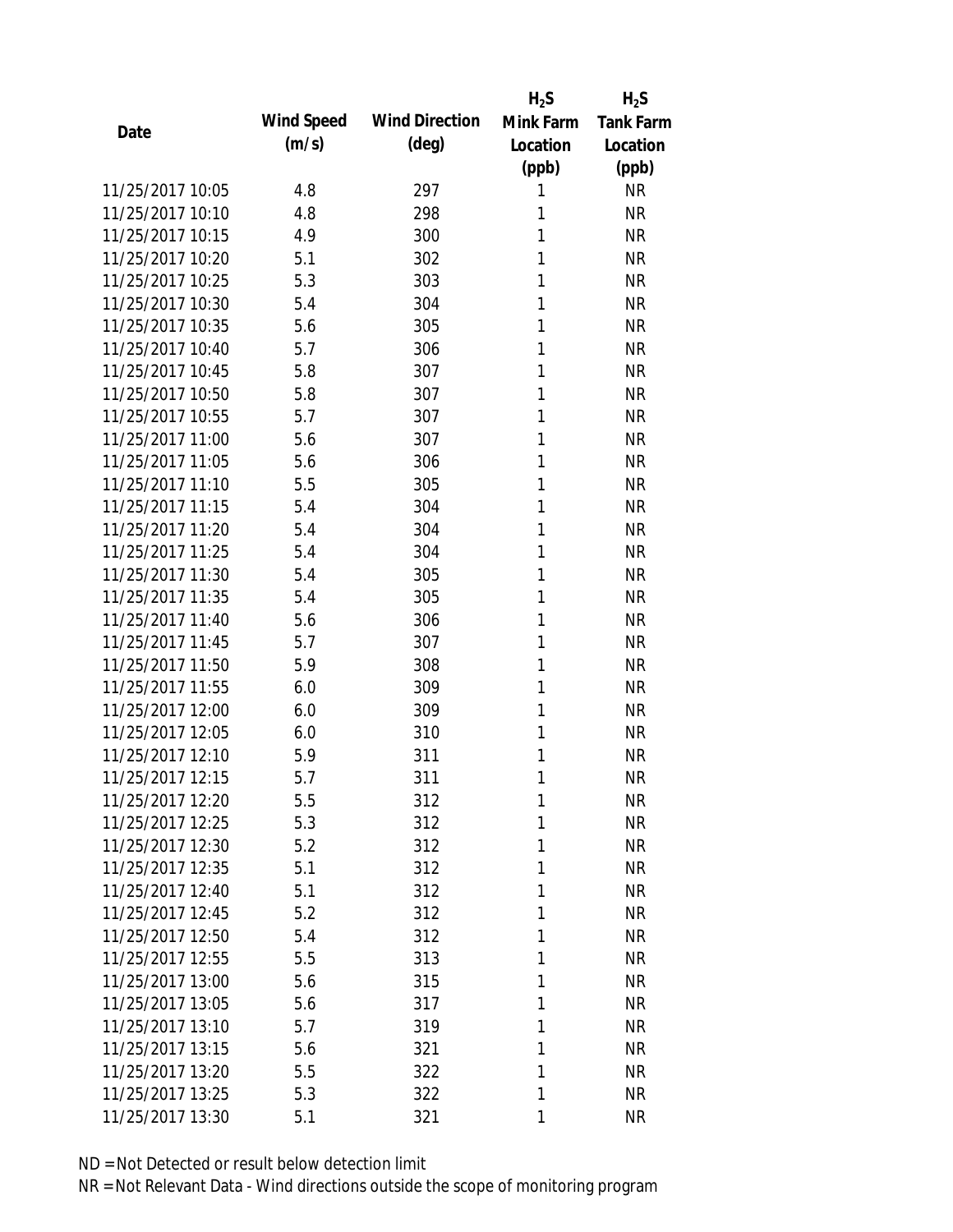|                  |            |                       | $H_2S$       | $H_2S$           |
|------------------|------------|-----------------------|--------------|------------------|
| Date             | Wind Speed | <b>Wind Direction</b> | Mink Farm    | <b>Tank Farm</b> |
|                  | (m/s)      | $(\text{deg})$        | Location     | Location         |
|                  |            |                       | (ppb)        | (ppb)            |
| 11/25/2017 13:35 | 5.0        | 319                   | 1            | <b>NR</b>        |
| 11/25/2017 13:40 | 4.8        | 316                   | 1            | <b>NR</b>        |
| 11/25/2017 13:45 | 4.6        | 314                   | 1            | <b>NR</b>        |
| 11/25/2017 13:50 | 4.4        | 310                   | 1            | <b>NR</b>        |
| 11/25/2017 13:55 | 4.4        | 308                   | 1            | <b>NR</b>        |
| 11/25/2017 14:00 | 4.4        | 305                   | 1            | <b>NR</b>        |
| 11/25/2017 14:05 | 4.4        | 304                   | 1            | <b>NR</b>        |
| 11/25/2017 14:10 | 4.4        | 302                   | 1            | <b>NR</b>        |
| 11/25/2017 14:15 | 4.5        | 300                   | 1            | <b>NR</b>        |
| 11/25/2017 14:20 | 4.6        | 300                   | 1            | <b>NR</b>        |
| 11/25/2017 14:25 | 4.7        | 300                   | <b>ND</b>    | <b>NR</b>        |
| 11/25/2017 14:30 | 4.7        | 300                   | <b>ND</b>    | <b>NR</b>        |
| 11/25/2017 14:35 | 4.7        | 300                   | <b>ND</b>    | <b>NR</b>        |
| 11/25/2017 14:40 | 4.8        | 301                   | <b>ND</b>    | <b>NR</b>        |
| 11/25/2017 14:45 | 4.9        | 302                   | <b>ND</b>    | <b>NR</b>        |
| 11/25/2017 14:50 | 5.0        | 302                   | 1            | <b>NR</b>        |
| 11/25/2017 14:55 | 5.1        | 302                   | 1            | <b>NR</b>        |
| 11/25/2017 15:00 | 5.3        | 303                   | 1            | <b>NR</b>        |
| 11/25/2017 15:05 | 5.4        | 304                   | $\mathbf{1}$ | <b>NR</b>        |
| 11/25/2017 15:10 | 5.5        | 304                   | 1            | <b>NR</b>        |
| 11/25/2017 15:15 | 5.6        | 304                   | 1            | <b>NR</b>        |
| 11/25/2017 15:20 | 5.8        | 305                   | 1            | <b>NR</b>        |
| 11/25/2017 15:25 | 5.9        | 305                   | 1            | <b>NR</b>        |
| 11/25/2017 15:30 | 6.0        | 306                   | <b>ND</b>    | <b>NR</b>        |
| 11/25/2017 15:35 | 6.0        | 307                   | <b>ND</b>    | <b>NR</b>        |
| 11/25/2017 15:40 | 6.0        | 307                   | <b>ND</b>    | <b>NR</b>        |
| 11/25/2017 15:45 | 6.1        | 308                   | <b>ND</b>    | <b>NR</b>        |
| 11/25/2017 15:50 | 6.1        | 308                   | <b>ND</b>    | <b>NR</b>        |
| 11/25/2017 15:55 | 6.1        | 309                   | <b>ND</b>    | <b>NR</b>        |
| 11/25/2017 16:00 | 6.0        | 309                   | ND           | <b>NR</b>        |
| 11/25/2017 16:05 | 5.9        | 310                   | <b>ND</b>    | <b>NR</b>        |
| 11/25/2017 16:10 | 5.8        | 309                   | <b>ND</b>    | <b>NR</b>        |
| 11/25/2017 16:15 | 5.7        | 309                   | 1            | <b>NR</b>        |
| 11/25/2017 16:20 | 5.4        | 308                   | 1            | <b>NR</b>        |
| 11/25/2017 16:25 | 5.2        | 306                   | 1            | <b>NR</b>        |
| 11/25/2017 16:30 | 5.0        | 304                   | 1            | <b>NR</b>        |
| 11/25/2017 16:35 | 4.9        | 302                   | 1            | <b>NR</b>        |
| 11/25/2017 16:40 | 4.9        | 301                   | 1            | <b>NR</b>        |
| 11/25/2017 16:45 | 4.8        | 301                   | 1            | <b>NR</b>        |
| 11/25/2017 16:50 | 4.9        | 301                   | 1            | <b>NR</b>        |
| 11/25/2017 16:55 | 4.9        | 302                   | <b>ND</b>    | <b>NR</b>        |
| 11/25/2017 17:00 | 4.9        | 303                   | <b>ND</b>    | <b>NR</b>        |
|                  |            |                       |              |                  |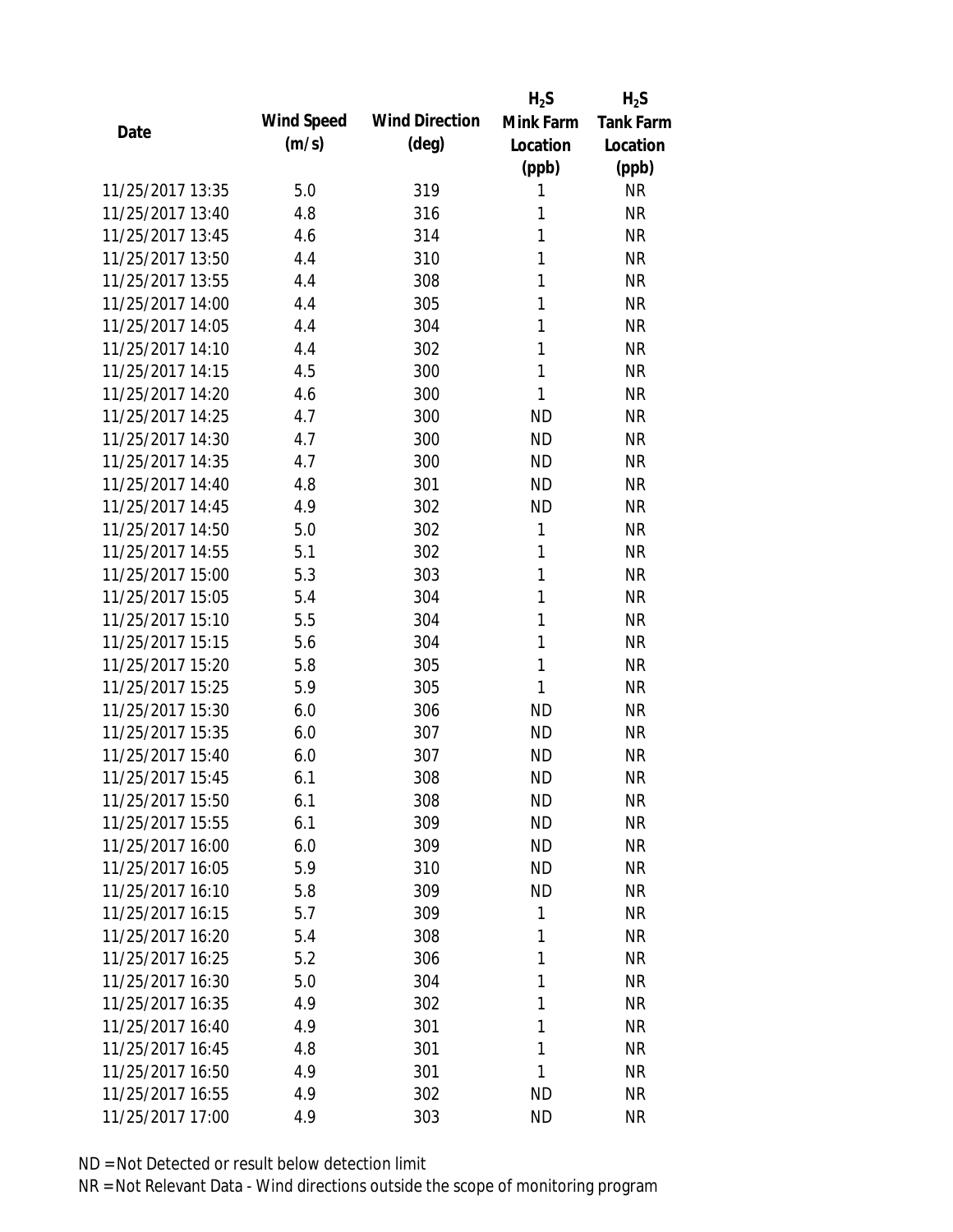|                  |            |                       | $H_2S$    | $H_2S$           |
|------------------|------------|-----------------------|-----------|------------------|
| Date             | Wind Speed | <b>Wind Direction</b> | Mink Farm | <b>Tank Farm</b> |
|                  | (m/s)      | $(\text{deg})$        | Location  | Location         |
|                  |            |                       | (ppb)     | (ppb)            |
| 11/25/2017 17:05 | 5.0        | 303                   | <b>ND</b> | <b>NR</b>        |
| 11/25/2017 17:10 | 5.0        | 303                   | <b>ND</b> | <b>NR</b>        |
| 11/25/2017 17:15 | 4.9        | 302                   | <b>ND</b> | <b>NR</b>        |
| 11/25/2017 17:20 | 4.8        | 301                   | <b>ND</b> | <b>NR</b>        |
| 11/25/2017 17:25 | 4.8        | 301                   | <b>ND</b> | <b>NR</b>        |
| 11/25/2017 17:30 | 4.8        | 301                   | <b>ND</b> | <b>NR</b>        |
| 11/25/2017 17:35 | 4.8        | 301                   | 1         | <b>NR</b>        |
| 11/25/2017 17:40 | 4.9        | 301                   | 1         | <b>NR</b>        |
| 11/25/2017 17:45 | 4.9        | 303                   | 1         | <b>NR</b>        |
| 11/25/2017 17:50 | 5.0        | 304                   | 1         | <b>NR</b>        |
| 11/25/2017 17:55 | 5.0        | 305                   | 1         | <b>NR</b>        |
| 11/25/2017 18:00 | 5.0        | 306                   | 1         | <b>NR</b>        |
| 11/25/2017 18:05 | 5.0        | 307                   | 1         | <b>NR</b>        |
| 11/25/2017 18:10 | 4.8        | 307                   | 1         | <b>NR</b>        |
| 11/25/2017 18:15 | 4.7        | 307                   | 1         | <b>NR</b>        |
| 11/25/2017 18:20 | 4.6        | 307                   | 1         | <b>NR</b>        |
| 11/25/2017 18:25 | 4.4        | 306                   | <b>ND</b> | <b>NR</b>        |
| 11/25/2017 18:30 | 4.2        | 306                   | <b>ND</b> | <b>NR</b>        |
| 11/25/2017 18:35 | 4.1        | 305                   | <b>ND</b> | <b>NR</b>        |
| 11/25/2017 18:40 | 4.1        | 305                   | <b>ND</b> | <b>NR</b>        |
| 11/25/2017 18:45 | 4.1        | 304                   | 1         | <b>NR</b>        |
| 11/25/2017 18:50 | 4.1        | 303                   | 1         | <b>NR</b>        |
| 11/25/2017 18:55 | 4.2        | 303                   | 1         | <b>NR</b>        |
| 11/25/2017 19:00 | 4.3        | 303                   | 1         | <b>NR</b>        |
| 11/25/2017 19:05 | 4.3        | 302                   | 1         | <b>NR</b>        |
| 11/25/2017 19:10 | 4.3        | 302                   | 1         | <b>NR</b>        |
| 11/25/2017 19:15 | 4.2        | 302                   | 1         | <b>NR</b>        |
| 11/25/2017 19:20 | 4.2        | 302                   | 1         | <b>NR</b>        |
| 11/25/2017 19:25 | 4.1        | 301                   | 1         | <b>NR</b>        |
| 11/25/2017 19:30 | 4.1        | 301                   | 1         | <b>NR</b>        |
| 11/25/2017 19:35 | 4.0        | 301                   | 1         | <b>NR</b>        |
| 11/25/2017 19:40 | 4.0        | 301                   | 1         | <b>NR</b>        |
| 11/25/2017 19:45 | 4.0        | 302                   | 1         | <b>NR</b>        |
| 11/25/2017 19:50 | 4.0        | 303                   | 1         | <b>NR</b>        |
| 11/25/2017 19:55 | 3.9        | 305                   | 1         | <b>NR</b>        |
| 11/25/2017 20:00 | 3.8        | 308                   | 1         | <b>NR</b>        |
| 11/25/2017 20:05 | 3.7        | 311                   | 1         | <b>NR</b>        |
| 11/25/2017 20:10 | 3.5        | 315                   | 1         | <b>NR</b>        |
| 11/25/2017 20:15 | 3.4        | 319                   | 1         | <b>NR</b>        |
| 11/25/2017 20:20 | 3.3        | 323                   | 1         | <b>NR</b>        |
| 11/25/2017 20:25 | 3.2        | 326                   | 1         | <b>NR</b>        |
| 11/25/2017 20:30 | 3.1        | 328                   | 1         | <b>NR</b>        |
|                  |            |                       |           |                  |